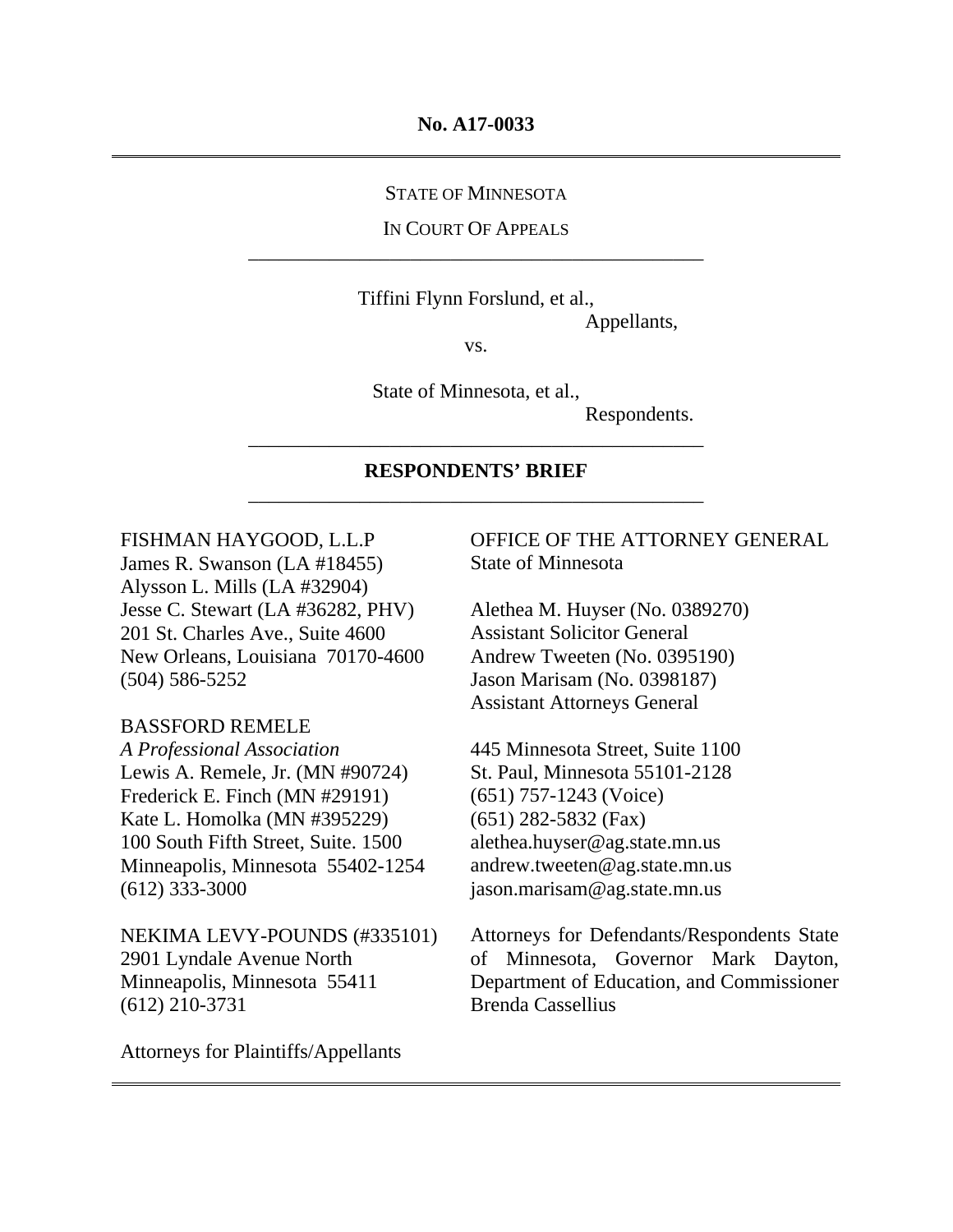# **TABLE OF CONTENTS**

| $\mathbf{I}$ . |                                                                  |                                                               |
|----------------|------------------------------------------------------------------|---------------------------------------------------------------|
|                | A.                                                               |                                                               |
|                | <b>B.</b>                                                        |                                                               |
|                | $\mathcal{C}$ .                                                  |                                                               |
| II.            |                                                                  |                                                               |
|                | A.                                                               |                                                               |
|                | <b>B.</b>                                                        |                                                               |
| Ш.             |                                                                  |                                                               |
|                |                                                                  |                                                               |
|                |                                                                  |                                                               |
| $\mathbf{I}$ . | CRUZ-GUZMAN V. STATE IS BINDING PRECEDENT AND WHOLLY DISPOSITIVE |                                                               |
|                | A.                                                               | Minnesota's Education Clause Does Not Create a Qualitative    |
|                | <b>B.</b>                                                        | Appellants' Claims Involve Political Questions and Are Not    |
|                |                                                                  | 1.<br>Under the Minnesota Constitution, education policy is   |
|                |                                                                  | Analysis and evaluation of education quality inherently<br>2. |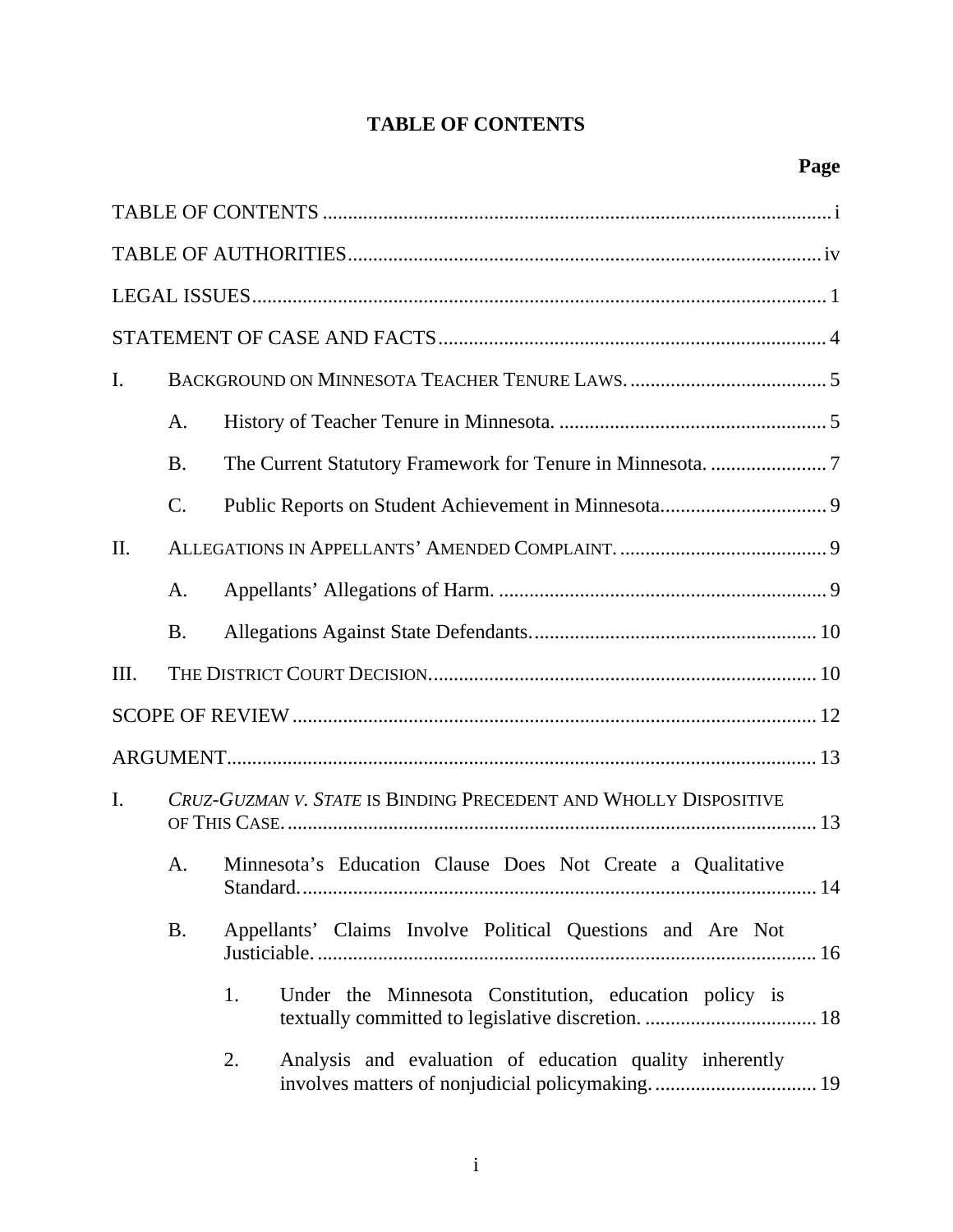|     |           | 3.                | The courts lack judicially discoverable and manageable<br>standards to resolve Appellants' education adequacy claims.  20       |
|-----|-----------|-------------------|---------------------------------------------------------------------------------------------------------------------------------|
| II. |           |                   | ALTERNATIVELY, APPELLANTS' CLAIMS FAIL FOR SEVERAL ADDITIONAL                                                                   |
|     | A.        |                   | The District Court Properly Found That Appellants Have Not                                                                      |
|     |           | 1.                | Appellants' hypothetical injuries are not cognizable grounds                                                                    |
|     |           | 2.                | Appellants fail to sufficiently plead a link between the                                                                        |
|     |           | 3.                | The relief sought would not cure Appellants' asserted injury.  26                                                               |
|     | <b>B.</b> | <b>Appellants</b> | Cannot Establish That The Challenged Laws<br>Are<br>Unconstitutional In All Applications And Their Claims Therefore             |
|     | C.        |                   | Appellants' Education Clause Claims Fails As a Matter of Law 31                                                                 |
|     |           | 1.                | Appellants have not pled a viable claim under the Education                                                                     |
|     |           | 2.                | Appellants' claims also fail because they did not allege facts                                                                  |
|     |           | 3.                | Appellants' claims also fail under their proposed Skeen                                                                         |
|     | D.        |                   | Appellants' Equal Protection Claim Fails As a Matter of Law.  35                                                                |
|     |           | 1.                | Appellants' claims do not involve a fundamental right.  36                                                                      |
|     |           | 2.                | Appellants' Equal Protection claims also fail because they                                                                      |
|     |           | 3.                |                                                                                                                                 |
|     | E.        |                   |                                                                                                                                 |
|     | F.        |                   | Appellants' Request for Declaratory Relief Must Be Denied Because<br>All Interested Persons and Parties Have Not Been Joined 41 |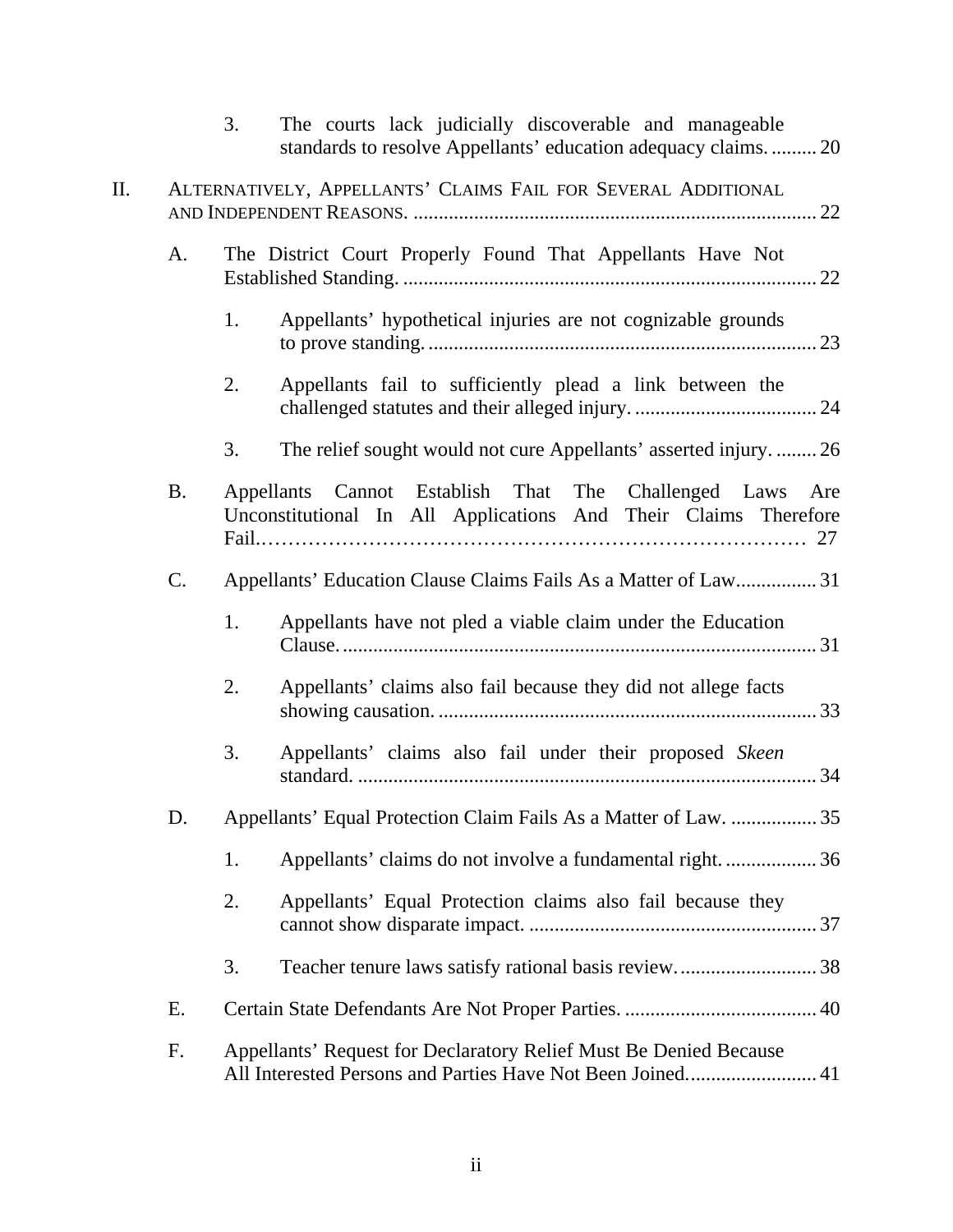| III. THE DISTRICT COURT PROPERLY DISMISSED THE AMENDED COMPLAINT |  |
|------------------------------------------------------------------|--|
|                                                                  |  |
|                                                                  |  |
|                                                                  |  |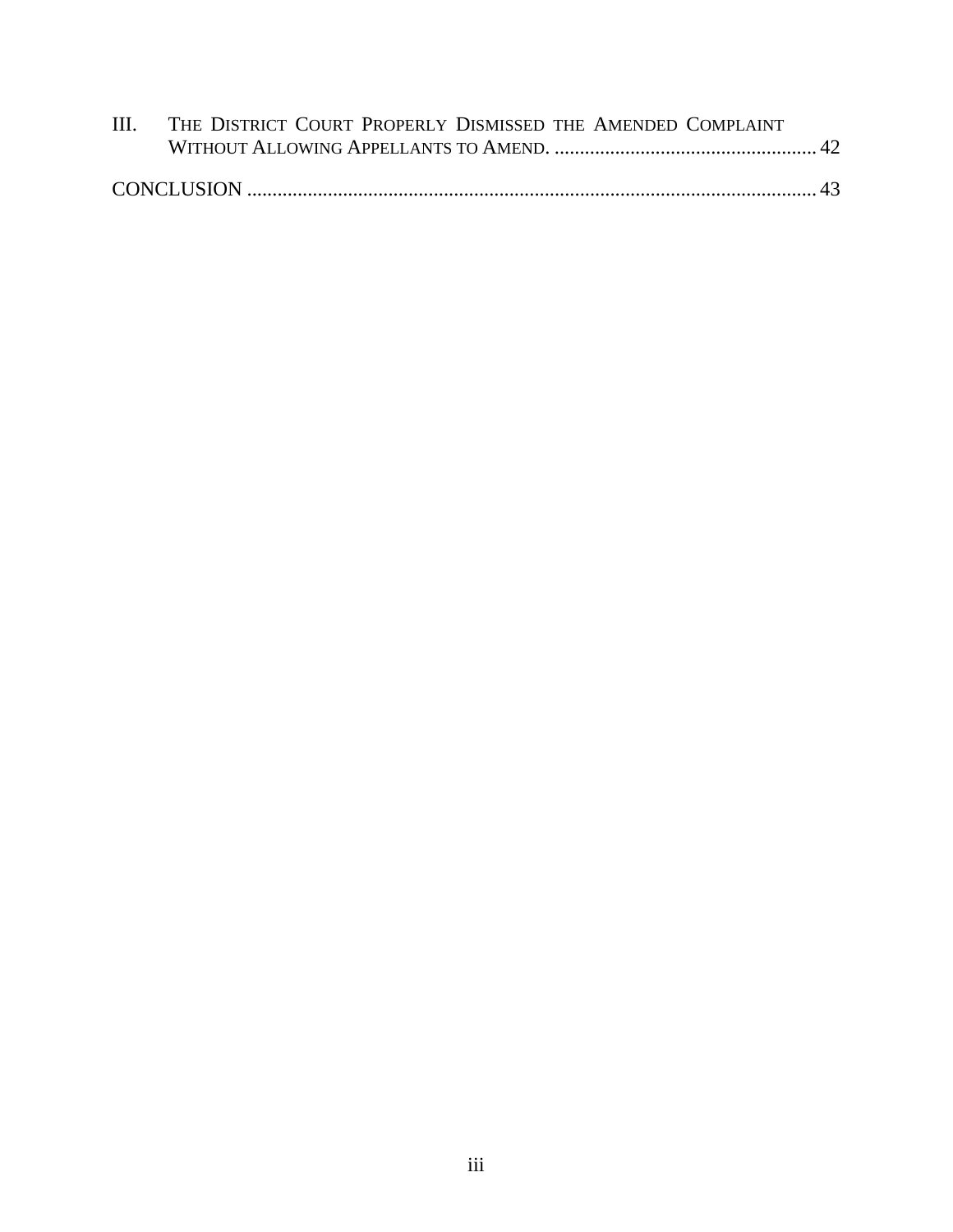# **TABLE OF AUTHORITIES**

**Page** 

| <b>FEDERAL COURT CASES</b>                        |
|---------------------------------------------------|
| Advanced Auto Transport, Inc. v. Pawlenty,        |
| Allen v. Wright,                                  |
| Baker v. Carr,                                    |
| Bennett v. Spear,                                 |
| City of Chicago v. Morales,                       |
| Clapper v. Amnesty Int'l USA,                     |
| Eastland v. U.S. Servicemen's Fund,               |
| Gomez v. Wells Fargo Bank, N.A.,                  |
| John Doe No. 1 v. Reed,                           |
| Lexmark Int'l, Inc. v. Static Control Components, |
| Lujan v. Defenders of Wildlife,                   |
| McClesky v. Kemp,                                 |
| Minn. Majority v. Mansky,                         |
| Porous Media Corp. v. Pall Corp.,                 |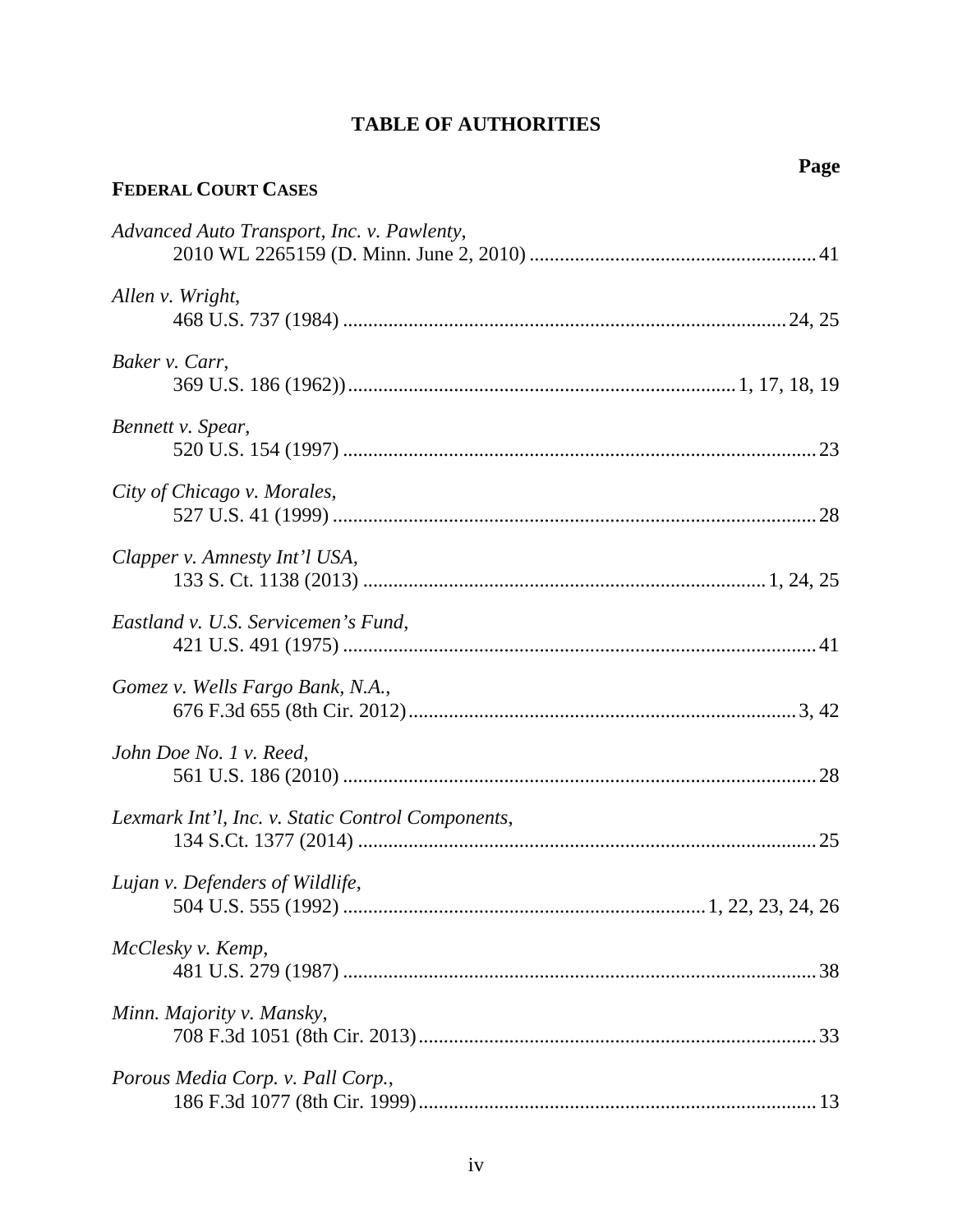| Quinones v. City of Evanston,                                                        |
|--------------------------------------------------------------------------------------|
| San Antonio Indep. Sch. Dist. v. Rodriguez,                                          |
| Travis v. Reno,                                                                      |
| United States v. Salerno,                                                            |
| Valley Forge Christian Coll. v. Americans United for Separation of Church and State, |
| Vieth v. Jubelirer,                                                                  |
| Wash. St. Grange v. Wash. St. Republican Party,                                      |
| <b>STATE COURT CASES</b>                                                             |
| Alisides v. Brown Inst. Ltd.,                                                        |
| Arrowhead Bus Serv., Inc. v. Black & White Duluth Cab Co., Inc.,                     |
| Assoc. Schs. of Ind. Dist. No. 63 v. Sch. Dist.,                                     |
| Bahr v. Capella University,                                                          |
| Bd. of Educ. v. Erickson,                                                            |
| Benson v. Alverson,                                                                  |
| Berland v. Special Sch. Dist. No 1, Minneapolis                                      |
| Bodah v. Lakeville Motor Express,                                                    |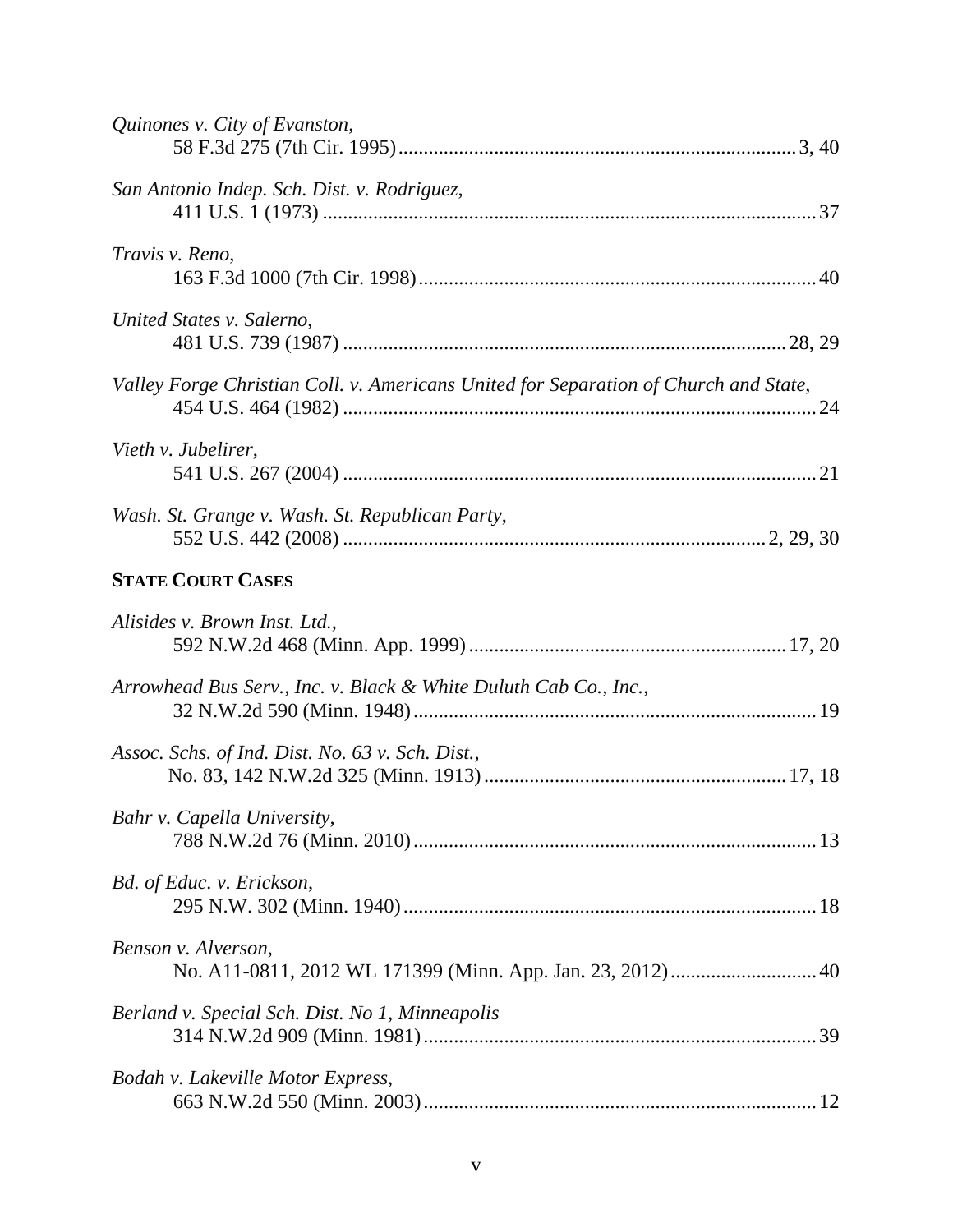| Clark v. Pawlenty,                             |
|------------------------------------------------|
| Com'r of Human Services v. Buchmann,           |
| Comm. for Educ. Rights v. Edgar,               |
| $Cruz-Guzman$ v. State $(-N.W.2d-)$ ,          |
| Curryer v. Merrill,                            |
| Elize v. Comm'r of Pub. Safety,                |
| Farrington v. City of Richfield,               |
| Frisk v. Bd. of Ed. of Duluth,                 |
| Frye v. Indep. Sch. Dist.,                     |
| Gluba ex rel. Gluba v. Bitzan & Ohren Masonry, |
| Hanson v. Woolston,                            |
| In re Custody of D.T.R.,                       |
| In re McConaughy,                              |
| Inter Faculty Org. v. Carlson,                 |
| Irwin v. Goodno,                               |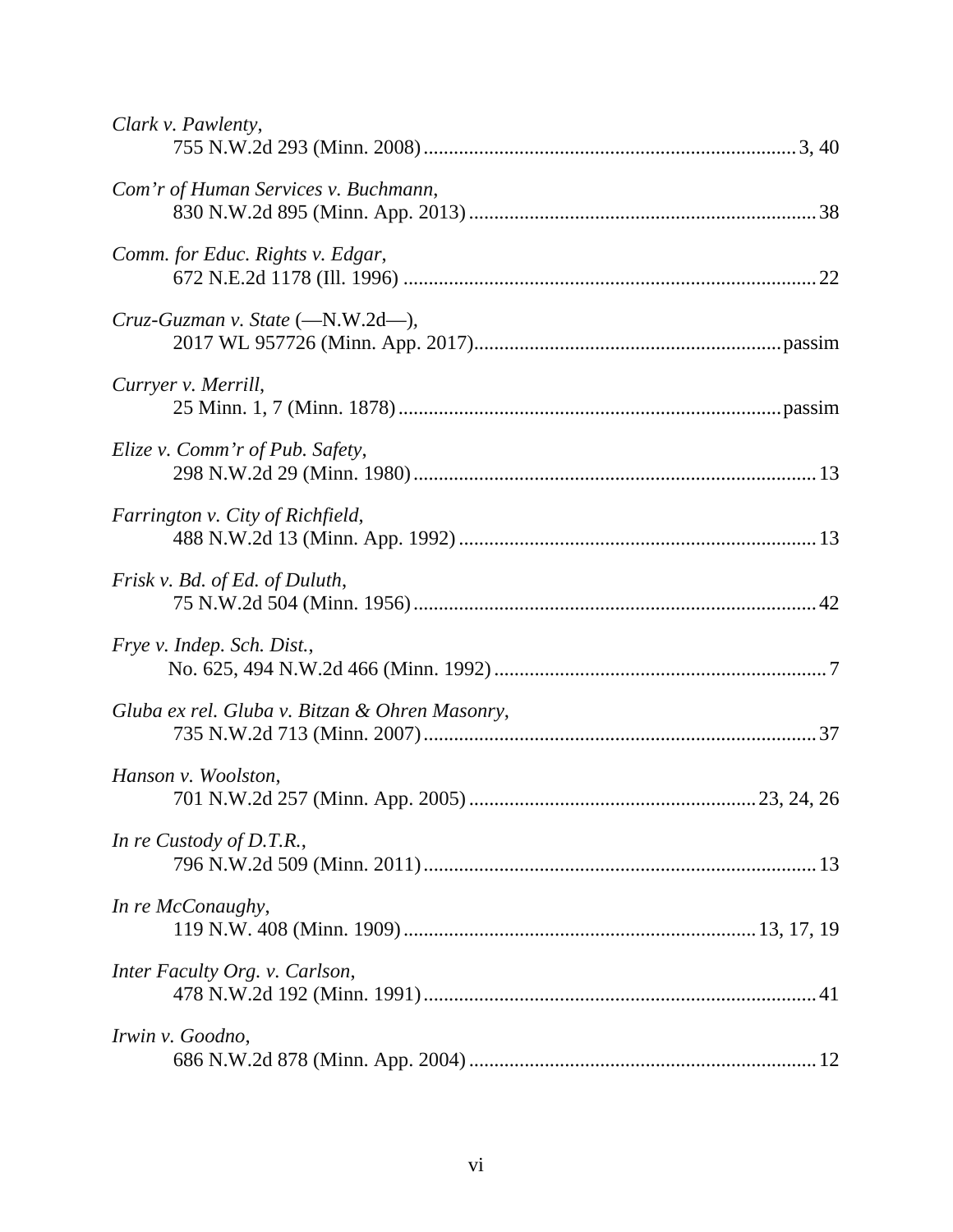| Kukor v. Grover,                                      |  |
|-------------------------------------------------------|--|
| Mattson v. Flynn,                                     |  |
| McCaughtry v. City of Red Wing,                       |  |
| McCaughtry v. City of Red Wing,                       |  |
| McSherry v. City of St. Paul,                         |  |
| Melby v. Hellie,                                      |  |
| Meriwether Minn. Land & Timber, LLC v. State,         |  |
| Mark Zellman ex rel MZ v. Indep. Sch. Dist. No. 2758, |  |
| <i>Odunlade v. City of Minneapolis,</i>               |  |
| Olsen v. State,                                       |  |
| Oxman v. Indep. Sch. Dist. of Duluth,                 |  |
| Pauley v. Kelly,                                      |  |
| Riehm v. Comm'r of Public Safety,                     |  |
| Skeen v. State,                                       |  |
| Smith v. Holm,                                        |  |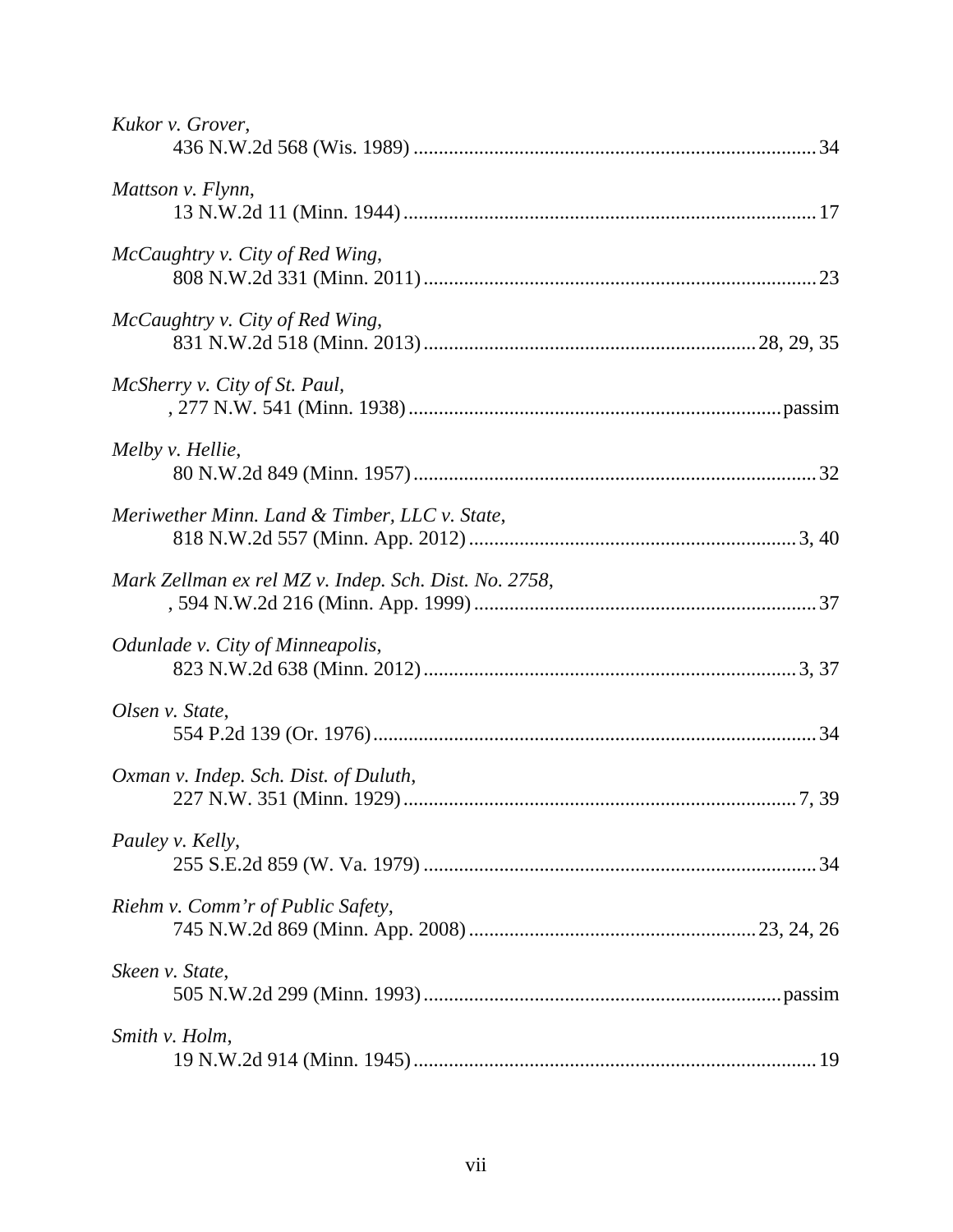| St. James Capitol Corp. v. Pallet Recycling Assoc. of N.A., Inc., |  |
|-------------------------------------------------------------------|--|
| State ex rel. Klimek v. Otter Tail Cnty.,                         |  |
| State ex rel. Sviggum v. Hanson,                                  |  |
| State v. Garcia,                                                  |  |
| State v. Hamm,                                                    |  |
| Thiele v. Stitch,                                                 |  |
| U.S. Bank Nat'l Assoc. v. RBP Realty, LLC,                        |  |
| Unbank Co., LLP v. Merwin Drug Co., Inc.,                         |  |
| Vegara v. State,                                                  |  |
| Zutz v. Nelson,                                                   |  |
| <b>STATUTORY AUTHORITIES</b>                                      |  |
|                                                                   |  |
|                                                                   |  |
|                                                                   |  |
|                                                                   |  |
|                                                                   |  |
|                                                                   |  |
|                                                                   |  |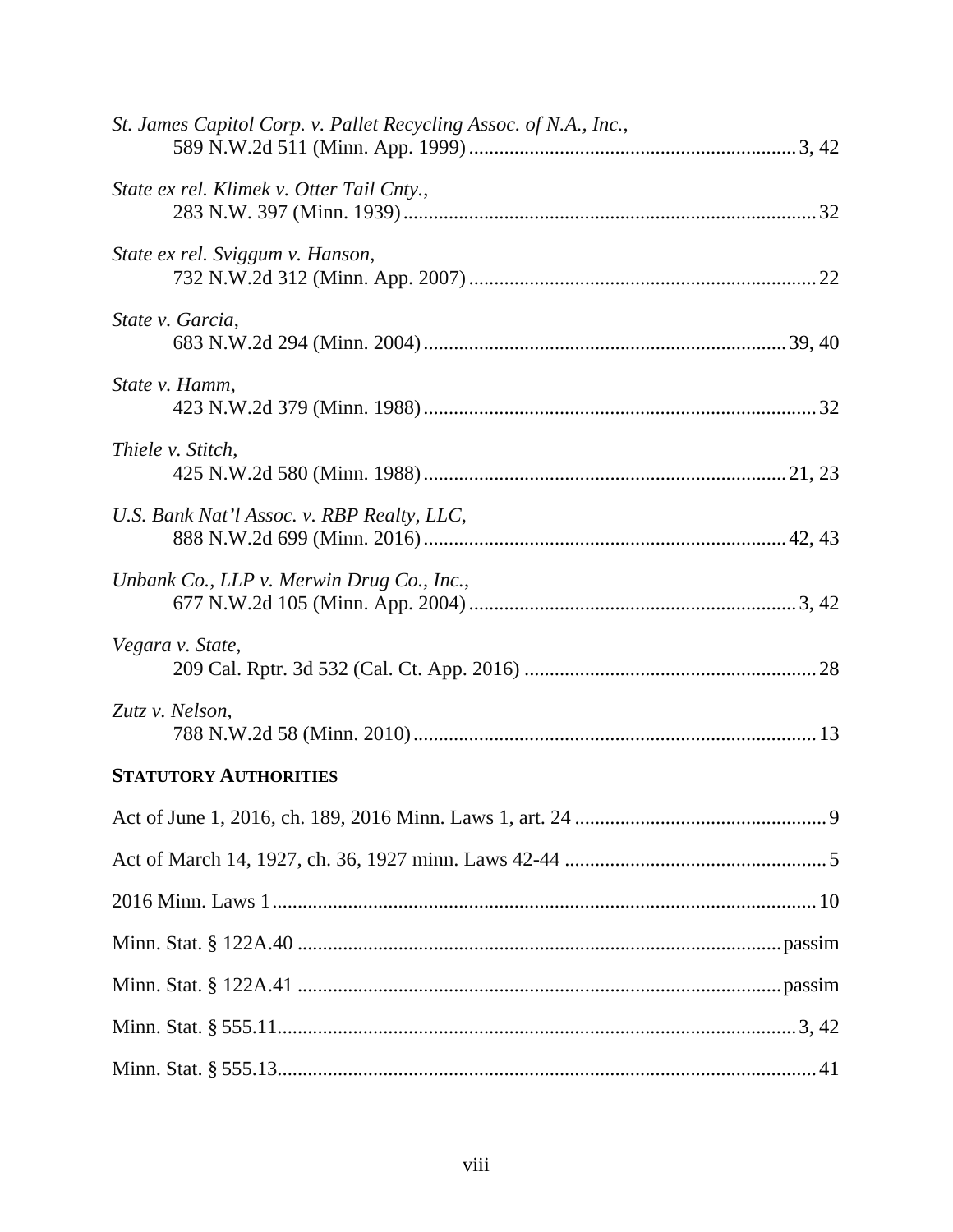| <b>STATE RULES AND REGULATIONS</b> |  |
|------------------------------------|--|
|                                    |  |
|                                    |  |
| <b>CONSTITUTIONAL PROVISIONS</b>   |  |
|                                    |  |
|                                    |  |
|                                    |  |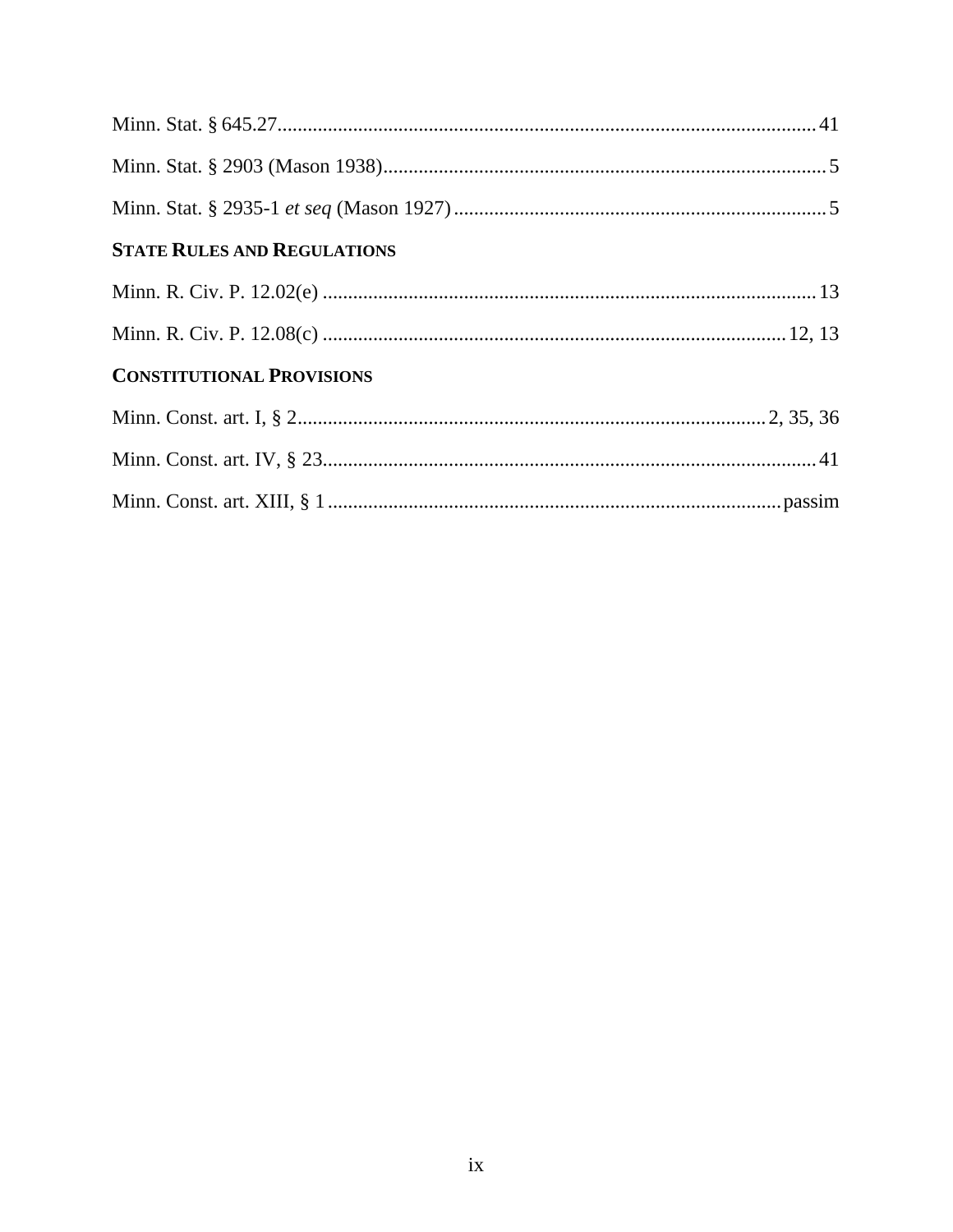#### **LEGAL ISSUES**

## **I. Does the Education Clause of the Minnesota Constitution, art. XIII, § 1, provide for a particular quality of education?**

The district court held that the plain language of the Education Clause of the Minnesota Constitution does not provide a right to an education of a certain quality.

Authority: Minn. Const., art. XIII, § 1 *Cruz-Guzman v. State*, —N.W.2d—, 2017 WL 957726 (Minn. App. 2017) *Skeen v. State*, 505 N.W.2d 299 (Minn. 1993)

## **II. Is Appellants' challenge to state laws governing teacher hiring practices justiciable where the claims require the Court to decide political questions regarding what constitutes an "adequate" education?**

The district court held that Appellants' claims involved political questions that are not justiciable.

Authority: Minn. Const., art. XIII, § 1 *Curryer v. Merrill*, 25 Minn. 1, 2, 7 (1878) *Cruz-Guzman v. State*, —N.W.2d—, 2017 WL 957726 (Minn. App. 2017) *Baker v. Carr*, 369 U.S. 186 (1962)

## **III. Do Appellants lack standing, where their alleged harm is not definite and concrete, is not fairly traceable to the State Defendants or Minn. Stat. §§ 122A.40 and 122A.41, and is not redressable?**

The district court held that Appellants lacked standing to assert their claims because they had not identified a concrete harm that was fairly traceable to the State Defendants and the court lacked the ability to redress the alleged harm.

Authority: *Lujan v. Defenders of Wildlife*, 504 U.S. 555 (1992) *Clapper v. Amnesty Int'l USA*, 133 S. Ct. 1138 (2013) *McSherry v. City of St. Paul*, 277 N.W. 541 (Minn. 1938)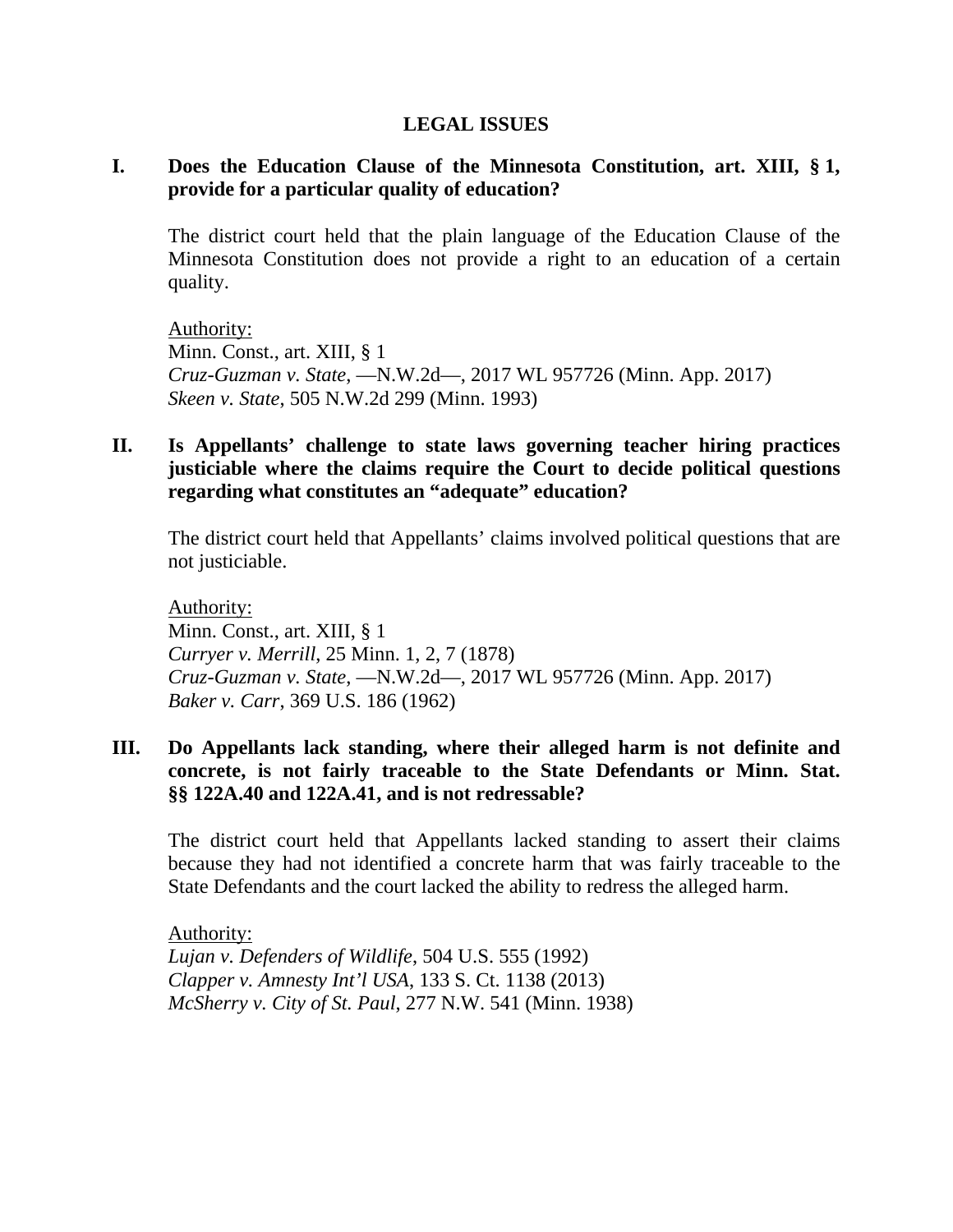#### **IV. Assuming Appellants' claims are justiciable:**

**i. Do Appellants' facial challenges to Minnesota's teacher tenure and continuing contract laws, Minn. Stat. §§ 122A.40, 122A.41, fail because the laws are not unconstitutional in all applications?** 

The district court held that Appellants' facial challenges necessarily failed because, by their plain language, the challenged laws did not operate unconstitutionally in all applications.

#### Authority:

*McCaughtry v. City of Red Wing*, 831 N.W.2d 518 (Minn. 2013) *John Doe No. 1 v. Reed*, 561 U.S. 186 (2010) *Wash. St. Grange v. Wash. St. Republican Party*, 552 U.S. 442 (2008) Minn. Stat. § 122A.40 Minn. Stat. § 122A.41

## **ii. Do Minnesota's teacher tenure and continuing contract laws, Minn. Stat. §§ 122A.40, 122A.41, violate the Education Clause of the Minnesota Constitution?**

The district court held that, even if Appellants' Education Clause claims were justiciable, Appellants' Education Clause claims necessarily failed as a matter of law.

Authority:

Minn. Const., art. XIII, § 1 *Skeen v. State*, 505 N.W.2d 299 (Minn. 1993) *Curryer v. Merrill*, 25 Minn. 1 (1878) *McSherry v. City of St. Paul* 277 N.W. 541 (Minn. 1938) Minn. Stat. § 122A.40 Minn. Stat. § 122A.41

## **iii. Have Appellants alleged facts to support a viable claim that Minnesota's teacher tenure and continuing contract laws, Minn. Stat. §§ 122A.40, 122A.41, violate the Equal Protection Clause of the Minnesota Constitution?**

The district court held that Appellants had not pled a viable claim under the Equal Protection Clause of the Minnesota Constitution.

 Authority: Minn. Const. art. I, § 2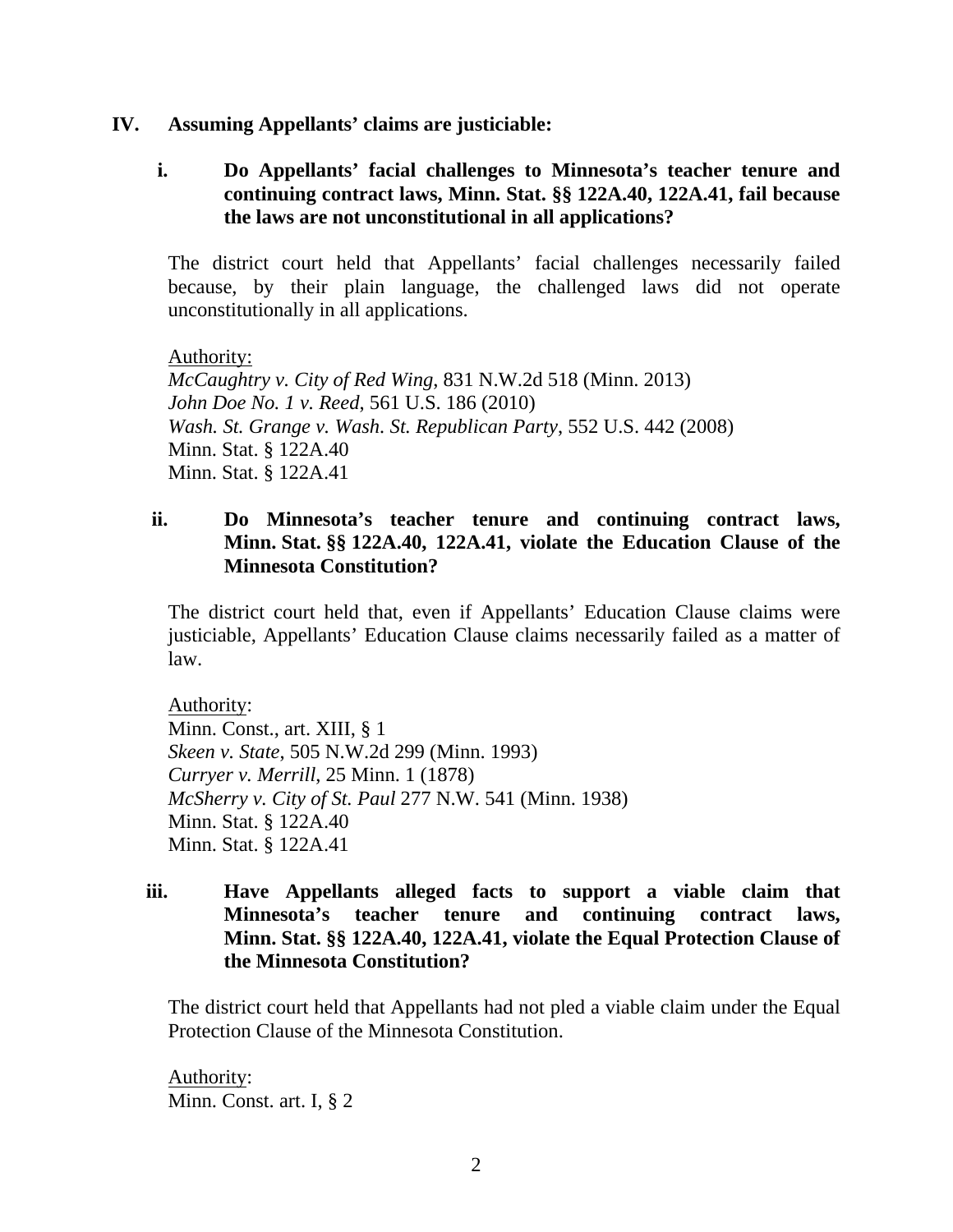*Skeen v. State*, 505 N.W.2d 299 (Minn. 1993) *Odunlade v. City of Minneapolis*, 823 N.W.2d 638 (Minn. 2012) Minn. Stat. § 122A.40 Minn. Stat. § 122A.41

#### **iv. Are the State of Minnesota, Governor Mark Dayton, and the Minnesota Department of Education proper Defendants in this case?**

The district court did not address this issue.

 Authority: *Clark v. Pawlenty*, 755 N.W.2d 293 (Minn. 2008)  *Meriwether Minn. Land & Timber, LLC v. State*, 818 N.W.2d 557 (Minn. App. 2012) *Quinones v. City of Evanston*, 58 F.3d 275 (7th Cir. 1995)

## **v. Where Appellants have not included all persons who may be affected by declaratory relief, does Appellants' claim under the Declaratory Judgements Act necessarily fail?**

The district court did not address this issue.

 Authority: *Unbank Co., LLP v. Merwin Drug Co., Inc.*, 677 N.W.2d 105 (Minn. App. 2004) Minn. Stat. § 555.11

## **V. Where Appellants did not file a motion seeking leave to amend, did the district court err in not providing Appellants an opportunity to amend their complaint a second time?**

The issue was not raised below, and therefore was not addressed by the district court.

Authority:

*St. James Capitol Corp. v. Pallet Recycling Assoc. of N.A., Inc.*, 589 N.W.2d 511 (Minn. App. 1999) *Gomez v. Wells Fargo Bank, N.A.,* 676 F.3d 655 (8th Cir. 2012)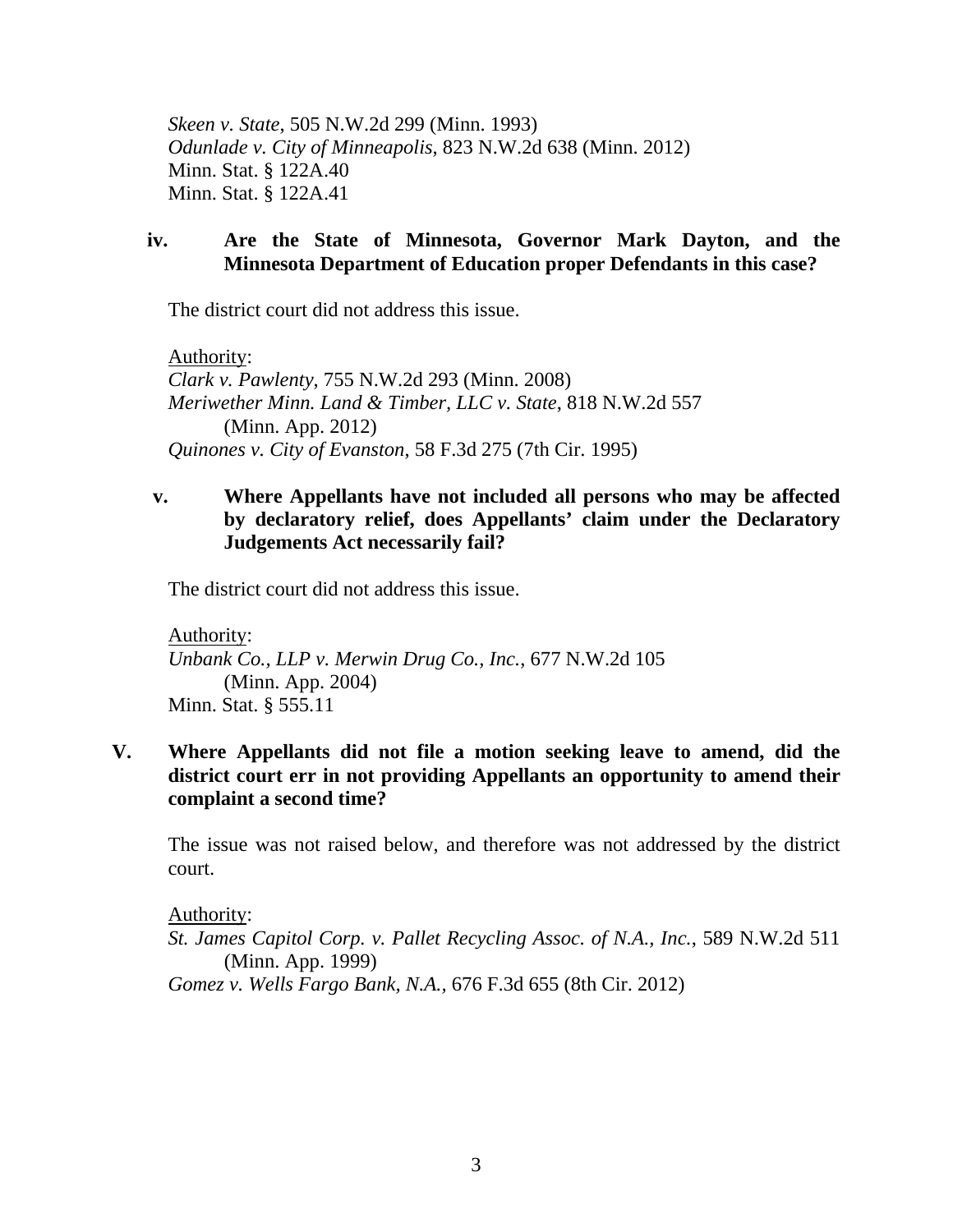#### **STATEMENT OF CASE AND FACTS**

Plaintiffs-Appellants ("Appellants") commenced this suit alleging that the named Defendants denied them an adequate education, a right that Appellants allege is fundamental under the Education Clause of the Minnesota Constitution, Article XIII, Section 1. Am. Compl. at  $\P$  23, Doc. ID# 9. In essence, Appellants claim that Minnesota's long-standing teacher tenure and continuing contract laws, Minn. Stat. §§ 122A.40–.41 (collectively, the "challenged laws"), cause school districts to retain "ineffective teachers." *Id.* Appellants further allege that ineffective teachers necessarily provide children an inadequate education in violation of the Education Clause, Equal Protection Clause, and Due Process Clause of the Minnesota Constitution. *Id.* at ¶ 25.

Appellants' Amended Complaint named the following State Defendants: State of Minnesota; Governor Mark Dayton; the Minnesota Department of Education ("MDE"); MDE Commissioner Brenda Cassellius (hereinafter, collectively, "Respondents"). The Amended Complaint also named the following School District Defendants: St Paul Public Schools, Independent School District 625; Anoka-Hennepin School District 11; Duluth Public Schools, Independent School District 709; West St. Paul-Mendota Heights Eagan Area Schools, Independent School District 197.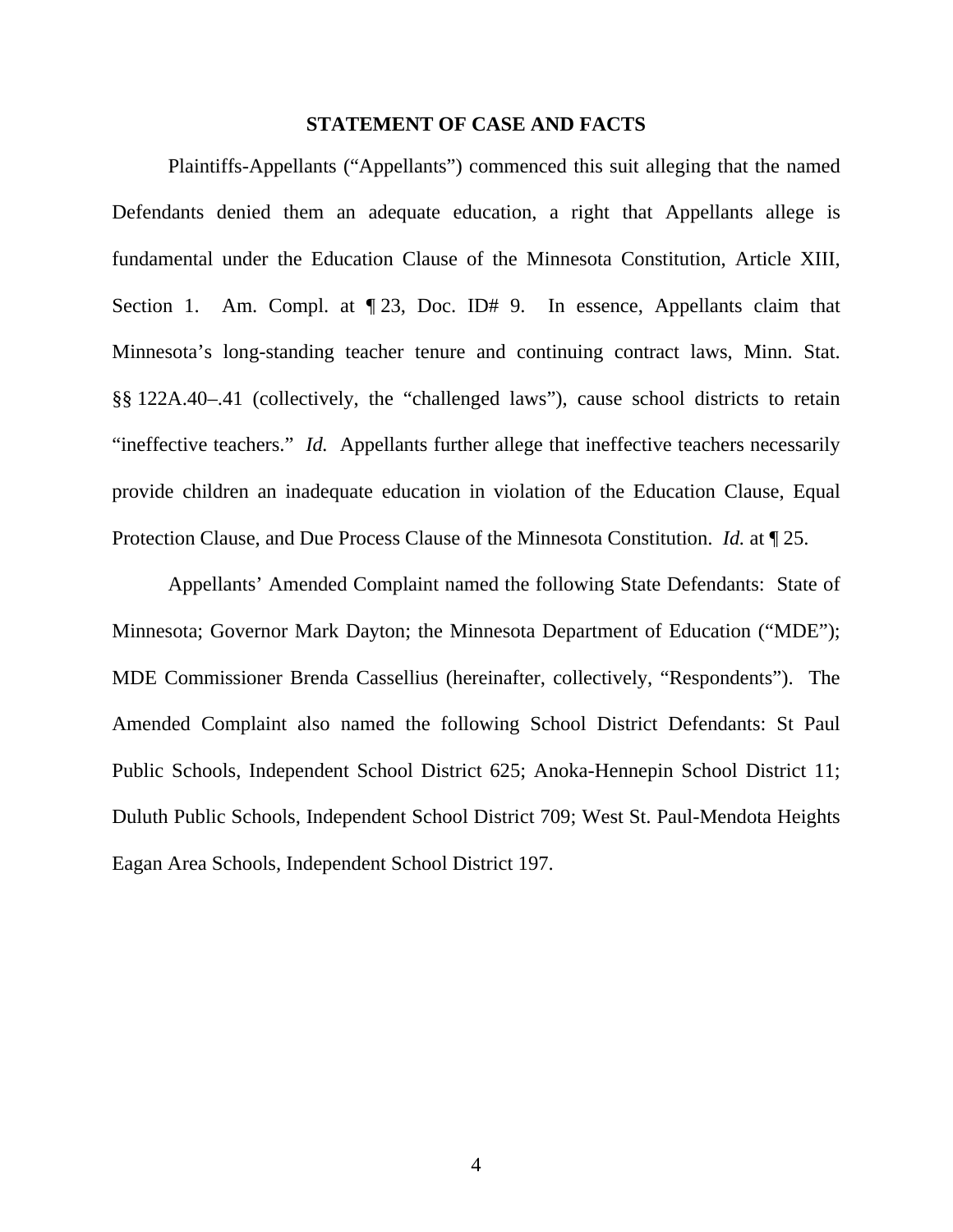#### **I. BACKGROUND ON MINNESOTA TEACHER TENURE LAWS.**

#### **A. History of Teacher Tenure in Minnesota.**

Minnesota adopted its first teacher tenure law in  $1927<sup>1</sup>$  Act of March 14, 1927, ch. 36, 1927 Minn. Laws 42–44. Historical accounts indicate that teacher tenure was enacted because local officials had been saving money by replacing more expensive, experienced teachers with less-experienced ones and terminating teachers for a variety of reasons unrelated to job performance, such as local politics and political patronage. *See, e.g.*, *McSherry v. City of St. Paul*, 277 N.W. 541, 543 (Minn. 1938) ("It was thought that for the good of the schools and the general public the profession [of teaching] should be made independent of personal or political influence, and made free from the malignant power of spoils and patronage.").

Tenure laws are designed to protect students and improve the quality of student education through the development of a professional teaching staff. *Id.* at 544 ("[T]he [tenure] movement itself has for its basis the public interest, in that most advantages go to the youth of the land and to the schools themselves rather than the interest of teachers as such."). Thus, teacher tenure was adopted so that "better talent would be attracted to the profession." *Id.*

<sup>1</sup> Minnesota's first tenure law applied only to teachers in so-called "cities of the first class"—i.e., Minneapolis, St. Paul, and Duluth. Minn. Stat. § 2935-1 *et seq.* (Mason 1927). Approximately ten years later, continuing contracts were extended to teachers in other districts. Minn. Stat. § 2903 (Mason 1938). Although Minnesota law continues to maintain two separate statutory provisions for tenure and continuing contracts, the provisions at issue in this case are now largely similar. As such, State Defendants refer to both as "tenure" laws.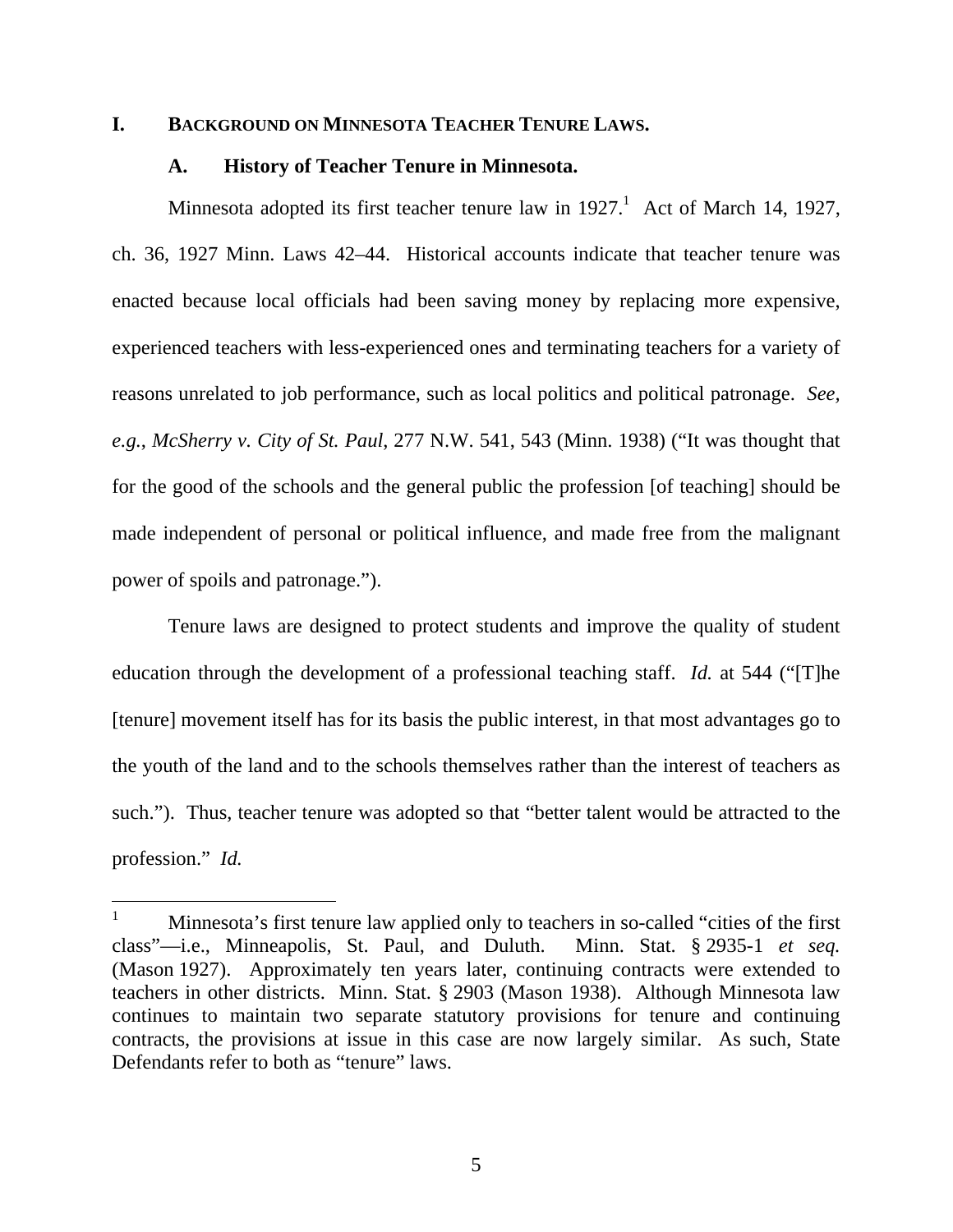Tenure is not and has never been a guarantee of future employment. Rather, the teacher tenure laws provide a legal framework for teacher employment decisions made by local school districts, require that employment decisions be merit-based, and guarantee certain procedural due process protections for teachers. *See, e.g.*, Minn. Stat. §§ 122A.40–.41. Minnesota law expressly allows districts to terminate or remove any teacher for cause, including for poor teaching. Minn. Stat. §§ 122A.40, subds 9, 13 (allowing discharge for inefficiency in teaching); 122A.41, subd. 6 (same).

As the Minnesota Supreme Court explained:

Plainly, the legislative purposes sought were stability, certainty, and permanency of employment on the part of those who had shown by educational attainment and by probationary trial their fitness for the teaching profession. By statutory direction and limitation there is provided means of prevention of *arbitrary* demotion or discharges by school authorities. The history behind the act justifies the view that the vicissitudes to which teachers had in the past been subjected were to be done away with or at least minimalized. It was enacted for the *benefit and advantage of the school system* by providing such machinery as would tend to minimize the part that malice, political, or partisan trends, or caprice might play. It established *merit* as the essential basis for the *right* of permanent employment. On the other hand, it is equally clear the act does not impair *discretionary* power of school authorities to make the best selections consonant with the public good .... The right to demote or discharge provides remedies for safeguarding the future against incompetence, insubordination, and other grounds stated in the act.

*McSherry*, 277 N.W. at 544 (italics in original).

More recently, in 1992, the Minnesota Supreme Court explained that "[t]eachers, whose primary task is to impart knowledge to students through personal interaction, are given the security of tenure to assure their academic freedom and to protect them from arbitrary demotions and discharges unrelated to their ability to perform their prescribed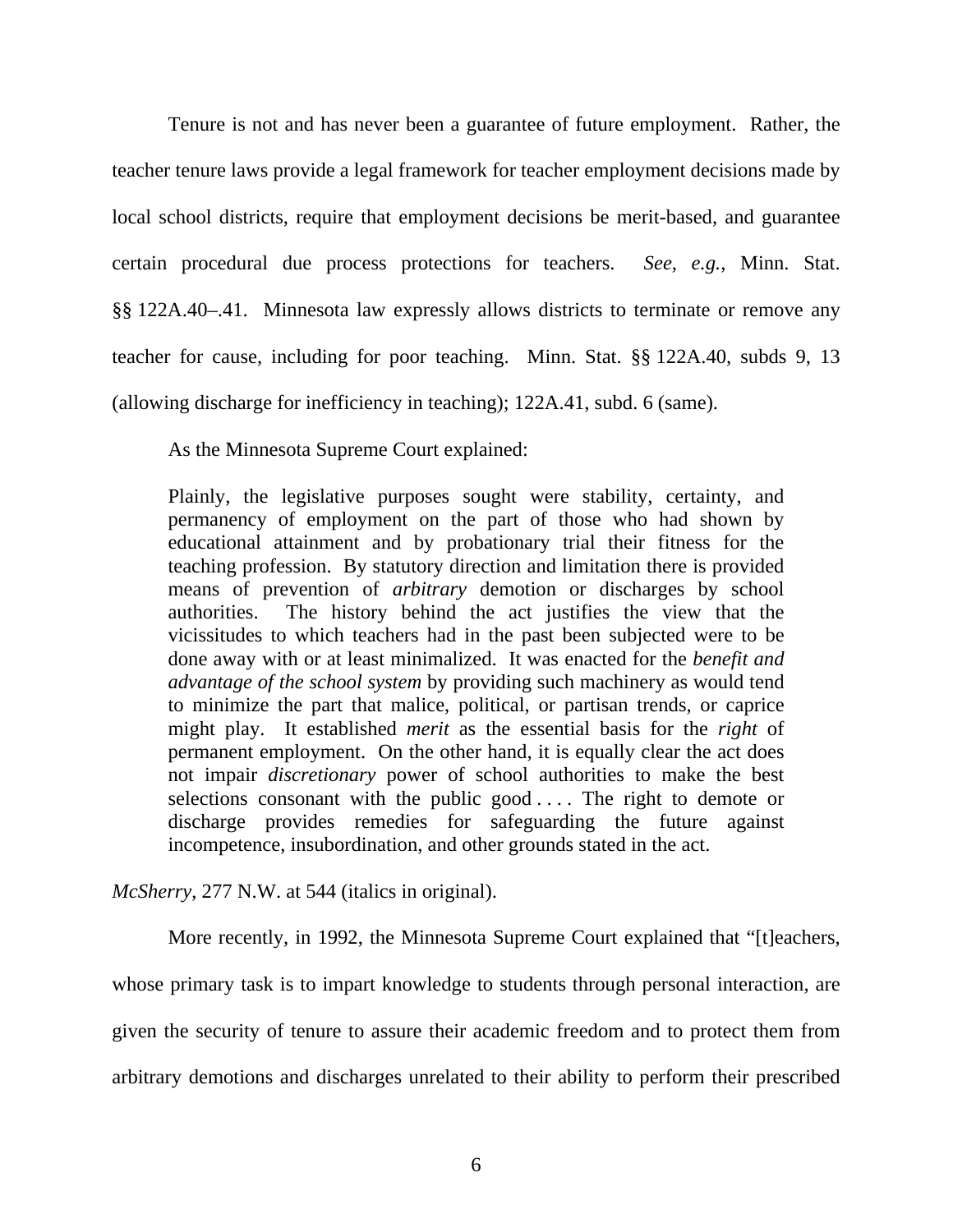duties." *Frye v. Indep. Sch. Dist. No.* 625, 494 N.W.2d 466, 467 (Minn. 1992).The Supreme Court has described tenure laws as "wise legislation, promotive of the best interests, not only of teachers affected, but of the schools as well." *Oxman v. Indep. Sch. Dist. of Duluth*, 227 N.W. 351 (Minn. 1929).

## **B. The Current Statutory Framework for Tenure in Minnesota.**

As it relates to primary and secondary public school teachers, the statutes

governing teacher tenure currently set forth the following basic framework:

- New teachers are considered probationary employees for at least three years. During that time, they must receive at least three evaluations in each school year by a peer review committee. Probationary teachers can be discharged, demoted, or have their contracts non-renewed, and they have no rights of appeal should that occur. Minn. Stat. §§ 122A.40, subd. 5; 122A.41, subd. 2.
- A teacher who is reemployed after the a continuous three-year probationary period "shall continue in service and hold their respective position during good behavior and efficient and competent service and must not be discharged or demoted except for cause after a hearing." Minn. Stat. §§ 122A.40, subd. 7; 122A.41, subd. 4.
- Teachers who are tenured can be terminated for cause, including for (1) inefficiency or gross inefficiency in teaching; (2) neglect or willful neglect of duty or persistent violation of school laws, rules, regulations, or directives; (3) conduct unbecoming a teacher, insubordination, immoral conduct, conviction of a felony; (4) failure without justifiable cause to teach; (5) other good and sufficient grounds render the teacher unfit to perform the teachers duties. *See* Minn. Stat. §§ 122A.40, subds. 9, 13; 122A.41, subd. 6.

Individual employment decisions on teacher probation, tenure, and dismissal are

made at the district level, and the details about the implementation of these provisions is negotiated as part of collecting bargaining agreements. Minn. Stat. §§ 122A.40, 122A.41.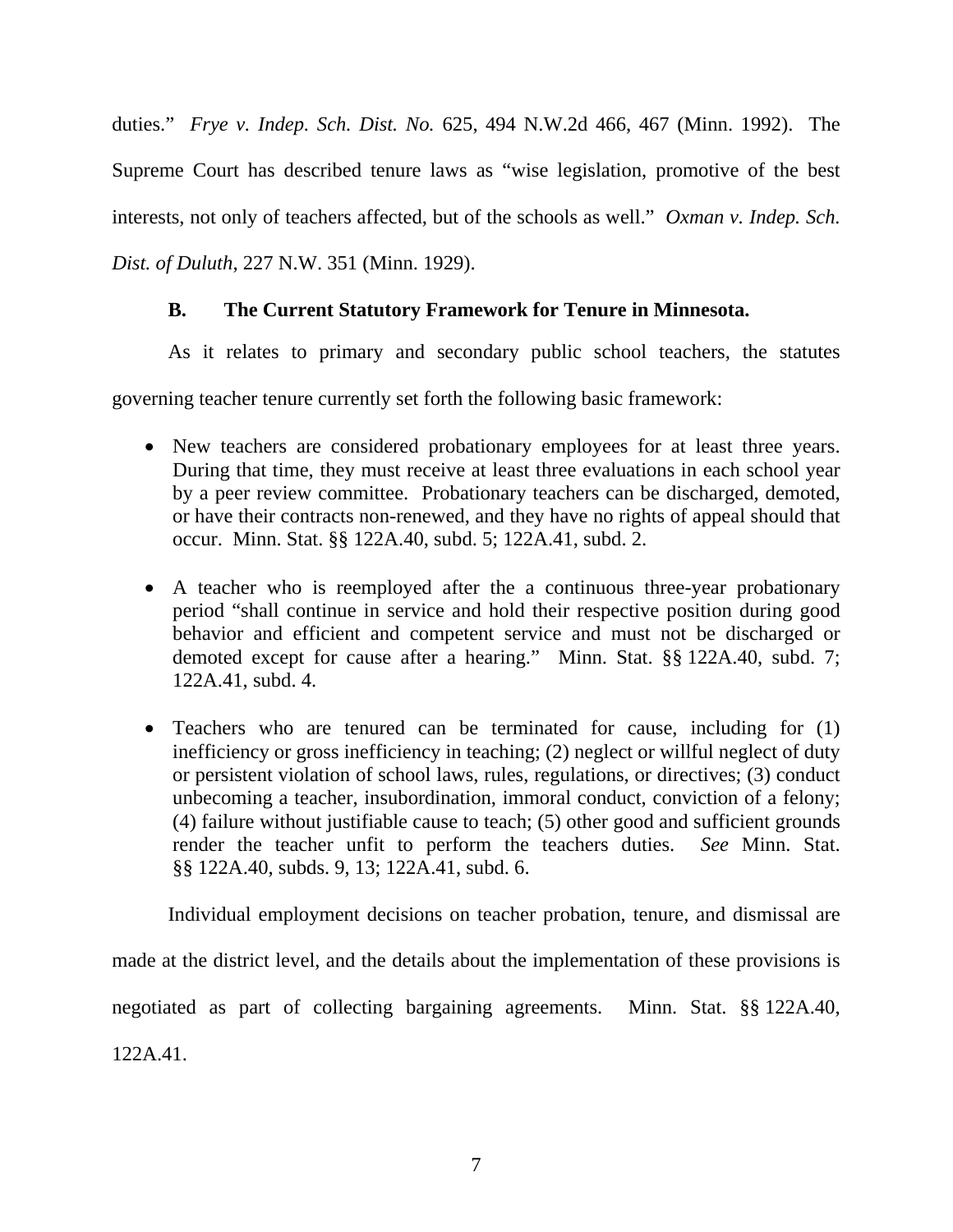After a teacher obtains tenure, the schools continue to provide development and evaluation. For example, school districts must implement teacher evaluation and peer review processes in order to "develop, improve, and support qualified teachers and effective teaching practices." Minn. Stat. §§ 122A.40, subd. 8(b); 122A.41, subd. (5)(b). In addition, districts must address any teacher not meeting professional standards through a teacher improvement plan with established goals and timelines. *Id.* at subd. 8(b)(12). If a teacher fails to make adequate progress while on an improvement plan, discipline is required, including possible termination, discharge, or nonrenewal. Minn. Stat. §§ 122A.40, subd. 8(13); 122A.41, subd. 5(13). Further, unless unavoidable, a student must not be taught in two consecutive years by a teacher who is on an improvement plan. Minn. Stat. §§ 122A.40, subd. 8(d); 122A.41, subd. 5(d).

Tenure laws also include reduction-in-force provisions. These provisions set forth default procedures to be followed if constraints, such as budget or lower student enrollment, require a decrease in teacher staffing. Minnesota law provides that "[i]n the event it becomes necessary to discontinue one or more positions . . . teachers must be discontinued in any department in the inverse order in which they were employed." Minn. Stat. § 122A.41, subd. 14; *see also* Minn. Stat. § 122A.40, subds. 10–11. But Minnesota law does not mandate that such a system be used. Rather, it expressly allows school boards and teacher representatives "in the district [to] negotiate a plan providing otherwise." Minn. Stat. § 122A.41, subd. 14; *see also* Minn. Stat. § 122A.40, subd. 10.

Appellants' concerns relate to areas subject to ongoing policymaking by the Minnesota Legislature. For example, in its 2015–2016 legislative session, the 89th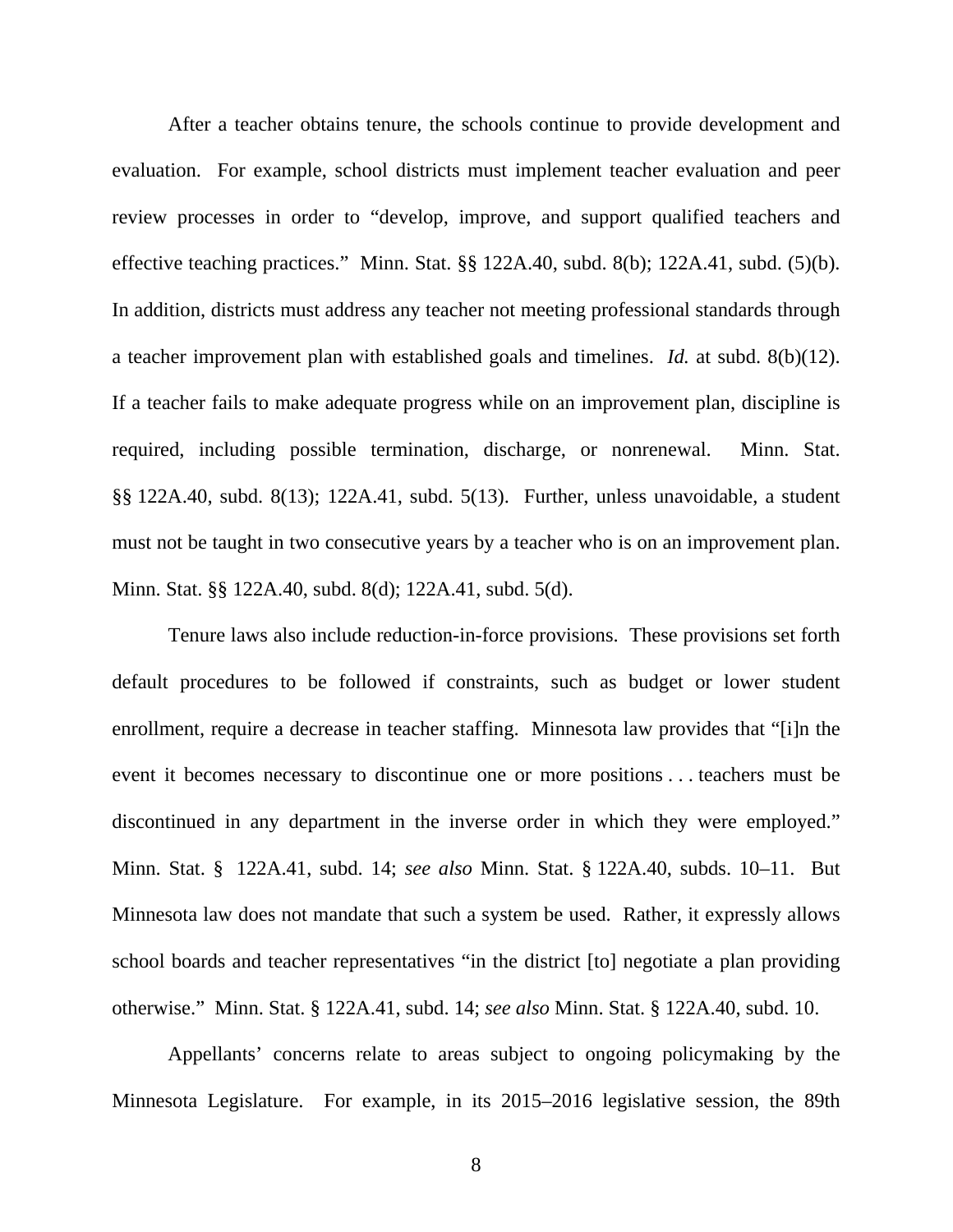Minnesota Legislature passed several laws germane to the allegations in Appellants' Amended Complaint. *See, e.g.*, Act of June 1, 2016, ch. 189, 2016 Minn. Laws 1, art. 24, §§ 6–7 (to be codified at Minn. Stat. §§ 122A.40, subd. 8; 122A.41, subd. 5.); *id.* at art. 25, §§ 9–12.

#### **C. Public Reports on Student Achievement in Minnesota.**

Publicly-available governmental reports on student achievement indicate that Minnesota students perform well compared to students in other states. According to the National Assessment for Education Progress ("NAEP")—a federal effort to assess students across the country by comparing reading and math scores at grades four and eight—Minnesota student test scores are generally high compared to other states. In the 2015 NAEP Report Card, Minnesota students rank second and third nationally on mathematics scores at the fourth and eighth grade levels, respectively. Excerpts from NAEP Report Card, Ex. 2 to Huyser Aff. in Supp. of State's Defs.' Mot. to Dismiss, Doc. ID# 49.

#### **II. ALLEGATIONS IN APPELLANTS' AMENDED COMPLAINT.**

#### **A. Appellants' Allegations of Harm.**

Appellants allege that they are the parents of children who attend public schools in Minnesota. Am. Compl. at  $\P$  27–31, Doc. ID#9. Appellants allege that the challenged laws put their chidlren at "risk" of being assigned a so-called "ineffective teacher." *Id.* But Appellants never define what constitutes an "ineffective teacher" and do not allege that their children have actually been assigned a teacher they would deem "ineffective." *See generally id.*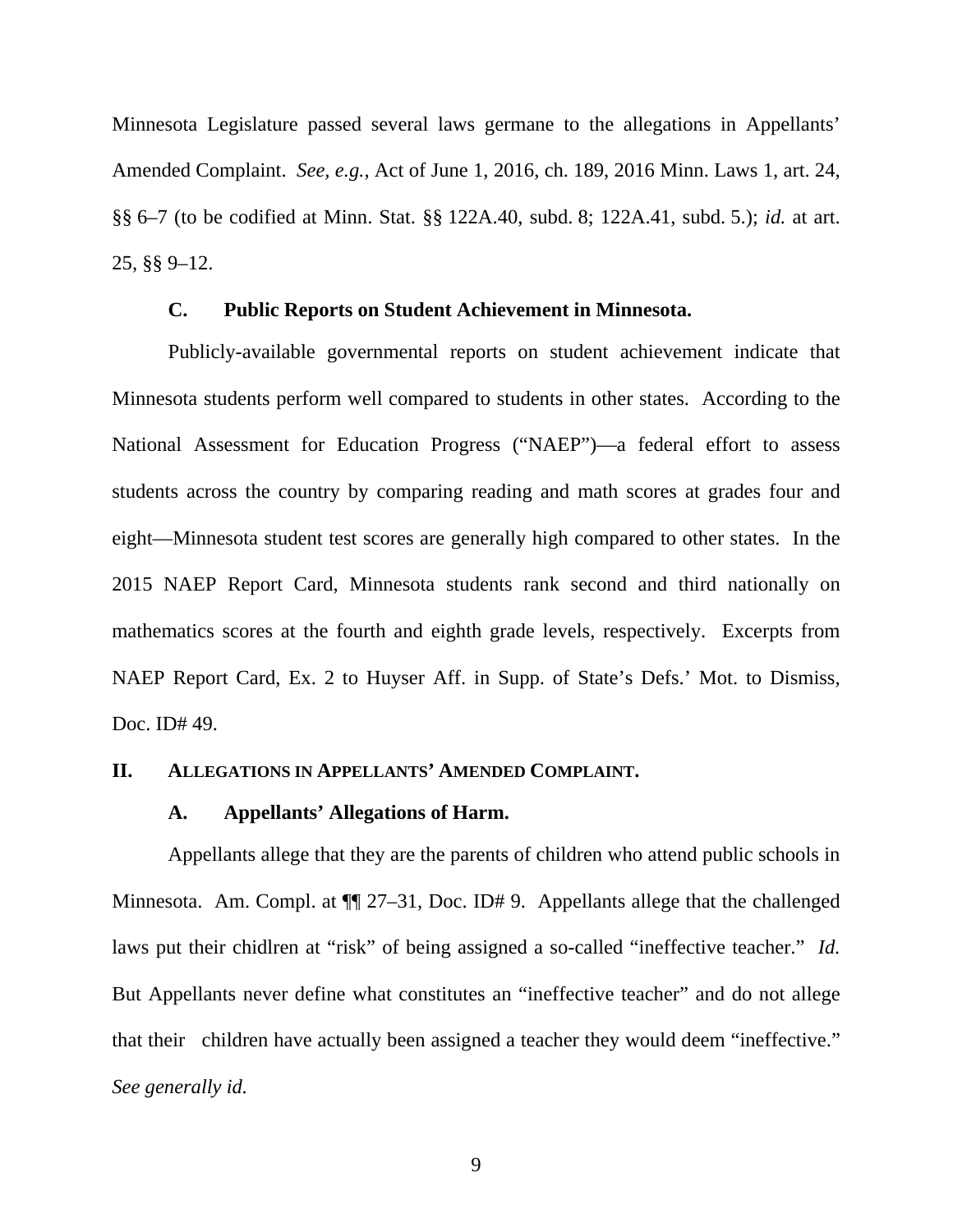Appellants also do not allege facts or allegations about how their children have specifically been harmed. The complaint does include general allegations about various schools in Minnesota, as well as aggregated school performance data. *See id*. at ¶¶ 119– 198. Appellants acknowledged at oral argument that their children do not actually attend any of the elementary schools specifically identified in the Amended Complaint. Tr. at 62:19–63:23, Doc. ID# 100.

#### **B. Allegations Against State Defendants.**

Appellants sue the State of Minnesota based on its "plenary responsibility for educating all Minnesota public school students" and allege that the remaining State Defendants have some general oversight over education. Am. Compl. at ¶¶ 32–35, Doc. ID# 9.. Appellants do not allege that any of their children attend a school run by a State entity. *See generally id.* Minnesota also does not have a statewide school board, and control over employment decisions at Minnesota schools rests with the local school districts. *See supra* I.B. The Amended Complaint does not contend that any named State Defendant has legal authority to hire, fire, supervise, or assign individual teachers. *See generally* Am. Compl., Doc. ID# 9.

As such, Appellants' allegations against the State Defendants are limited to a facial challenge to the statute itself, and are not and cannot be based on the implementation of the statute.

#### **III. THE DISTRICT COURT DECISION.**

The State Defendants and the School District Defendants all brought motions to dismiss the Amended Complaint. Defendants argued that Appellants lacked standing,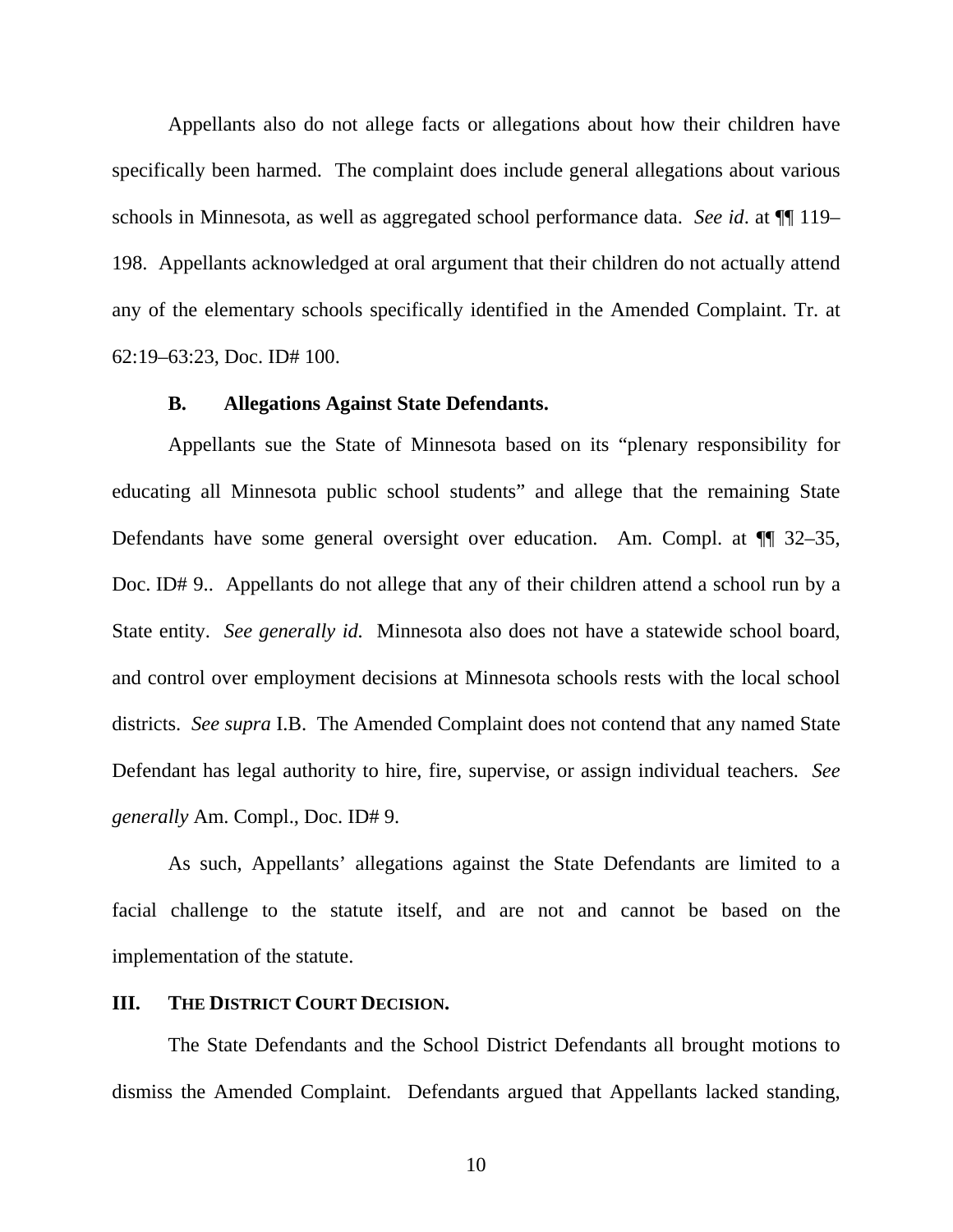that the Court lacked jurisdiction to decide the issue, and that Appellants' claims under the Education Clause, Equal Protection Clause, and Due Process Clause all failed as a matter of law.

After taking the matter under advisement following a full day of oral argument, the district court dismissed the Amended Complaint in its entirety and with prejudice. Appellants' Add. (hereinafter "Add.") at 50. The court found that Appellants' claims raised questions of education policy that are legislative in nature and therefore not justiciable. Add. 73–75. The court also found that Appellants lack standing because: (1) the harms Appellants allege are not cognizable; (2) the harms are not fairly traceable to the State Defendants, who do not decide which teachers to hire and retain, or to the challenged laws, which actually provide for discipline and termination of teachers who are inefficient; and (3) the court lacked the ability to redress Appellants' alleged harms because Appellants acknowledged that their children could still be taught by a teacher they deem "ineffective" even if the challenged laws were enjoined. Add. 69–73.

In the alternative, the district court found that Appellants fail to state any viable claim under the Minnesota Constitution. The court dismissed the Education Clause claims because Appellants' allegations do not allege a violation of the constitutionallyguaranteed "general and uniform" system of education. Add. 77–81. The district court also rejected Appellants' claims that their education is constitutionally inadequate, holding that inadequacy has never been discussed outside the funding context and, in any event, Appellants have not alleged facts showing their children's education was inadequate. *Id.* The court dismissed Appellants' Equal Protection claim—which it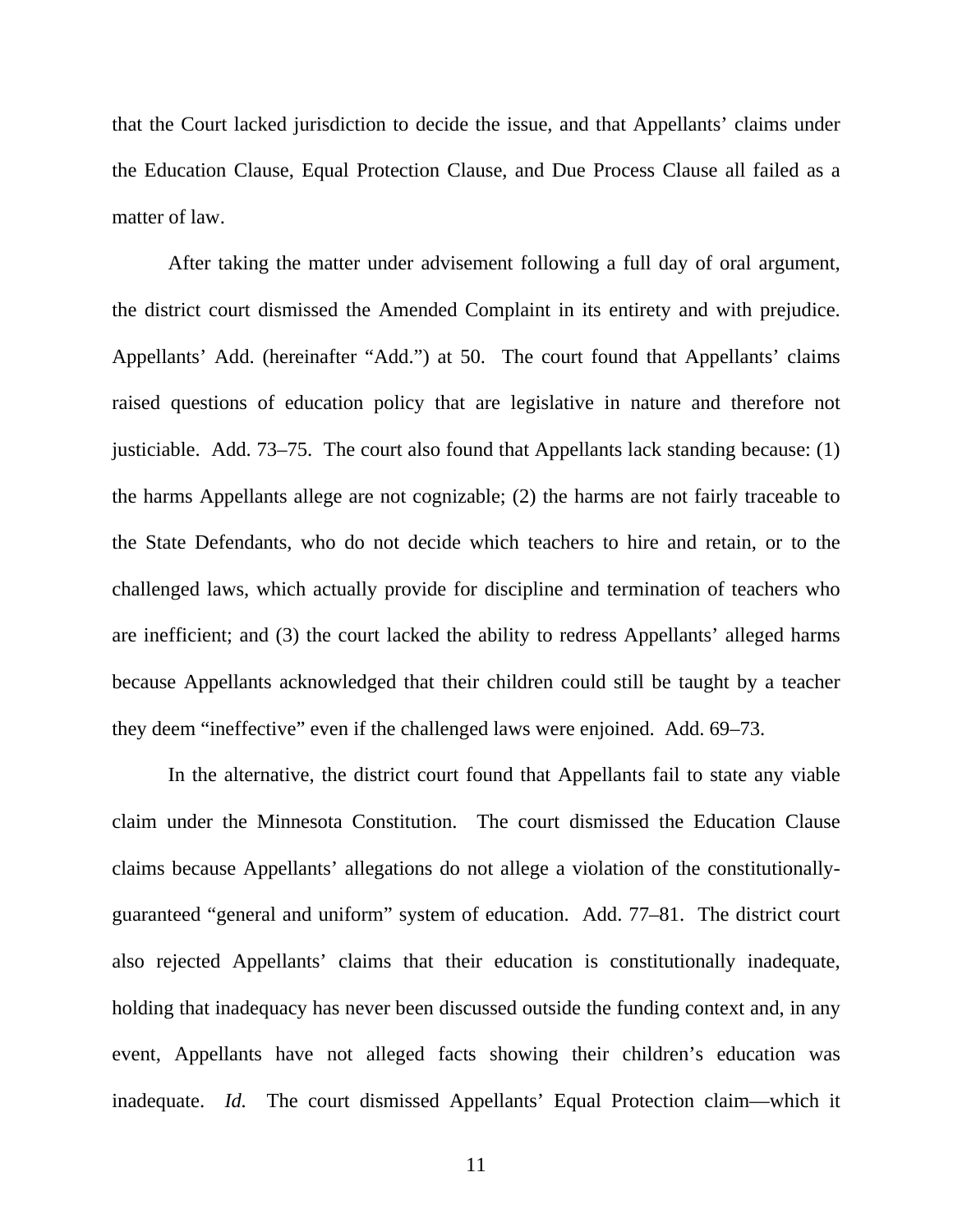construed as a facial challenge because of the relief sought—on the basis that the challenged statutes do not discriminate on their face. Add. 83–88. Alternatively, the court held that, even if Appellants had pled a proper as-applied claim under either the Equal Protection or Due Process clause, such claims would also fail as a matter of law. Add. 83–90.

Although Appellants allege error because the district court did not *sua sponte* provide for the further amendment of their Complaint, Appellants never filed a motion seeking leave to file a second amended complaint. As such, the Court had no opportunity to address such a motion.

Appellants appeal the district court's order dismissing their Amended Complaint. On appeal, Appellants expressly state that they abandon the following claims: (1) Equal Protection claims based on suspect class; (2) Procedural Due Process; and (3) the asapplied claims asserted against the local school districts. Appellants' Br. (hereinafter "Br.") at 11, n. 3.

#### **SCOPE OF REVIEW**

The Court reviews an order granting a motion to dismiss de novo. *Bodah v. Lakeville Motor Express*, 663 N.W.2d 550, 553 (Minn. 2003). On a motion to dismiss for lack of subject matter jurisdiction, the court analyzes whether it has the authority to consider an action. *See Irwin v. Goodno*, 686 N.W.2d 878, 880 (Minn. App. 2004). "Whenever it appears by suggestion of the parties or otherwise that the court lacks jurisdiction of the subject matter, the court shall dismiss the action." Minn. R. Civ. P. 12.08(c). "Standing is a jurisdictional doctrine, and the lack of standing bars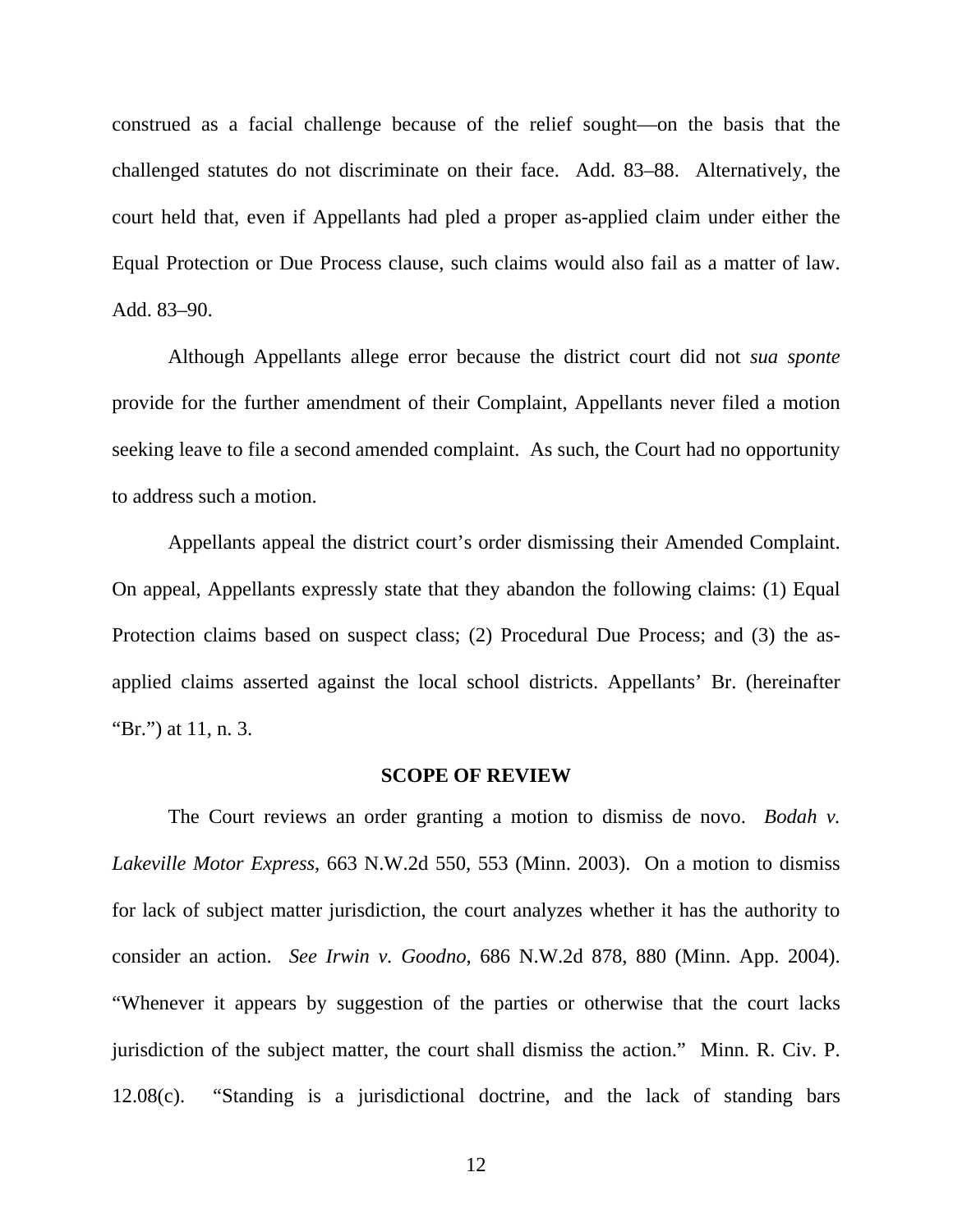consideration of the claim by the court." *In re Custody of D.T.R.*, 796 N.W.2d 509, 512 (Minn. 2011); *see also* Minn. R. Civ. P. 12.08(c). Likewise, courts have no subject matter jurisdiction to adjudicate claims that present nonjusticiable political questions. *See In re McConaughy*, 119 N.W. 408, 417 (Minn. 1909); *Farrington v. City of Richfield*, 488 N.W.2d 13, 16 n.2 (Minn. App. 1992).

On a motion to dismiss under Rule 12.02(e), the only question before the court is "whether the complaint sets forth a legally sufficient claim for relief." *Elize v. Comm'r of Pub. Safety*, 298 N.W.2d 29, 32 (Minn. 1980); *Zutz v. Nelson*, 788 N.W.2d 58, 61 (Minn. 2010). A legal conclusion in the complaint is not binding, and a plaintiff must provide more than mere labels and conclusions to survive a motion to dismiss. *Bahr v. Capella University*, 788 N.W.2d 76, 80 (Minn. 2010). On a motion to dismiss, a court may consider materials that are part of the public record as well as materials that are necessarily embraced by the pleadings without converting the motion to summary judgment. *Porous Media Corp. v. Pall Corp.*, 186 F.3d 1077, 1079 (8th Cir. 1999).

#### **ARGUMENT**

#### **I.** *CRUZ-GUZMAN V. STATE* **IS BINDING PRECEDENT AND WHOLLY DISPOSITIVE OF THIS CASE.**

The foundation for each of Appellants' claims is their contention that the Education Clause of the Minnesota Constitution provides for a so-called "right to an adequate education," *i.e.*, a qualitative standard for education. Am. Compl. at ¶ 23,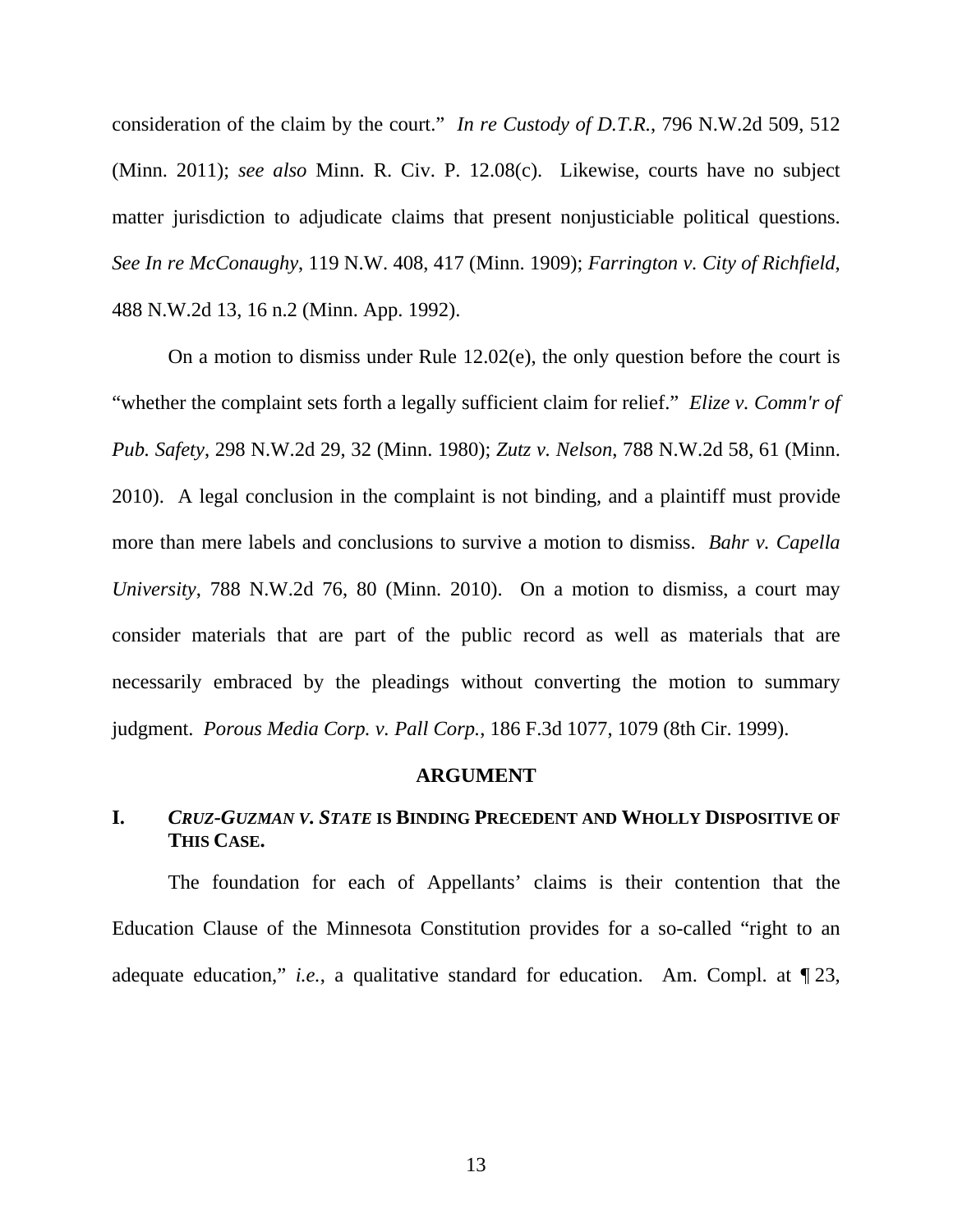Doc. ID# 9; *see also* Br.at i, 4–5, 10–11, 13–24, 30–32, 35–38, 43.<sup>2</sup> The district court dismissed Appellants' claims because, among other things, the Education Clause does not provide such a right and, even if it did, such claims would be non-justiciable political questions. Add. at 68–88.

Subsequent to the district court order, this Court issued a decision in *Cruz-Guzman v. State* and held that: (1) the plain language of the Education Clause does not establish a qualitative educational standard; and (2) development of a "qualitative educational standard" is a nonjusticiable political question because it entails "a task for the legislature, not the judiciary." —N.W.2d—, 2017 WL 957726 (Minn. App. 2017). For the reasons discussed below, *Cruz-Guzman* is not only consistent with the district court's decision; it is also binding precedent that is wholly dispositive of Appellants' claims.

## **A. Minnesota's Education Clause Does Not Create a Qualitative Standard.**

In *Cruz-Guzman*, the question of whether "there is a right to an 'adequate' education under the Education Clause" was a "question of first impression." *Id.* at \*4; *see also* Add. at 79–80 (recognizing same). This Court in *Cruz-Guzman*, like the district court in this case, concluded the Education Clause does not provide a constitutional right to an education of a certain quality.

The Education Clause, article XIII, section 1, reads as follows:

 $\overline{a}$ 

<sup>2</sup> Appellants have conceded that all of their claims are based on the Education Clause. *See* Br. at 11, n.3 (conceding procedural due process claims and any claims based on a suspect class).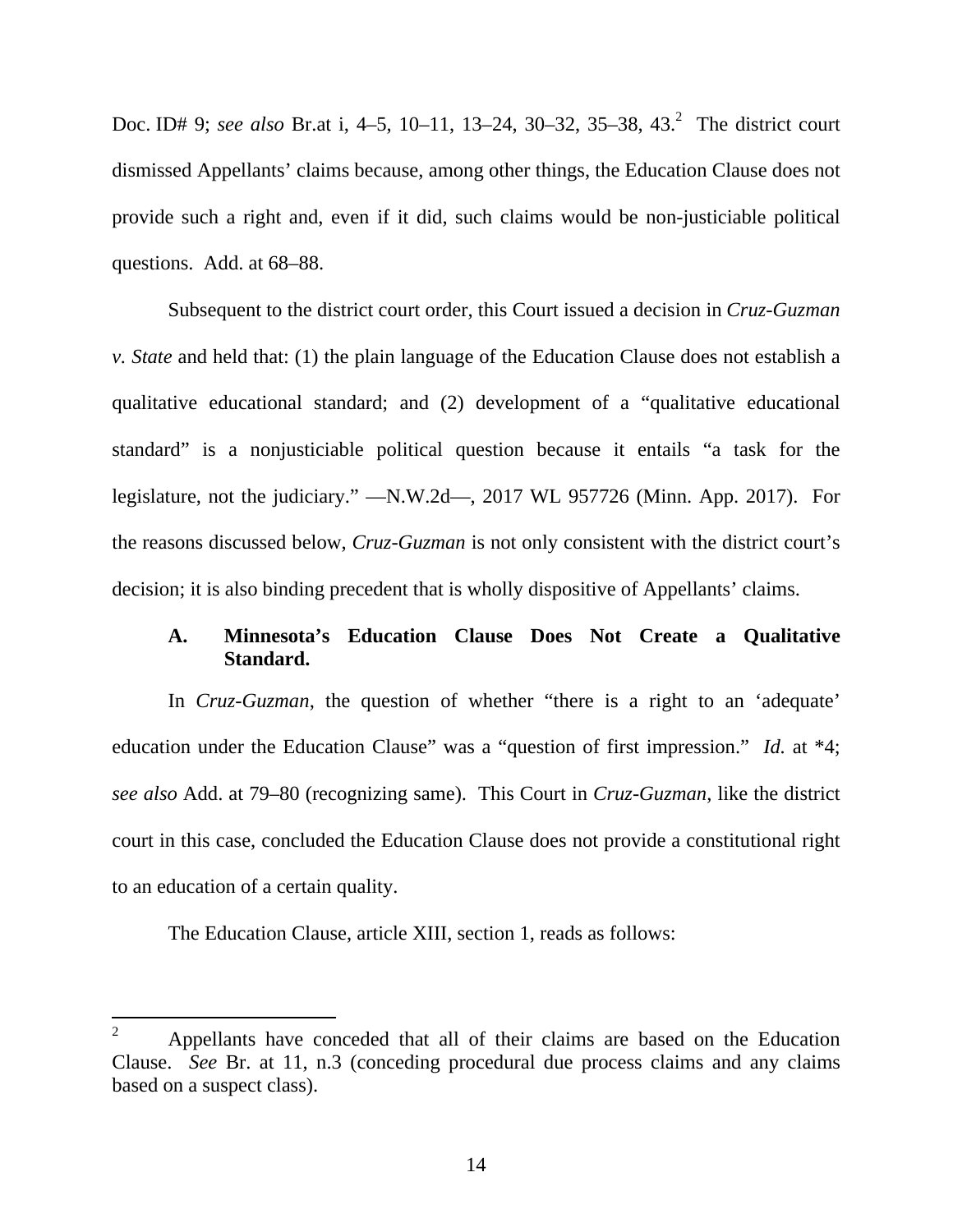**Uniform system of public schools**. The stability of a republican form of government depending mainly upon the intelligence of the people, it is the duty of the legislature to establish a general and uniform system of public schools. The legislature shall make such provisions by taxation or otherwise as will secure a thorough and efficient system of public schools throughout the state.

Looking to the language of the clause, *Cruz-Guzman* recognized that the "word 'adequate' does not appear in Minnesota's Education Clause." 2017 WL 957726, at \*4; *see also* Add. at 79 ("The plain language of the Education Clause does not contain the word adequacy.") The Court concluded that "[t]he clause does not state that the legislature must provide an education that meets a certain qualitative standard" nor does it "set forth [any] relevant qualitative standard." *Cruz-Guzman*, 2017 WL 957726, at \*4.

Appellants argue that *Cruz-Guzman* is limited to justiciability, Br. at 28, but the Court's interpretation of the Education Clause was a necessary prerequisite to the decision in the case. *Id.* (explaining that "an examination of the constitutional underpinnings of respondents' asserted right to an adequate education informs our de novo analysis regarding the justifiability issue, which is properly before this court.") The court found no support, in either the plain language of the Minnesota Constitution or in Minnesota case law, for a constitutionally-based qualitative educational requirement. *Id*.

Appellants' attempt to rely on the Minnesota Supreme Court's decision in *Skeen v. State*, 505 N.W.2d 299 (Minn. 1993), is also foreclosed by the Court's analysis in *Cruz-Guzman. Cruz-Guzman* expressly rejected the argument that *Skeen* established or recognized a constitutional right to an "adequate" education. 2017 WL 957726, at \*6–7. The Court explained: "*Skeen* involved a challenge to the state's education-finance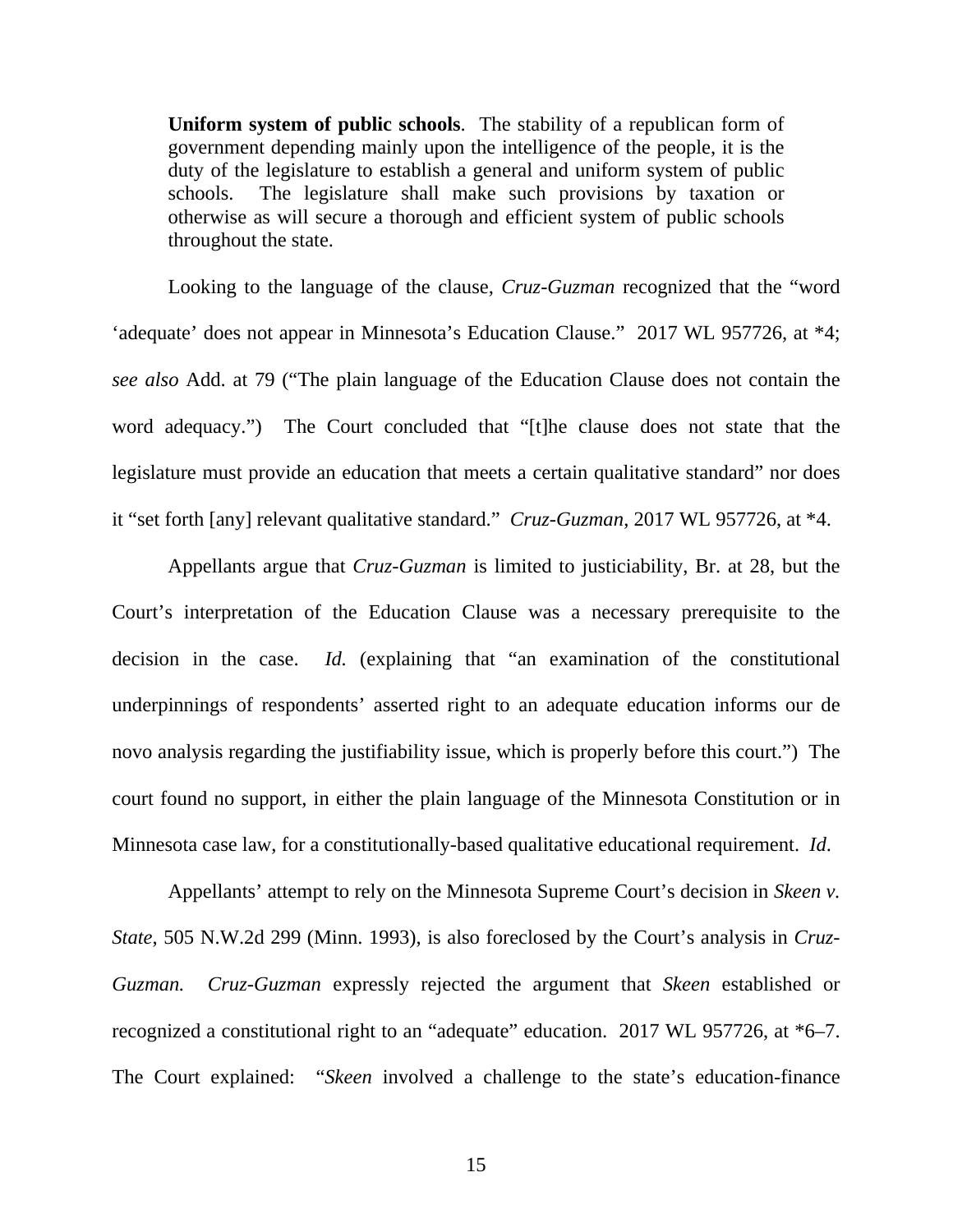system. The supreme court was not asked to determine, and did not determine, whether the Education Clause guarantees an education of a certain quality." *Id.* at \*7; *see also*  Add. at 79–80 (recognizing the same).<sup>3</sup>

In short, for the same reasons recognized by the district court in this case, the Court in *Cruz-Guzman* found that the language of the Educational Clause of the Minnesota Constitution does not establish a constitutional claim related to educational quality. *Cruz-Guzman* is binding precedent and is controlling of this case.

## **B. Appellants' Claims Involve Political Questions and Are Not Justiciable.**

Establishing a "qualitative educational standard" is "a task for the legislature and not the judiciary" and therefore "present[s] a nonjusticiable political question." *Cruz-Guzman*, 2017 WL 957726, at  $*7<sup>4</sup>$  As such, Appellants claims that they failed to receive

 $\overline{a}$ 

<sup>3</sup> Furthermore, the test Appellants attempt to extract from *Skeen* is both very broad and without any support in Minnesota case law. Essentially, under the analysis articulated by Appellants, if just one student's education is below Appellants' "adequate" standard, the Legislature has failed to provide a "general and uniform system" and therefore violated the Education Clause. *See* Br. at 33. *Skeen* was decided 24 years ago, yet Appellants fail to cite a single Minnesota case even considering a claim under such a standard.

In any event, the district court held that, even if *Skeen* had established a right to a certain quality of education, Appellants failed to plead facts showing that the challenged statues deprived their children of an "adequate" education. *See infra* at II.C.3 (analyzing this alternative theory).

<sup>4</sup> Appellants incorrectly argue that *Cruz-Guzman* is distinguishable because the plaintiffs in that case sought to challenge educational policies, whereas Appellants challenge education laws. Br. at 28. This misses the point. *Cruz-Guzman* is binding because the Court held that the Education Clause does not provide a justiciable right related to educational quality under which the Appellants can sue. As such, it is legally irrelevant which particular law or policy Appellants claim is in violation of a non-existent and non-justiciable right.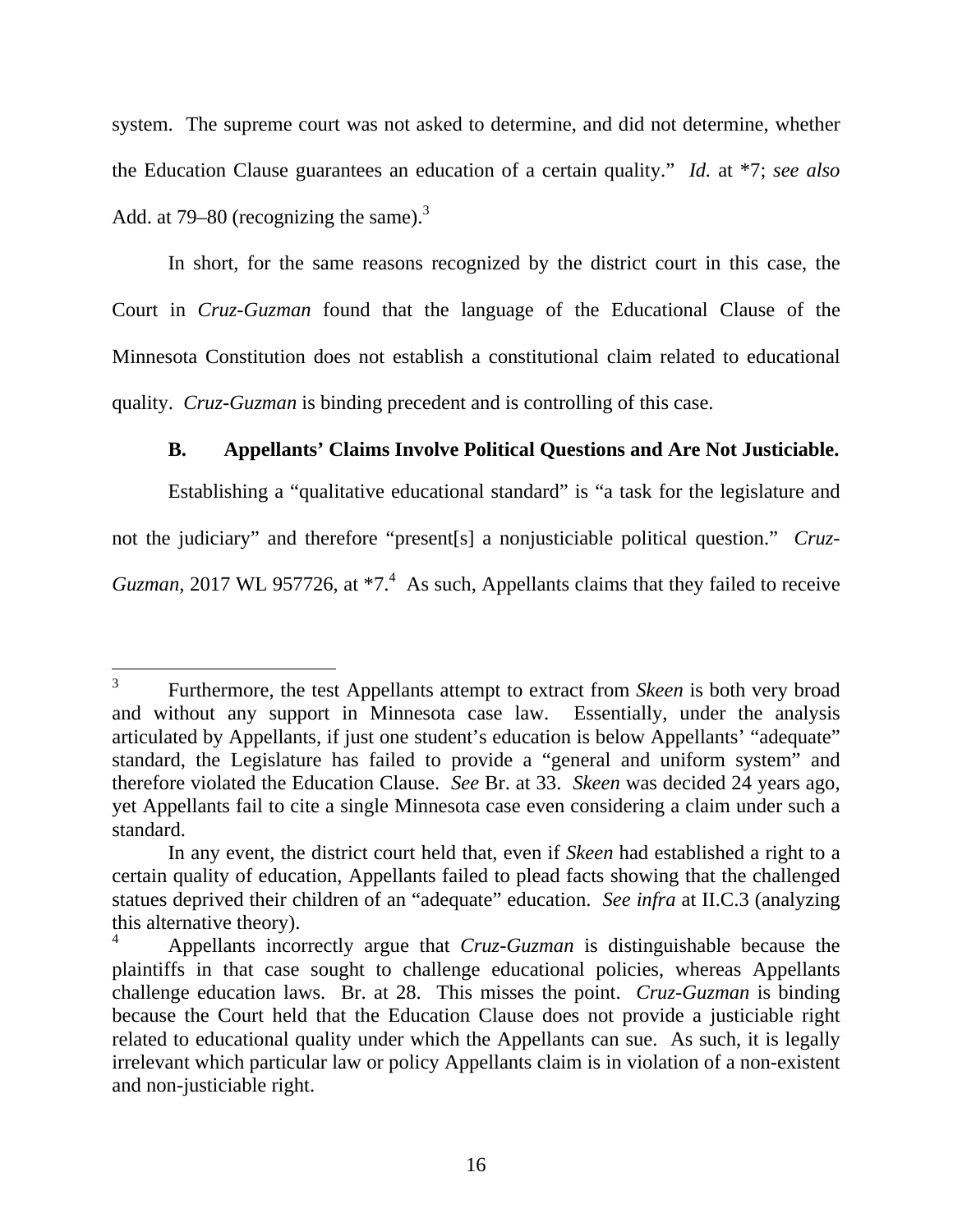an adequate education which they allege is guaranteed by the Education Clause are not justiciable.

"What is generally meant, when it is said that a question is political, and not judicial, is that it is a matter which is to be exercised by the people in their primary political capacity or that it has been specifically delegated to some other department or particular officer of the government, with discretionary power to act." *Id.* at \*5 (quoting *In re McConaughy*, 119 N.W. 408, 417 (Minn. 1909)). "When it comes to education, the Minnesota courts have long recognized that cases challenging education policies and methods by which they are achieved are legislative questions that are not justiciable by the Courts." Add. at 73–74 (citing *Assoc. Schs. of Ind. Dist. No. 63 v. Sch. Dist. No. 83*, 142 N.W.2d 325 (Minn. 1913); *Skeen*, 505 N.W.2d at 308–19 (Minn. 1993); *Alisides v. Brown Inst. Ltd.*, 592 N.W.2d 468, 473 (Minn. App. 1999)).

The Minnesota Constitution commits matters of education policy, including details regarding the type and quality of educators, to the legislative branch. Minn. Const., art. XIII, § 1. "The public policy of a state is for the legislature to determine and not the courts." *Mattson v. Flynn*, 13 N.W.2d 11, 16 (Minn. 1944). Because Appellants' concerns relate to the wisdom of legislative policy and not the scope of its constitutional powers, the district court properly held that the appropriate mechanism to address their objections is through the legislative process, not the courts. *Curryer v. Merrill*, 25 Minn. 1, 2, 7 (Minn. 1878).

In analyzing the justiciabilty of the same claim in *Cruz-Guzman*, the Court turned to the standard articulated by the United States Supreme Court in *Baker v. Carr*: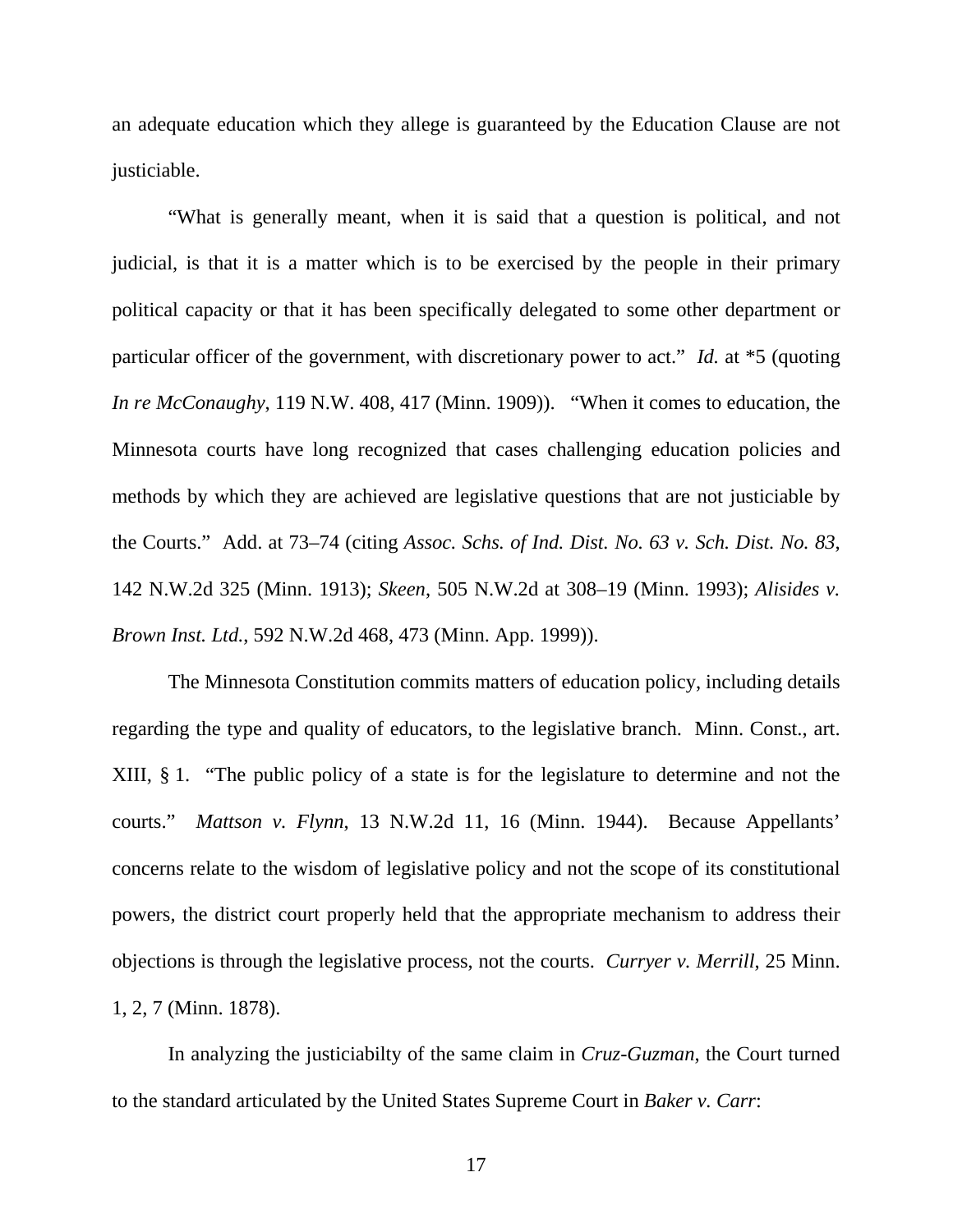It is apparent that formulations may describe a political question, although each has one or more elements which identify it as essentially a function of the separation of power. Prominent on the surface of any case held to involve a political question is found [(1)] a textually demonstrable constitutional commitment of the issue to a coordinate political department; [(2)] a lack of judicially discoverable and manageable standards for resolving it; [(3)] the impossibility of deciding without an initial policy determination of a kind clearly for nonjudicial determination; [(4)] impossibility of the court's undertaking independent resolution without expressing lack of respect due coordinate branches of government; [(5)] an unusual need for unquestioning adherence to a political question already made; *or* [(6)] the potentiality of embarrassment from multifarious pronouncements by various departments on one question.

2017 WL 957726, at \*5 (*quoting Baker*, 369 U.S. 186, 217 (1962))(emphasis added).

The Court concluded that a constitutional claim related to educational quality—the same claim Appellants assert here—met the three indicia of a political question and therefore was not justiciable.

## **1. Under the Minnesota Constitution, education policy is textually committed to legislative discretion.**

The text of the Minnesota Constitution plainly commits authority over education policy to the Minnesota legislature; it provides that "it is *the duty of the legislature* to establish a general and uniform system of public schools" and to provide financially "to secure a thorough and efficient system of public schools . . . ." Minn. Const. art. XIII, § 1 (emphasis added); *Cruz-Guzman*, 2017 WL 957726, at \*5. The "method by which these objectives were to be accomplished was left to legislative determination." *Bd. of Educ. v. Erickson*, 295 N.W. 302, 304 (Minn. 1940). *See also Assoc. Schs.*, 142 N.W. at 327 (requirement that local districts expand subject matter topics offered is "a legislative and not a judicial question, a question of legislative policy and not of legislative power").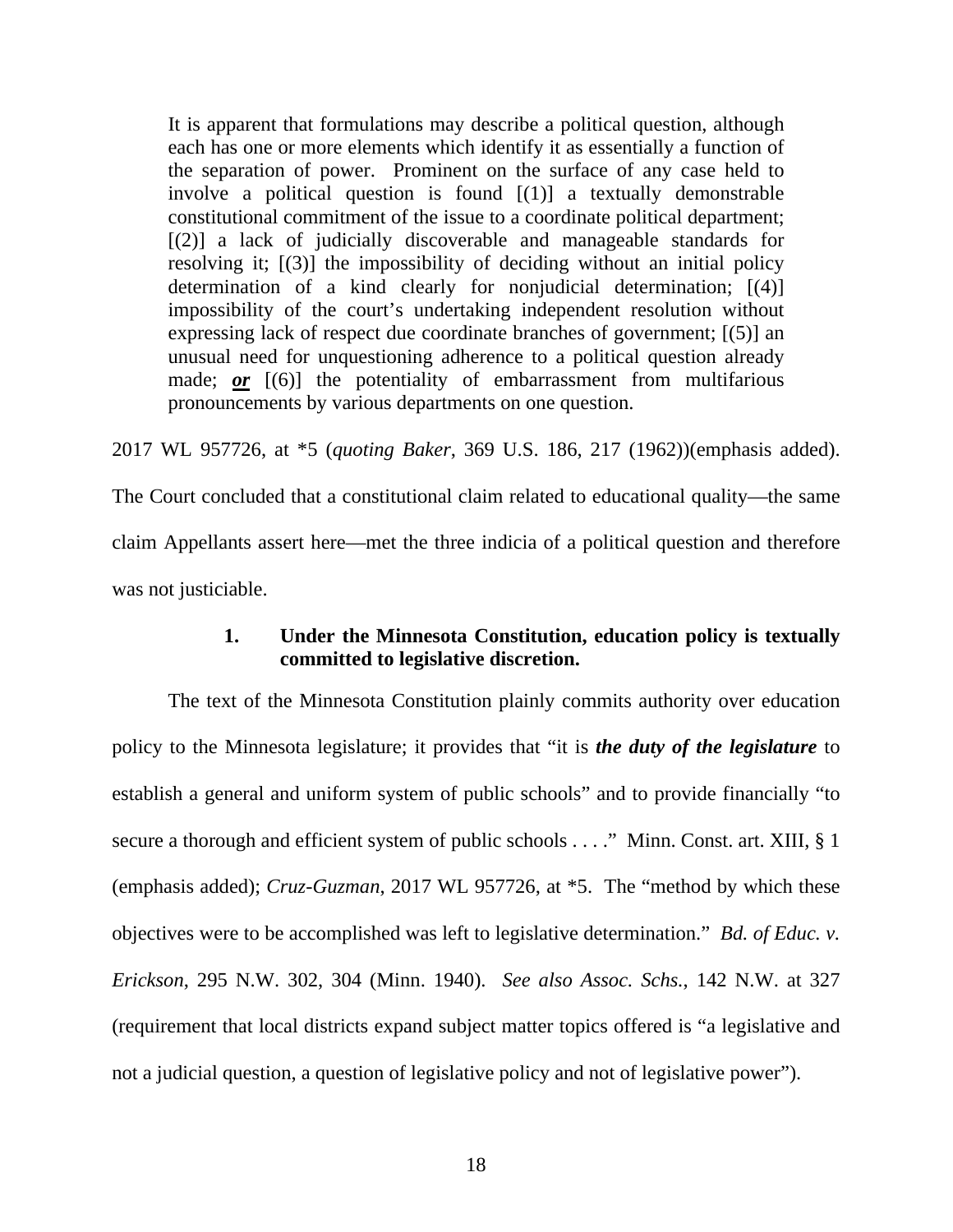No branch of government "can legally exercise the powers which in the constitutional distribution are granted to any of the others. A grant to one is a denial to the others." *In re McConaughy*, 119 N.W. at 417; *see also Arrowhead Bus Serv., Inc. v. Black & White Duluth Cab Co., Inc.*, 32 N.W.2d 590, 592 (Minn. 1948); *Smith v. Holm*, 19 N.W.2d 914, 916 (Minn. 1945). Thus, even if the Education Clause did imply a qualitative standard for education, the plain language of the Minnesota Constitution charges the legislature and not the judiciary with determining an appropriate way to meet that requirement. *Cruz-Guzman*, 2017 WL 957726, at \*5.

In *Skeen v. State*, the Minnesota Supreme Court adhered to these fundamental separation of powers principles. 505 N.W.2d at 308–18 ("[W]e do not mean to suggest that it would be impossible to devise a fairer or more efficient system of educational funding. Instead, we believe that any attempt to devise such a system is a matter best left to the legislative determination.") Appellants do not allege that the Minnesota legislature lacks the authority to set standards for teachers, they merely oppose the policy choices they have made in doing so. Like *Cruz-Guzman*, *Skeen* appropriately recognized that the Minnesota Constitution does not authorize the Court to weigh in on such disputes.

#### **2. Analysis and evaluation of education quality inherently involves matters of nonjudicial policymaking.**

As *Cruz-Guzman* recognized, determining what is an appropriate or adequate education and how best to achieve it would entail "'an initial policy determination of the kind clearly for nonjudicial discretion.'" *Cruz-Guzman*, 2017 WL 957726, at \*6 (quoting *Baker*, 369 U.S. at 217). The Court in *Cruz-Guzman* relied on prior decisions in *Curryer*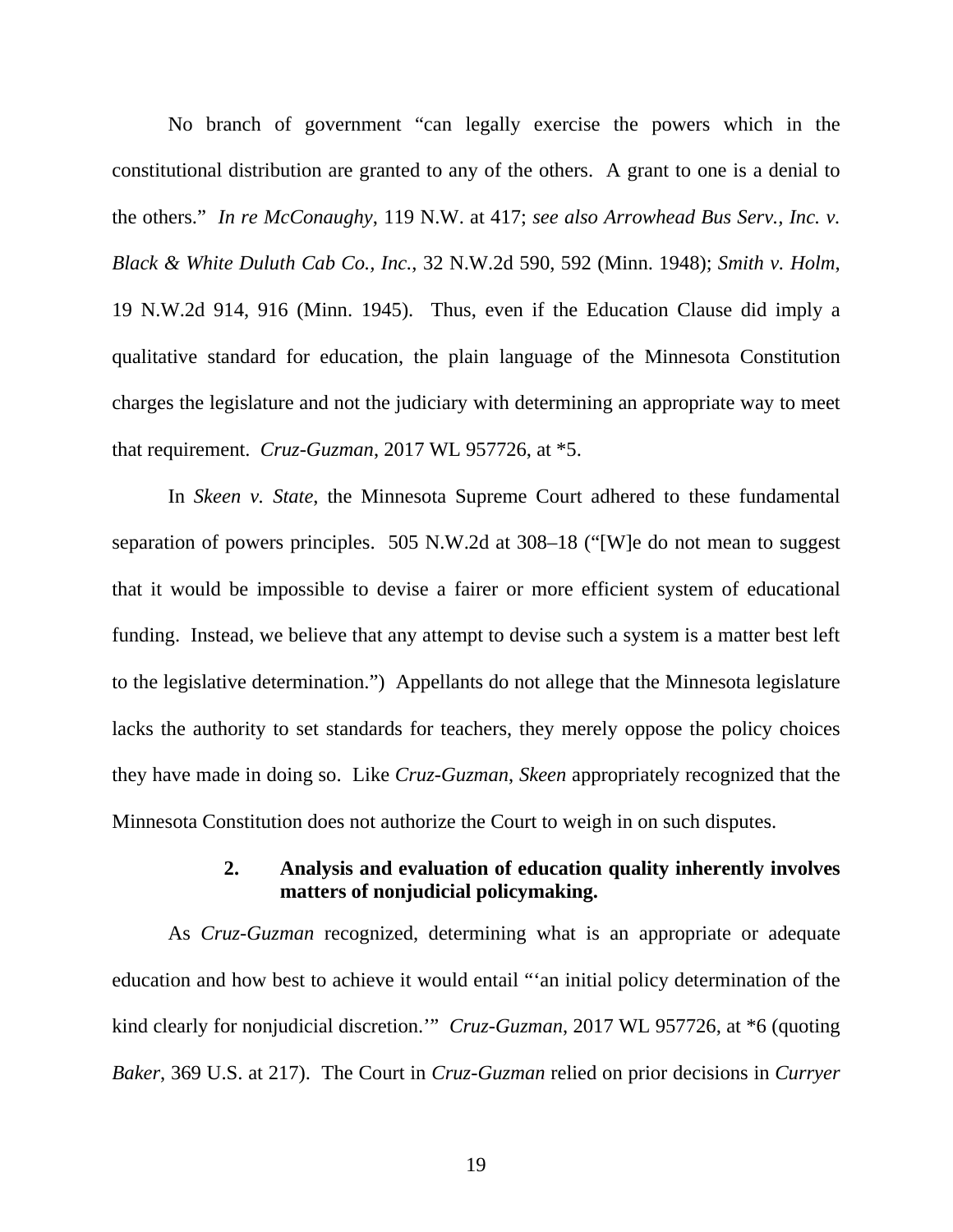*v. Merrill* and *Alsides v. Brown Inst., Ltd.*, both of which are especially apropos to the fact of this case. *Id.*

In *Curryer*, the Court was asked to strike down a statute governing the provision of textbooks. The Court "unequivocally stated that 'the course of instruction to be pursued in [the public school system] is entirely under legislative control." *Id.* (quoting *Curryer*, 25 Minn. at 7.) Statutes governing the provision of teachers also concern "the course of instruction" to be pursued in the public school system, and are not justiciable for the same reason. *Id.*

*Alsides* also concerned issues of instruction of schools in the context of a tort claim, specifically claims that a private school failed to provide adequate instruction and education. *Id.* The Court "rejected, on public policy grounds," claims that "would require the court to engage in a 'comprehensive review of a myriad of educational and pedagogical factors, as well as administrative policies.'" *Alsides*, 592 N.W.2d at 473 (citation omitted).Appellants' claims in this case likewise ask the Court to evaluate thorny issues such as teacher effectiveness and educational adequacy, which inherently involve legislative policy determinations, not justiciable legal standards.

#### **3. The courts lack judicially discoverable and manageable standards to resolve Appellants' education adequacy claims.**

The Court in *Cruz-Guzman* could "not ascertain[] any judicially discoverable and manageable standards for resolving respondents' inadequate-education claims." *Cruz-Guzman*, 2017 WL 957726, at \*6. Appellants assert the same claims as the plaintiffs in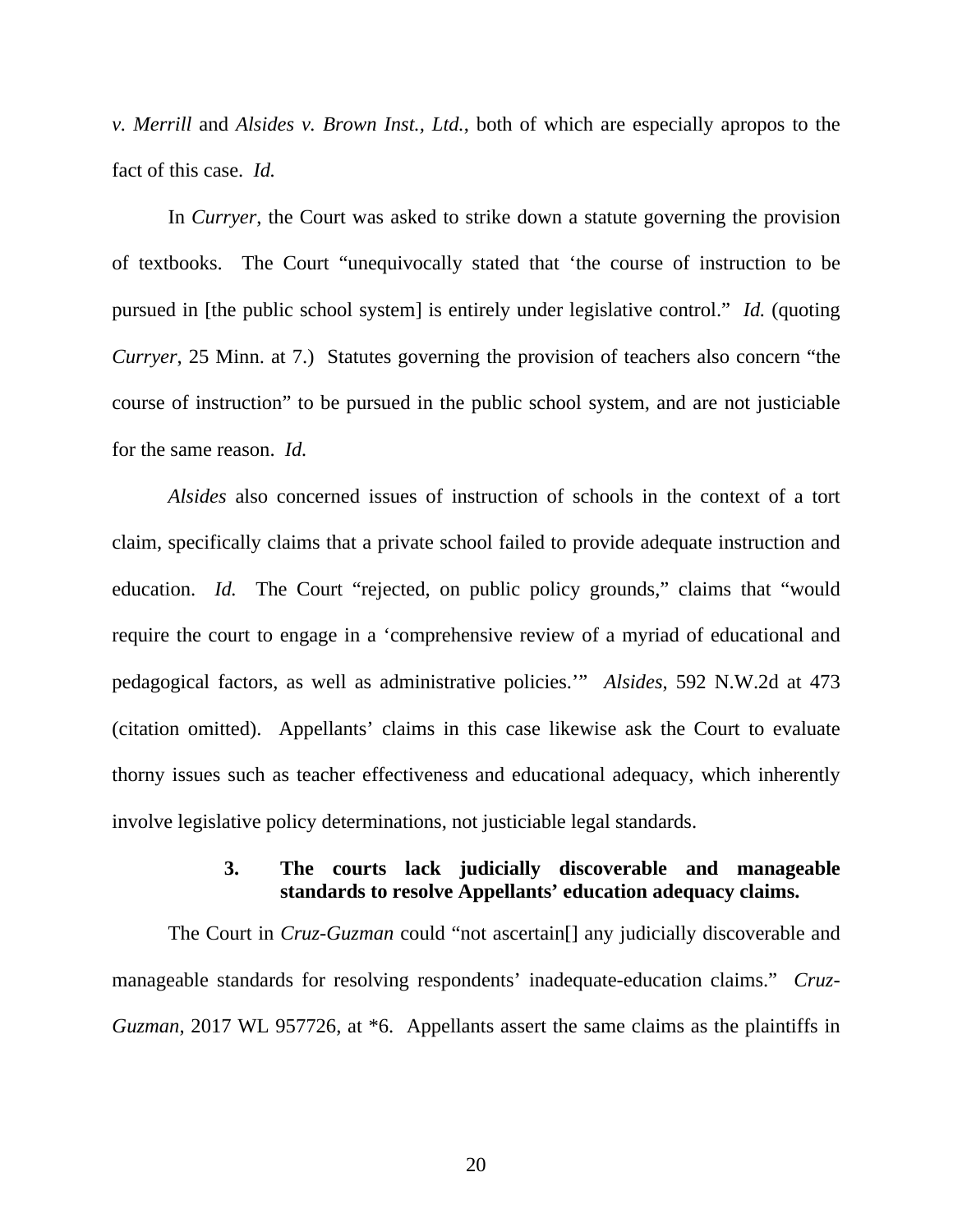*Cruz-Guzman*, and the claims face the same problem here. The Court is without law or standards to guide an inquiry into educational quality and teacher efficacy.

In an attempt to save their claim, Appellants erroneously suggest that the Court could adjudicate the case without defining the "contours" of an inadequate education claim. *See* Br. at 29. As the Court explained in *Cruz-Guzman*, "[j]udicial action must be governed by *standard*, by *rule.*" *Cruz-Guzman*, 2017 WL 957726, at \*6 (quoting *Vieth v. Jubelirer*, 541 U.S. 267, 278 (2004)). Thus, if a right to provide an adequate education did exist, a court could not decide that claim without "defin[ing] 'adequate' and the attendant qualitative standard." *Id.* at \*4–5.

Appellants also point to language in *Skeen* and argue it already established a judicial standard for their claim. Br. at 18–20. Appellants failed to make this argument to the district court and, as such, it is waived. *Thiele v. Stitch*, 425 N.W.2d 580, 582 (Minn. 1988). Furthermore, as discussed *supra* at I.A, *Skeen* plainly did not adopt such a rule. *Skeen* was a funding case, and the language Appellants rely on was used only to evaluate the sufficiency of state funding.

In any event, the standard Appellants propose is unworkable for a number of reasons. The Court in *Cruz-Guzman* explicitly discussed the very same language in *Skeen* Appellants rely on, and rejected it as judicially unmanageable. *Cruz-Guzman*, 2017 WL 957726, at \*7. Among other things, the Court explained that the Minnesota Supreme Court did not identify specific state standards and did not conclude that those standards emanated from the Minnesota Constitution. *Id.* The rule advocated by Appellants would effectively imbue every state statute and regulation related to education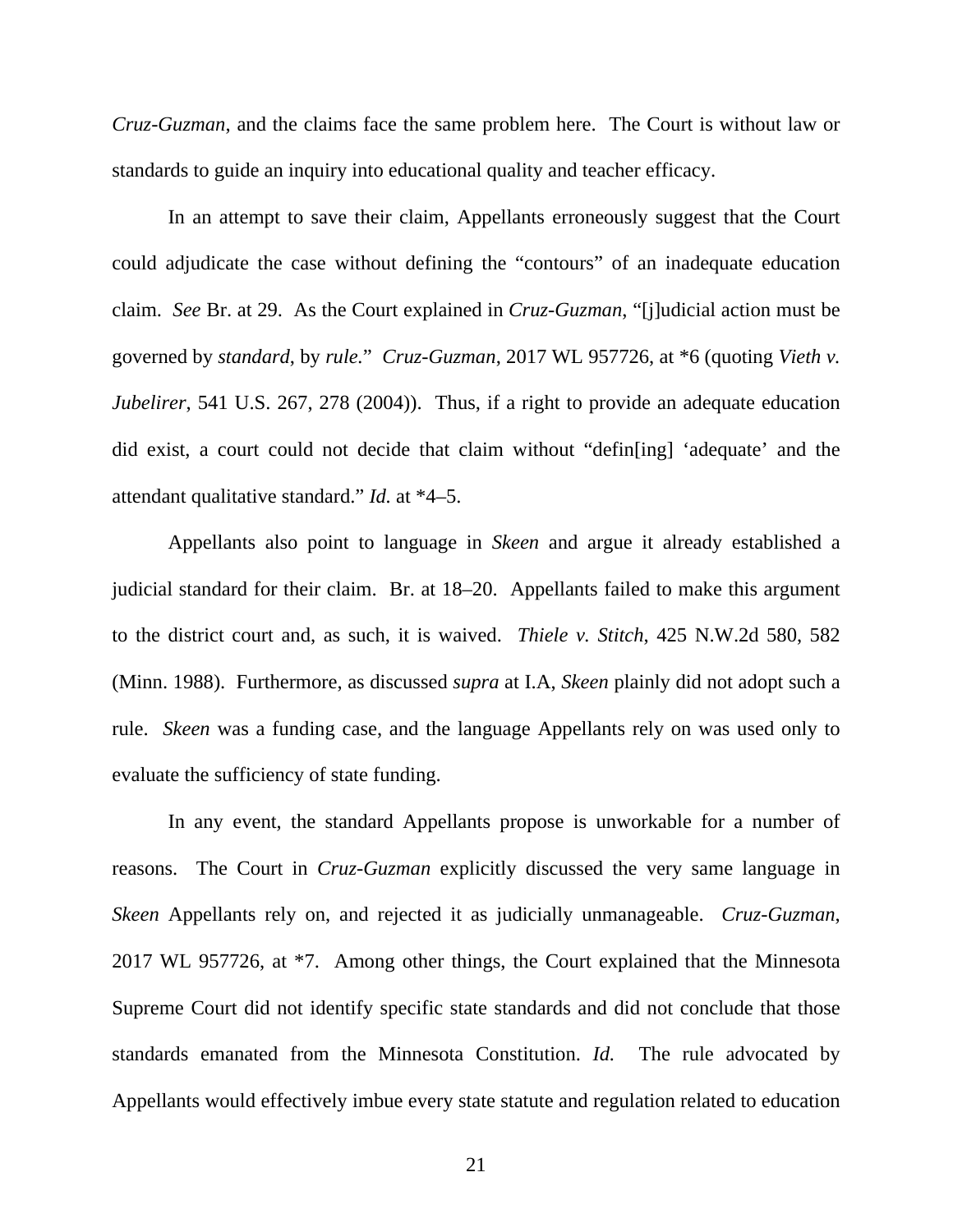with constitutional significance. *Skeen* plainly did not adopt such a broad rule—indeed, educational adequacy was not even a disputed issue in *Skeen*—and Appellants do not cite any case since *Skeen* was decided in 1993 in support of their interpretation.

In sum, Appellants ask the Court to decide issues that by the plain language of the Minnesota Constitution are committed to the legislature.<sup>5</sup> As such, the district court properly dismissed Appellants' claims in their entirety and with prejudice for lack of jurisdiction.

#### **II. ALTERNATIVELY, APPELLANTS' CLAIMS FAIL FOR SEVERAL ADDITIONAL AND INDEPENDENT REASONS.**

## **A. The District Court Properly Found That Appellants Have Not Established Standing.**

Standing is a constitutional doctrine that defines the Court's ability to redress an injury through coercive relief. *State ex rel. Sviggum v. Hanson*, 732 N.W.2d 312, 321 (Minn. App. 2007) (citation omitted). To satisfy standing, a plaintiff must, generally speaking, demonstrate that he has suffered an "injury-in-fact," that the injury is "fairly traceable" to the actions of the defendant, and that the injury will likely be redressed by a favorable decision. *Lujan v. Defenders of Wildlife*, 504 U.S. 555, 560–561 (1992);

<sup>5</sup> <sup>5</sup> *See also Comm. for Educ. Rights v. Edgar*, 672 N.E.2d 1178, 1191 (Ill. 1996) (discussing the policy reasons for why education policy should be decided by political branches of government, including that it ensures citizens are able to participate in the process.); *Cruz-Guzman*, 2017 WL 957726, at \*3 n.2 (collecting cases from other states that have likewise concluded that similar claims are not justiciable).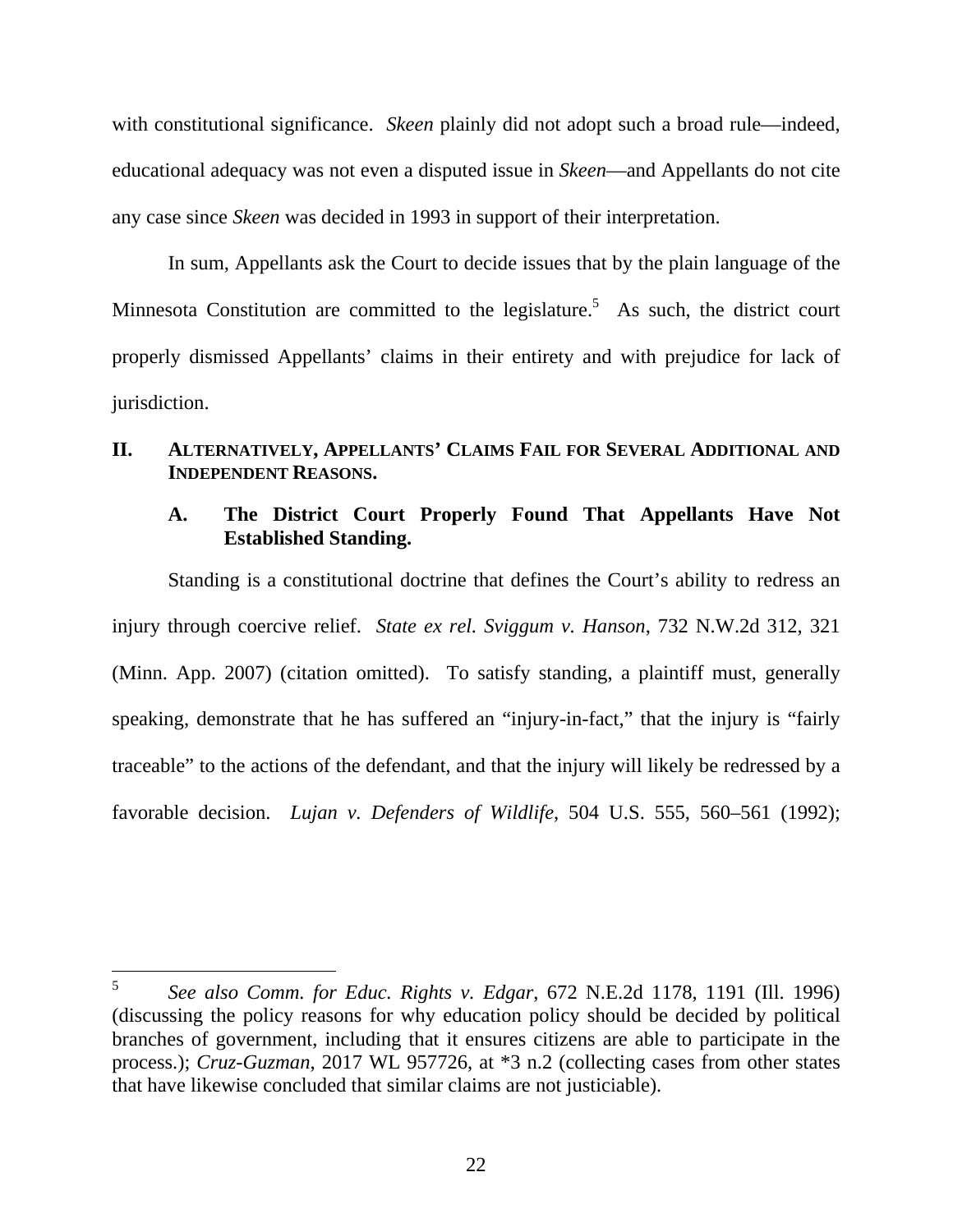*accord Hanson v. Woolston*, 701 N.W.2d 257, 262 (Minn. App. 2005); *Riehm v. Comm'r of Public Safety*, 745 N.W.2d 869, 873 (Minn. App. 2008).6

## **1. Appellants' hypothetical injuries are not cognizable grounds to prove standing.**

 A plaintiff first must have suffered an "injury-in-fact," which is an invasion of a legally protected interest that is (a) concrete and particularized, and (b) actual or imminent, not conjectural or hypothetical. *Lujan*, 504 U.S. at 560; *accord Hanson*, 701 N.W.2d at 262.

 The Amended Complaint contains no allegations of an actual concrete harm to any Appellant caused by a State Defendant. *See generally* Am. Compl., Doc. ID# 9. Rather, the Amended Complaint cites aggregate, district-wide data and simply alleges that Appellants are "at risk" of a school district assigning them an "ineffective teacher," without identifying what an ineffective teacher is. *Id.* at  $\P$  27–30. This alleged harm is not traceable to the State Defendants, *infra* at II.A.2, and is insufficient to establish an injury-in-fact.

 $\overline{a}$ 

<sup>6</sup> Appellants' suggestion that ripeness is alone sufficient to establish standing is incorrect as a matter of law. *McCaughtry v. City of Red Wing* ("*McCaughtry I*"), 808 N.W.2d 331, 337 (Minn. 2011) ("Nonetheless, like every other action, a declaratory judgment action must present an actual, justiciable controversy."). "The question of standing 'involves both constitutional limitations on . . . jurisdiction and prudential limitations on its exercise.'" As a prudential concern, ripeness is necessary, but not sufficient alone to gain standing to bring suit under Article VI of the Minnesota Constitution. *Bennett v. Spear*, 520 U.S. 154, 162 (1997). The cases cited by Appellants do not reach a contrary conclusion. In any event, Appellants did not raise this argument before the district court and, as such, it is waived and not appropriately before the Court. *Thiele*, 425 N.W.2d at 582.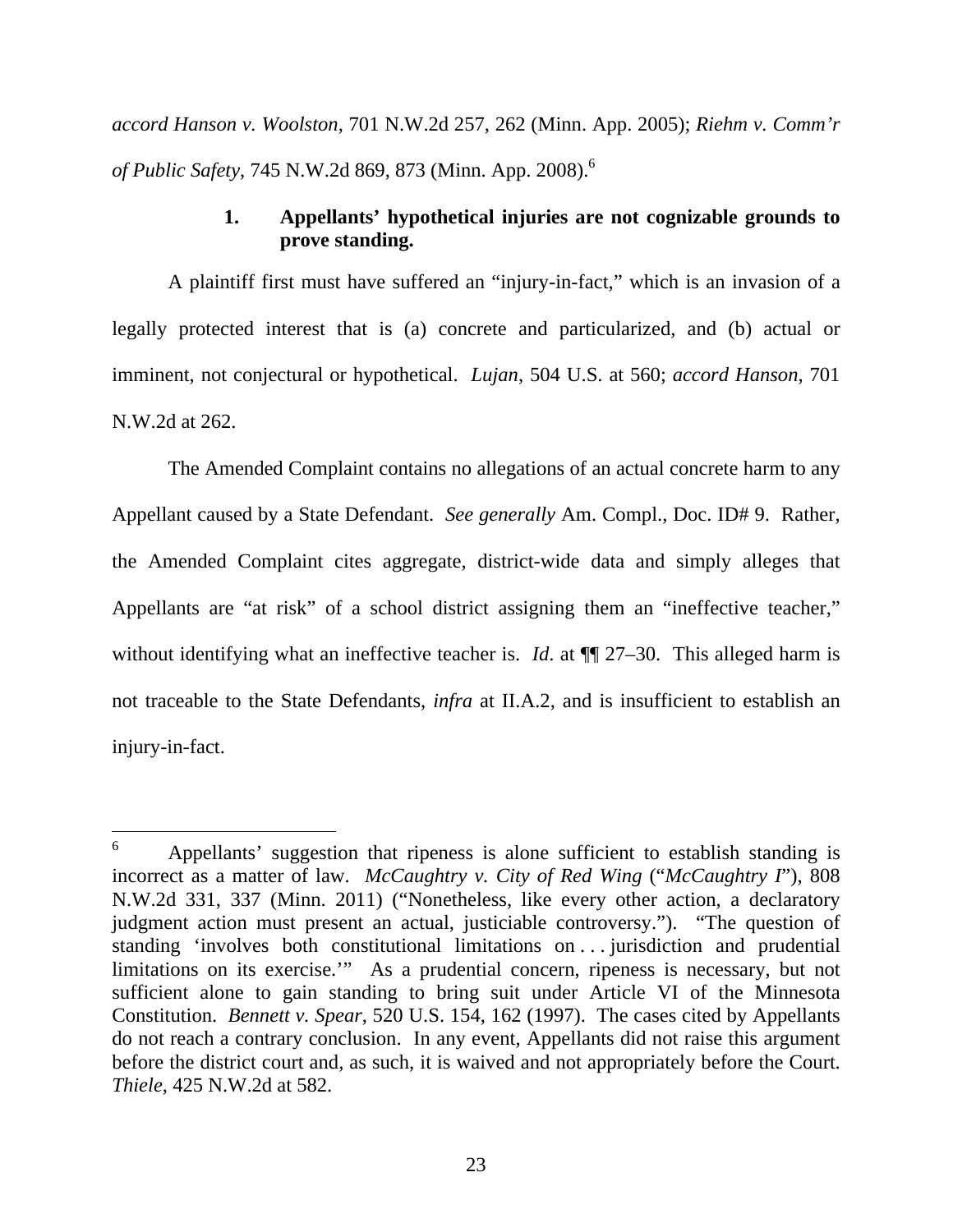The Amended Complaint does not assert any specific harm to a student as a result of a particular teacher. Appellants' evidence of aggregate harm based on district-wide test scores and other measures are not sufficiently particularized, nor directed at the State Defendants, to create constitutional standing to sue. *Lujan*, 504 U.S. at 560 n.1. (for alleged harm to be particularized, it "must affect [the plaintiff] in a personal and individual way"). And the contention that Appellants are "at risk" of being assigned an "ineffective teacher" is a speculative injury that is contingent, not concrete or actual. *See Clapper v. Amnesty Int'l USA*, 133 S. Ct. 1138, 1147 (2013) ("[W]e have repeatedly reiterated that 'threated injury must be certainly impending to constitute injury in fact, and that [a]llegations of possible future injury are not sufficient") (internal quotation marks omitted); *see also Valley Forge Christian Coll. v. Americans United for Separation of Church and State*, 454 U.S. 464, 471 (1982). Appellants fail to present a present, particular, and concrete injury and consequently do not have standing to bring this suit.

## **2. Appellants fail to sufficiently plead a link between the challenged statutes and their alleged injury.**

 Second, "there must be a causal connection between the injury and the conduct complained of" and the injury must be fairly traceable "to the challenged action of the defendant" and not the result of "the independent action of some third party not before the court." *Lujan*, 504 U.S. at 560; *accord Hanson*, 701 N.W.2d at 262; *Riehm*, 745 N.W.2d at 873. Where the chain of causation between the government's conduct and the asserted injury is "attenuated" or "speculative," a plaintiff lacks standing. *Allen v.*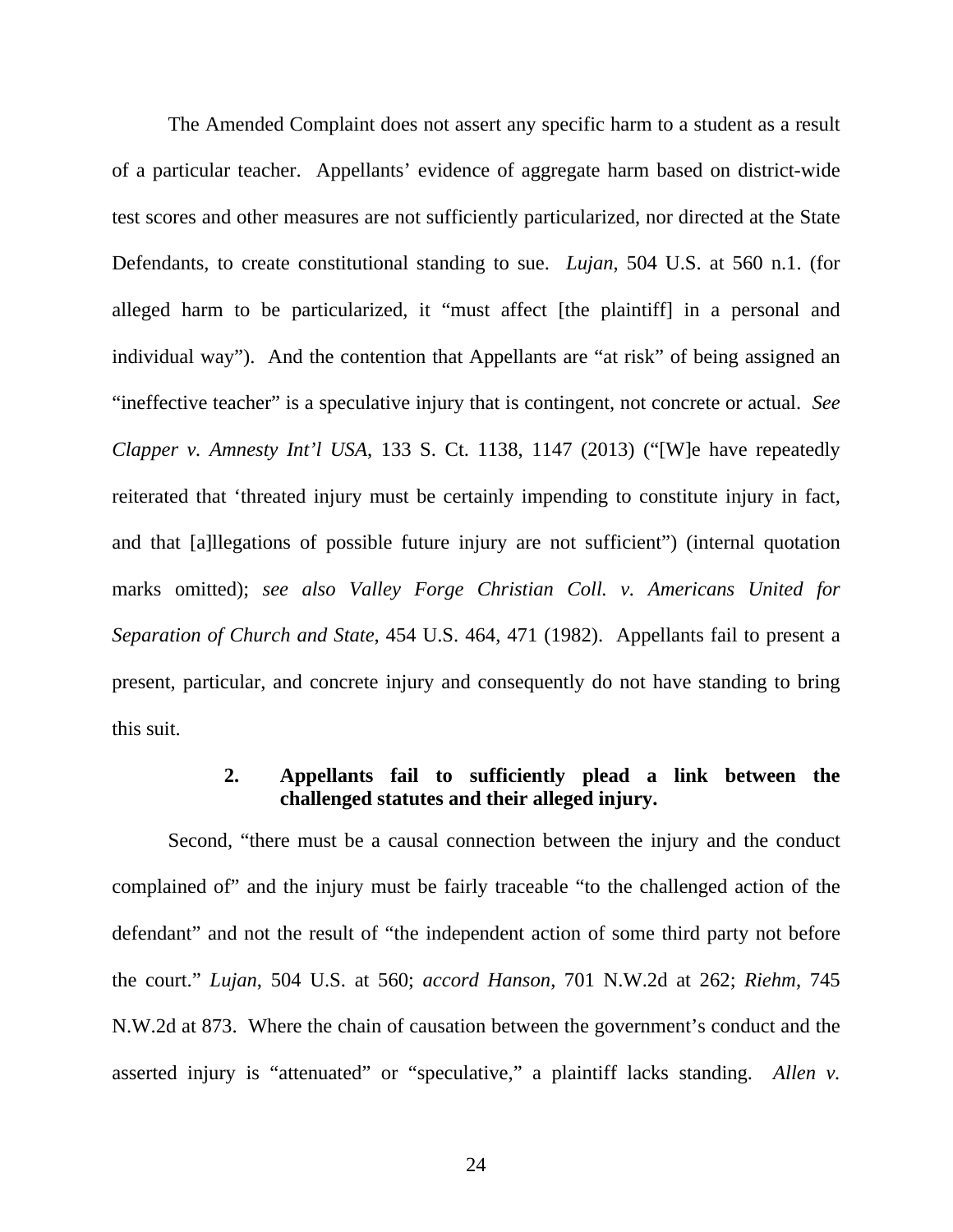*Wright*, 468 U.S. 737, 758–59 (1984), *overruled on other grounds by Lexmark Int'l, Inc. v. Static Control Components*, 134 S.Ct. 1377 (2014). An alleged injury is not fairly traceable to a challenged statute if other factors caused the asserted injury. *See Clapper*, 133 S. Ct. at 1149.

 As the district court recognized, Add. at 71, Appellants' Amended Complaint does not contain any allegations of harm traceable to the State Defendants. Appellants simply do not allege that they suffered harm as a result of actions taken by the Department of Education, its Commissioner, Governor Mark Dayton, or the State of Minnesota.<sup>7</sup>

 While Appellants alleged that their harms are a result of Minnesota's tenure and continuing contract laws, the harms Appellants allege are not fairly traceable to these statutes because the challenged statutes expressly provide school districts discretion on teacher personnel decisions. Minn. Stat. §§ 122A.40, subd. 9, 13; 122A.41, subd. 9. The statutes are silent as to local decisions about which teachers to hire and how to assign them. *Id.* The law also charges school districts with the discretion to determine which teachers to tenure and which to fire for cause—which necessarily includes the ability to not hire or dismiss underperforming teachers—and gives districts authority to negotiate their own reduction-in-force criteria. *Id.*

In short, state law does not mandate teacher employment decisions; it simply creates a process to ensure that teacher performance drives dismissal decisions. *McSherry*, 277 N.W. at 543–44 ("it is . . . clear that the [tenure] act does not impair the

<sup>7</sup> Further, as indicated *infra* at II.E, most of these entities are not proper parties to this case.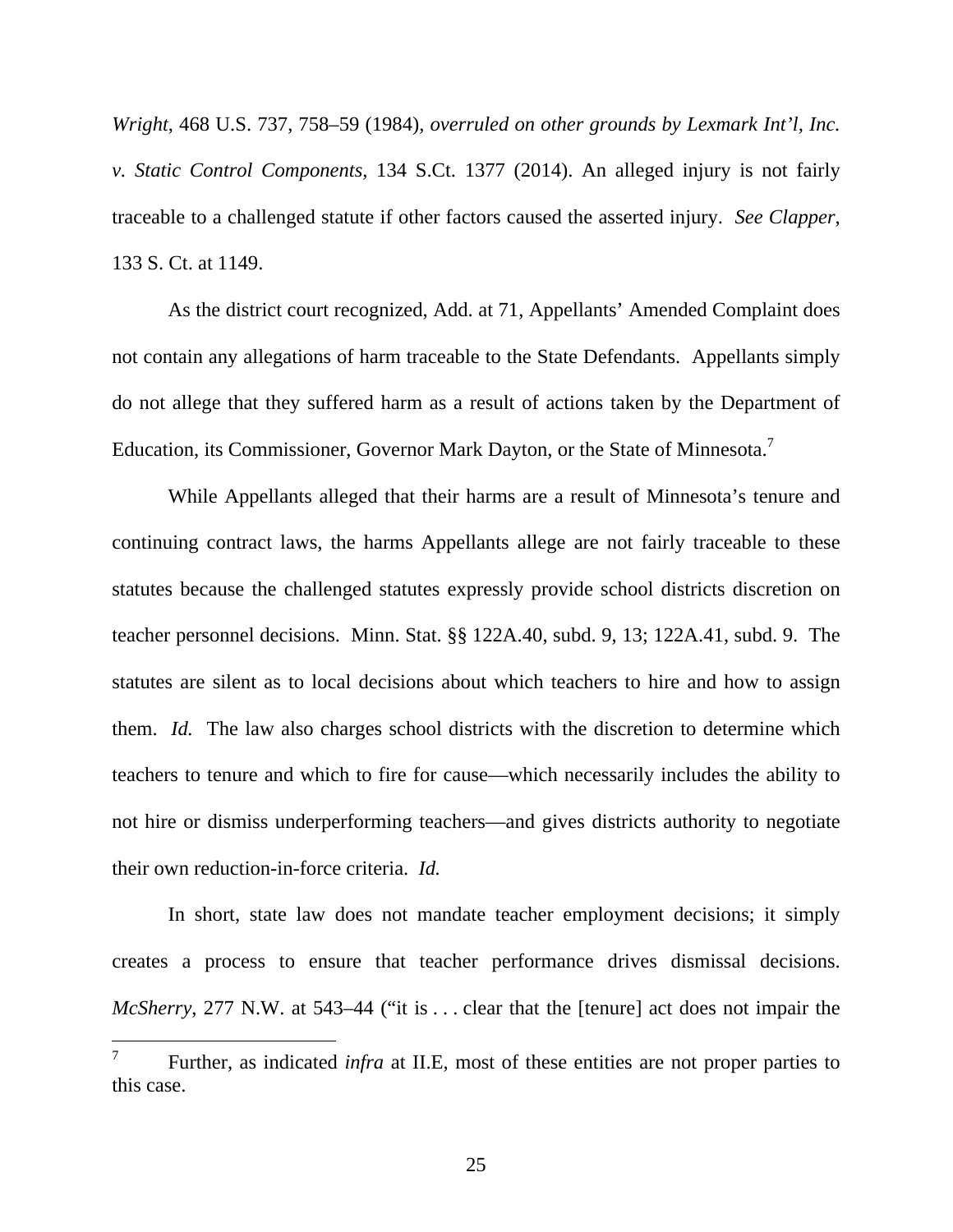*discretionary* power of the school authorities to make the best selections consonant with the public good" and that the districts retain the "right to demote or discharge" teachers). Although Appellants try to brand the statute by repeatedly calling it "ironclad job security," the language of challenged laws plainly and on its face provides for teacher dismissal for performance- or disciplinary-based reasons.

Further, while Appellants may disagree with personnel decisions made by certain districts, Appellants have chosen not to pursue such claims. Indeed, Appellants conceded as much in their original briefing on the motion to dismiss. Pls' Mem. in Opp. to Mot. to Dismiss at 35 (admitting that the only causal connection between their alleged injury and the Challenged Statutes is in their enforcement by individual schools and districts), Doc. ID# 67.

#### **3. The relief sought would not cure Appellants' asserted injury.**

 The third prerequisite to standing is that it "must be likely, as opposed to merely speculative, that the injury will be redressed by a favorable decision." *Lujan*, 504 U.S. at 561; *accord Hanson*, 701 N.W.2d at 262; *Riehm*, 745 N.W.2d at 873. The district court properly concluded that "a decision by the Court to strike [the challenged laws] would not redress the harms." Add. at 72.

 As Appellants themselves conceded, there is no guarantee that, absent the challenged laws, Appellants would never again receive an "ineffective teacher" and would enjoy improved academic performance, either individually or on a district-wide basis. Am. Compl. at ¶ 201, Doc. ID# 9; Tr. at 77:22–78:22, Doc. ID# 100. Even if the remedy sought is granted, Appellants admit that any hope at redressing their alleged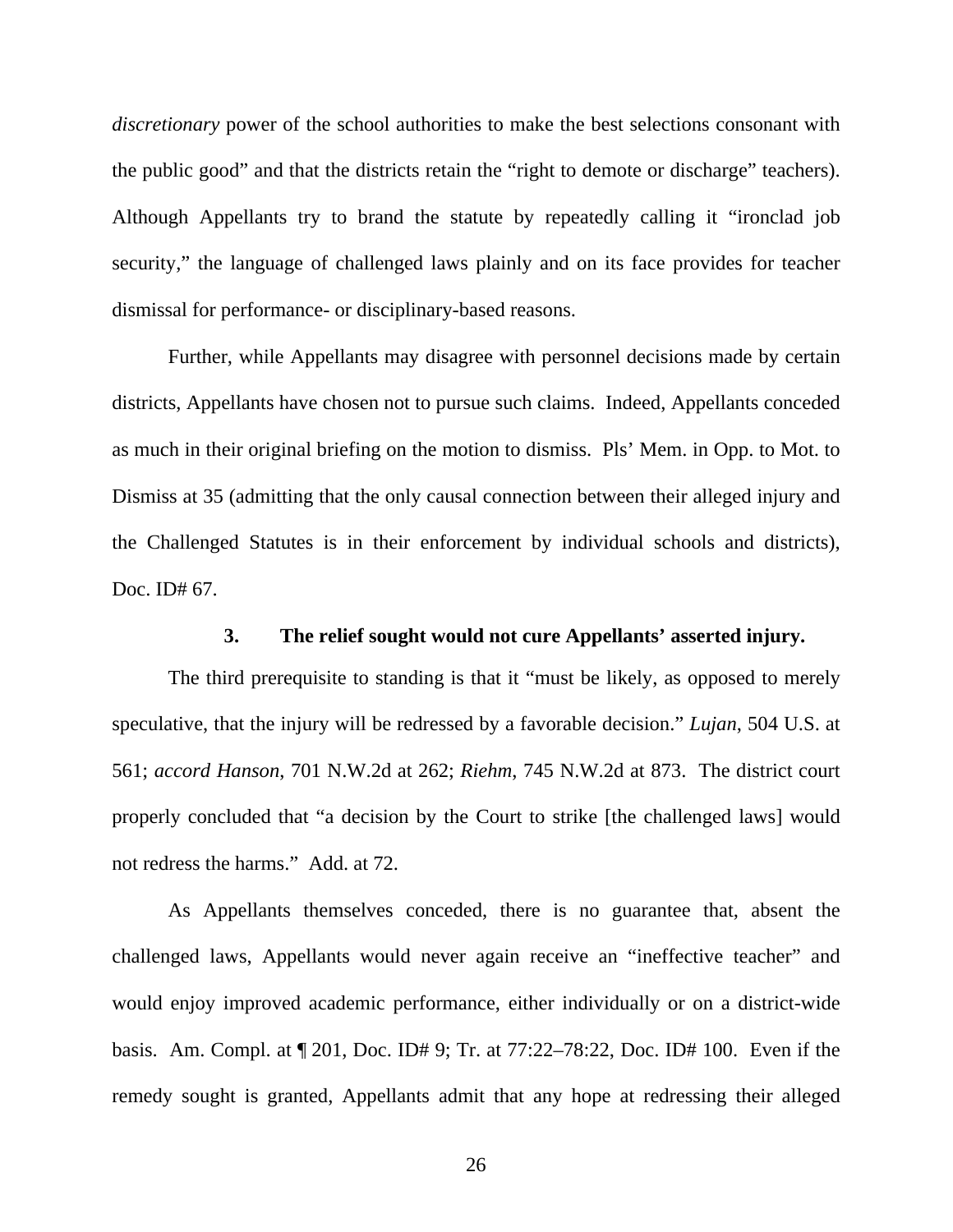harms attendant to "ineffective teachers" is contingent on school leaders' employment and dismissal decisions. Pls.' Mem. in Opp. to Mot. to Dismiss at 35, Doc. ID# 67.

History reveals that concerns about ineffective teachers predate the Challenged Statutes. As the Minnesota Supreme Court explained, tenure laws were developed precisely because then-existing teacher hiring practices "had not resulted in the elimination of poor, incompetent, and inefficient teachers . . . and that not infrequently the best teachers were discharged for inadequate reasons." *McSherry*, 277 N.W. at 543. Tenure is a merit-based system designed to actually improve and protect the quality and professionalism of Minnesota's teachers. *Id.* at 543–44.<sup>8</sup>

Appellants' alleged harms are not redressed by the injunction they seek.

#### **B. Appellants Cannot Establish That The Challenged Laws Are Unconstitutional In All Applications And Their Claims Therefore Fail.**

On appeal against the State Defendants, Appellants can assert only facial claims for two reasons. First, State Defendants do not implement the challenged laws, and therefore lack authority to grant any relief predicated on how the statutes are implemented as it relates to specific teachers.<sup>9</sup>

 $\overline{a}$ 

<sup>8</sup> This debate over redressibility highlights the extent to which this case involves questions of educational policy. The *amici* in support of Appellants submitted briefs detailing at length their opinion on whether better teachers are attracted and retained by tenure-based systems versus systems without those due process protections. This analysis does not involve considering facts against a set legal standard; it involves weighing competing policy arguments with different benefits and costs to determine what is best for Minnesota. In short, it is an inherently legislative function. *Supra* at I.B.

<sup>9</sup> In their Amended Complaint, Appellants alleged some "as-applied" claims, but the challenged laws are technically not "applied" to Appellants because they are not teachers. Presumably, they intended to assert claims based on how the laws are implemented.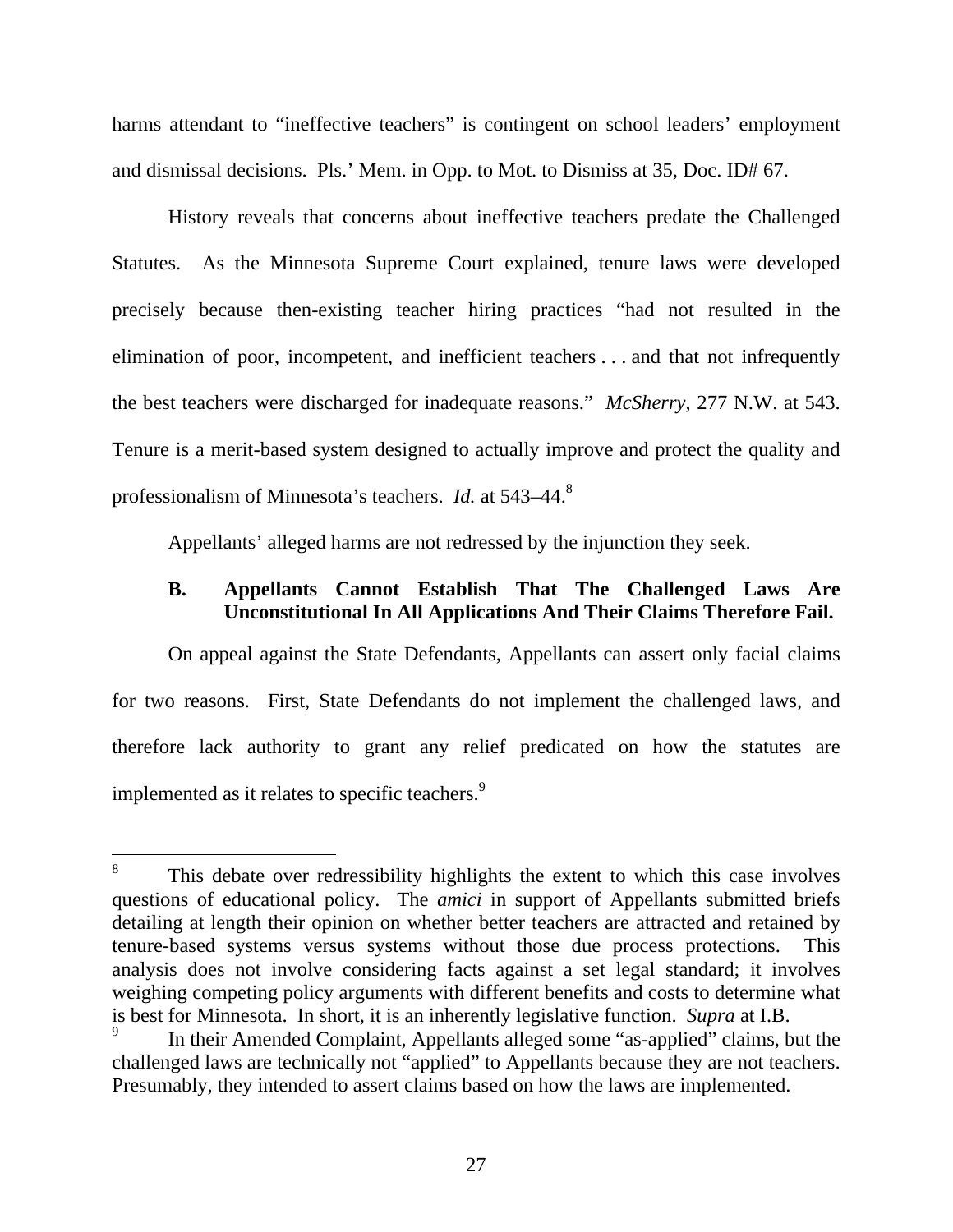Second, as the district court recognized, Appellants do not seek individual relief, but rather ask solely that the challenged laws be enjoined in their entirety. Am. Compl. at ¶ 74, Doc. ID# 9; Tr. at 63:9–23, Doc. ID# 100. Appellants' claims are defined by the relief they seek. *John Doe No. 1 v. Reed*, 561 U.S. 186 (2010) ("The label is not what matters. The important point is that plaintiffs' claim and the relief that follow . . . reach beyond the particular circumstances of the plaintiffs."). Because the relief sought is an invalidation of the statute in all applications, Appellants are asserting facial claims. *Id*.; *see also City of Chicago v. Morales*, 527 U.S. 41, 55, n.22 (1999) (explaining that plaintiff asserting a facial challenge must meet a heightened standard because he "seeks to vindicate not only his own rights, but also those of others  $\dots$ .").<sup>10</sup>

To prevail on a facial claim, Appellants must carry the "heavy burden of proving that the [challenged laws are] unconstitutional in all applications." *McCaughtry v. City of Red Wing* ("*McCaughtry II*"), 831 N.W.2d 518, 522 (Minn. 2013); *accord United States v. Salerno*, 481 U.S. 739, 745 (1987) (a facial challenge is "the most difficult challenge to mount successfully, since the challenger must establish that no set of circumstances exists under which the Act would be valid"). In other words, Appellants would have to show that the harms they allege *inevitably* result from the statutes themselves. *Id; see also Vegara v. State*, 209 Cal.Rptr.3d 532, 554–558 (Cal. Ct. App. 2016) (holding that similar constitutional challenge to California tenure laws failed because the laws provided for

<sup>10</sup> Appellants argue that this standard doesn't apply to a disparate impact challenge to a facially neutral law under the Equal Protection clause. Br. at 40–41, n.10. As explained *infra* at II.D.2, Appellants do not allege a disparate impact claim.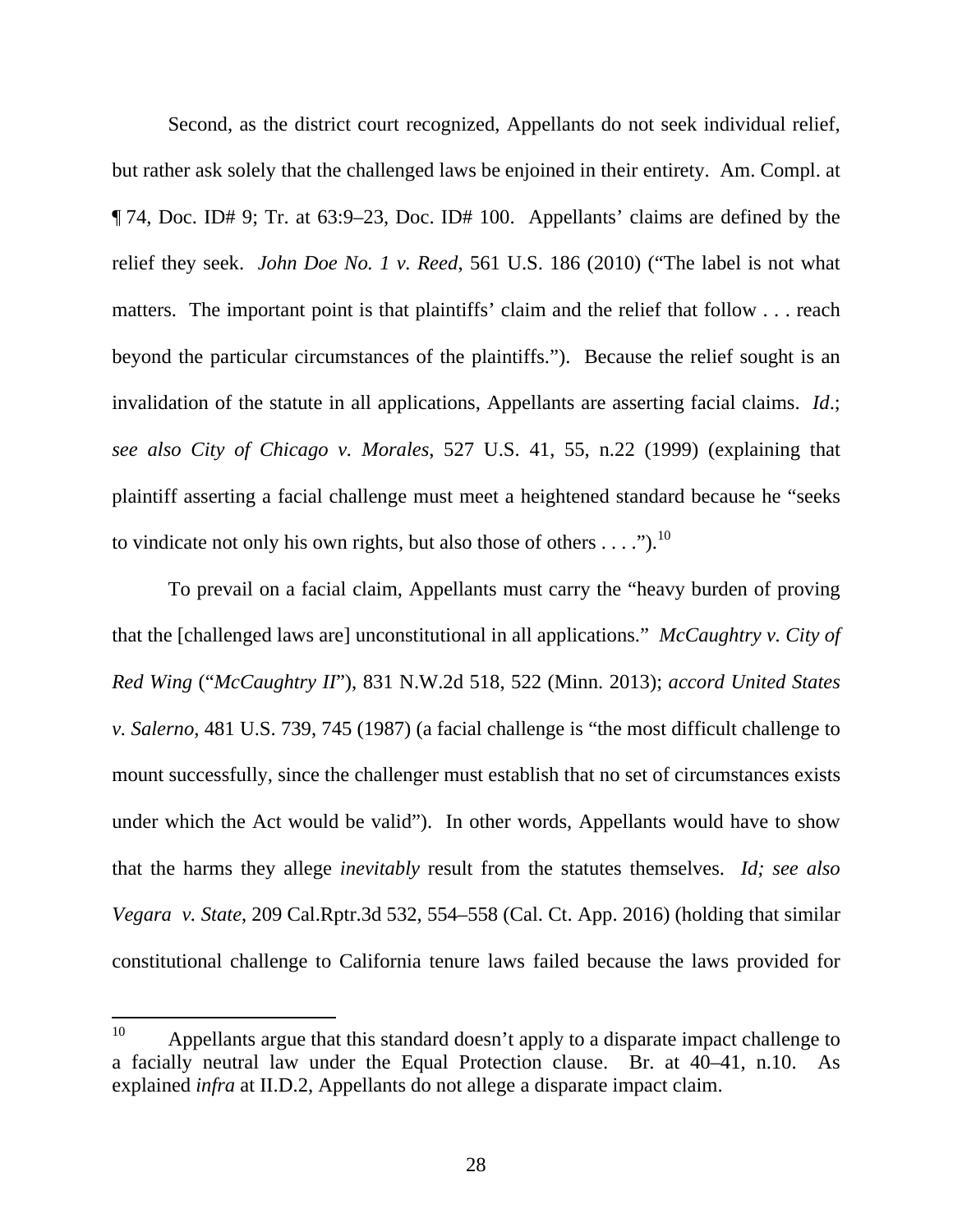school district discretion and therefore did not inevitably cause the harms the plaintiffs alleged).

Appellants cannot show that the laws are unconstitutional in all applications because the laws *on their face* provide for dismissal of ineffective and underperforming teachers. Minn. Stat. §§ 122A.40, subds. 9, 13; 122A.41, subd. 5; *see also* Minn. Stat. §§ 122A.40, subd. 8; 122A.41, subd. 5 (requiring districts to conduct regular teacher evaluations, identify underperforming teachers, and to remedy performance issues including with dismissal if appropriate).

Indeed, Appellants admit that, even under their own theory of constitutionality, the law is not unconstitutional in all applications, stating: "the Challenged Statutes are not unconstitutional as they related to effective teachers." Br. at 36. This, by definition, fails to meet the requirement that a law be unconstitutional in all applications before it is enjoined. *McCaughtry II*, 31 N.W.2d at 522; *Salerno*, 481 U.S. at 745. If Appellants succeeded on their facial claim and the statutes were enjoined, these effective teachers would lose their due process protections even though Appellants admit that the statute as applied to them is constitutional. *See Wash. St. Grange v. Wash. St. Republican Party*, 552 U.S. 442, 449 (2008) (explaining that "a facial challenge must fail where the statute has a "'plainly legitimate sweep'").

In addition, Appellants' attempt to introduce allegations about how schools apply and implement the statutes must be rejected as irrelevant and inappropriate as to a facial claim. *See, e.g.*, Br. at 37. By Appellants' own admission, the challenged statutes are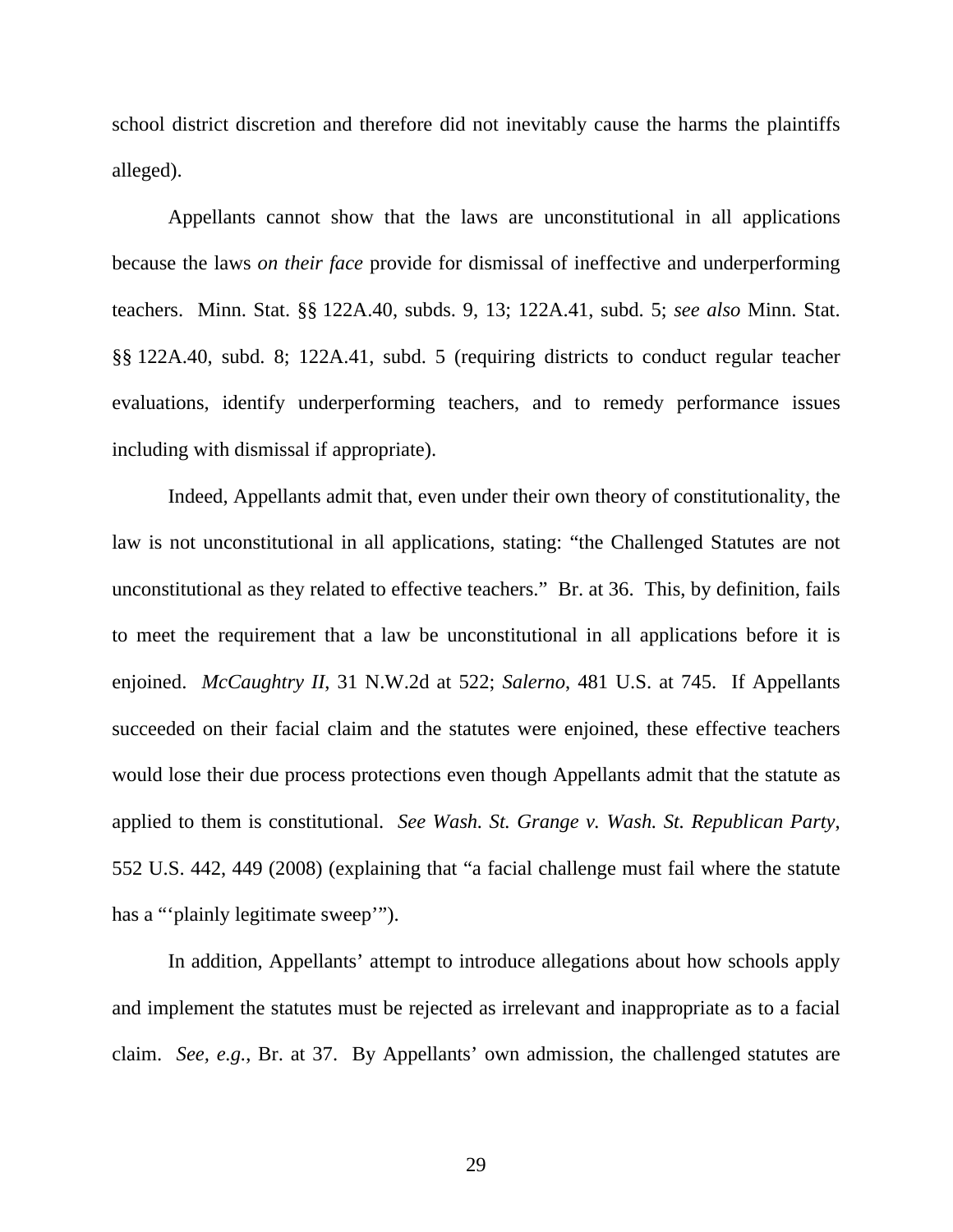implemented by local school districts and not State Defendants.<sup>11</sup> As such, arguments and concerns about whether a district decides to "initiate discharge proceedings" or allows a teacher to "occupy classrooms…during the pendency of their discharge proceedings," Br. at 37, allege injuries not properly directed at the State Defendants. *See Wash. St. Grange*, 552 U.S. at 450 ("In determining whether a law is facially invalid, we must be careful not to go beyond the statute's facial requirements and speculate about 'hypothetical' or 'imaginary' cases.")

In sum, Appellants cannot show under their constitutional analysis that the Challenged Statues always operate unconstitutionally. In fact, the opposite is true: school and district leaders often fire ineffective teachers, refuse to grant tenure, or implement layoffs on their own terms. State Defs.' Mem. in Supp. of Mot. to Dismiss at 5, Doc. ID# 45. The District Court properly concluded that "[n]othing on the face of the Challenged Statutes . . . infringes a student's right to education . . . ." Add. at 83. That holding should be upheld, and Appellants claims against the State Defendants dismissed in their entirety.

 $11$ 11 For example, Appellants concede that school districts exercise discretion in deciding whether to grant tenure under the challenged laws. Am. Compl. at ¶¶ 75; 78, 79, Doc. ID# 9. Appellants recognize that school leaders may terminate a teacher after tenure is granted. *Id.* at ¶ 83. Appellants concede that "school and district leaders" administer dismissal provisions, *Id.* at ¶ 89, and that districts and administrators initiate dismissal provisions, and may do so based on ineffective classroom instruction, *id.* at ¶ 92. Appellants also recognize that administrators decide the student class to which a teacher is assigned. *Id.* at ¶ 97.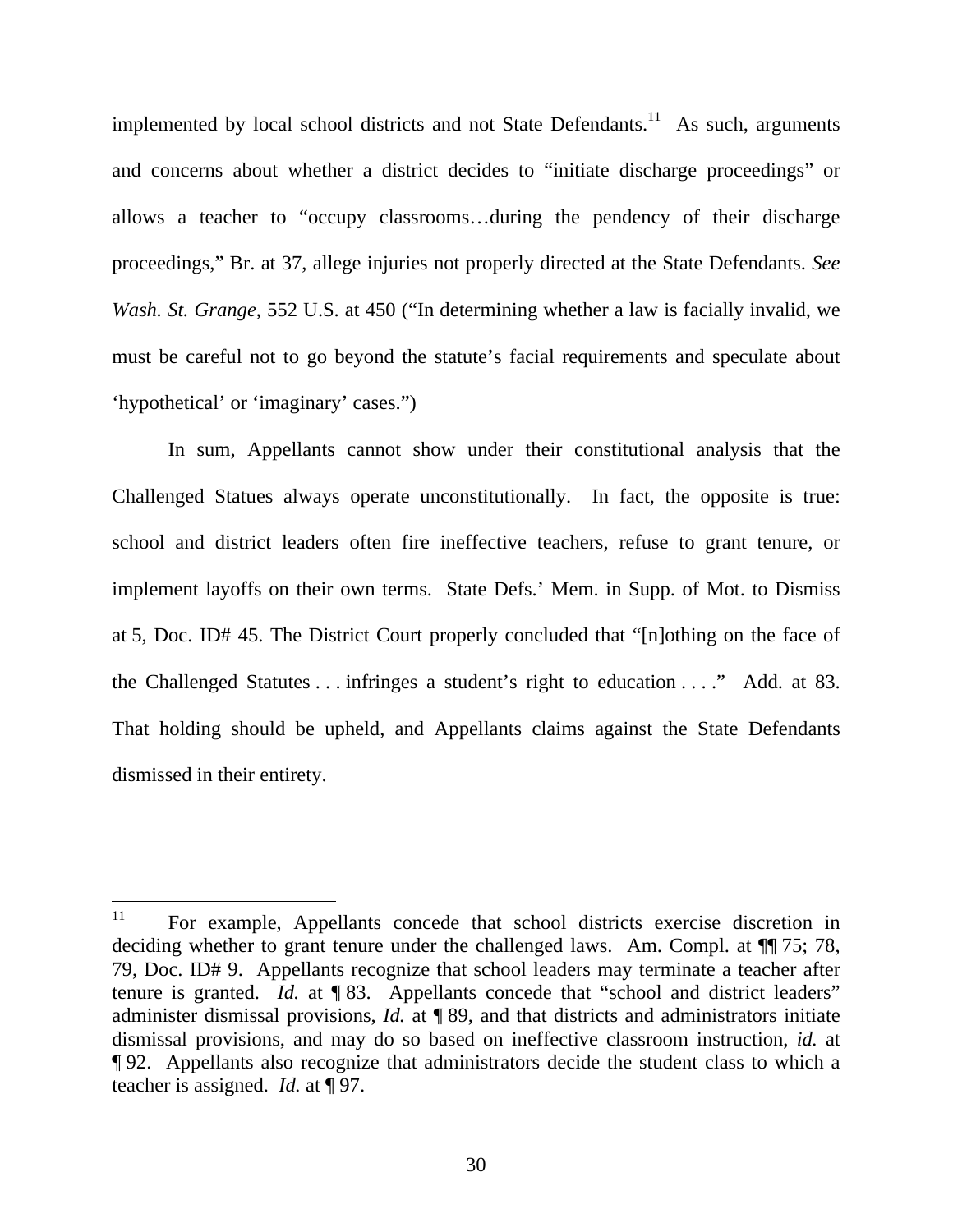#### **C. Appellants' Education Clause Claims Fails As a Matter of Law.**

The district court also correctly concluded that Appellants failed to state a claim under the Education Clause because the "essence of Plaintiffs' claims is not that Minnesota lacks a 'general and uniform' system of education, but rather, a disagreement with the *type* of general and uniform system chosen by the legislature." Add. at 81. In addition, the district court properly determined that Appellants failed to plead causation, a necessary element of their claims. Finally, even under Appellants own proposed standard, Appellants' Education Clause claims would fail because they have received an education that is "adequate" as that terms is used in *Skeen v. State*.

## **1. Appellants have not pled a viable claim under the Education Clause.**

From the beginning, the Minnesota Supreme Court has interpreted the phrase "general and uniform" in the Education Clause to speak only to the legislative obligation to ensure a system of public schools. In *Curryer*, for example, the plaintiff challenged a statute that regulated textbook purchases for public schools but exempted certain districts. 25 Minn. at 5–6. The Court rejected the argument that the Education Clause compelled uniformity and that the financial burden on some students in affected districts may hamper their education, stating:

The rule of uniformity  $\dots$  has reference to the system which it may provide, and not to the district organizations that may be established under it.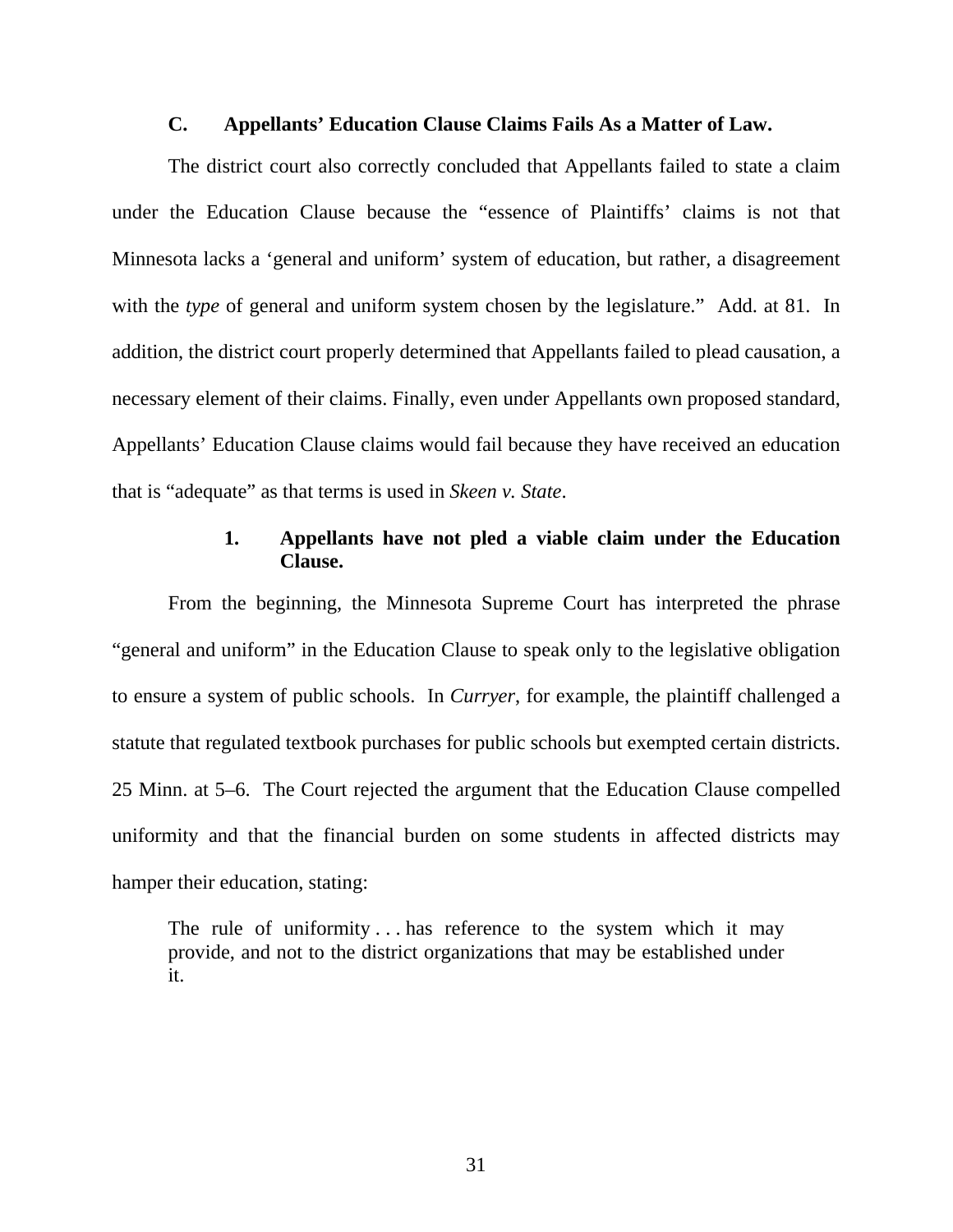*Id.* at 6;<sup>12</sup> *see also State ex rel. Klimek v. Otter Tail Cnty.*, 283 N.W. 397, 398 (Minn. 1939) ("The legislature has complied with the mandate of the constitution by enacting the laws under which our present school system is organized."); *Melby v. Hellie*, 80 N.W.2d 849, 852 (Minn. 1957) (holding the Education Clause does not require "'general and uniform' in Access and Quality").

More recently, in *Skeen*, the Minnesota Supreme Court reaffirmed that "uniform" does not mean "identical" or even "nearly identical," and "merely applies to the general system, not to specific . . . disparities." 505 N.W.2d at 310–11. The Supreme Court stated that "the 'uniform' language is complied with if the state requires and provides for a minimum of educational opportunities in the district and permits the districts to exercise local control over what they desire, and can furnish, over the minimum." *Id.* at 310 (citation omitted).

Here, the challenged laws are part of a general system that has been in place since the 1920s, and they apply uniformly to public schools. Indeed, the Minnesota Supreme Court has recognized that the legislature created tenure to replace local hiring practices that had failed to ensure a workforce of professional and quality teachers. *McSherry*, 277 N.W. at 543–44. Because the teacher tenure laws are part of a general and uniform system developed by the legislature, Appellants have failed to state a cognizable constitutional challenge to the tenure laws under the Education Clause.

<sup>12</sup> The early Supreme Court opinion in *Curryer* gives a clear understanding of the constitutional intent at the time the Education Clause was drafted. *See State v. Hamm*, 423 N.W.2d 379, 383 (Minn. 1988) (stating that an 1869 court decision interpreting the constitution gives a "clear understanding" of the constitutional intent in 1857).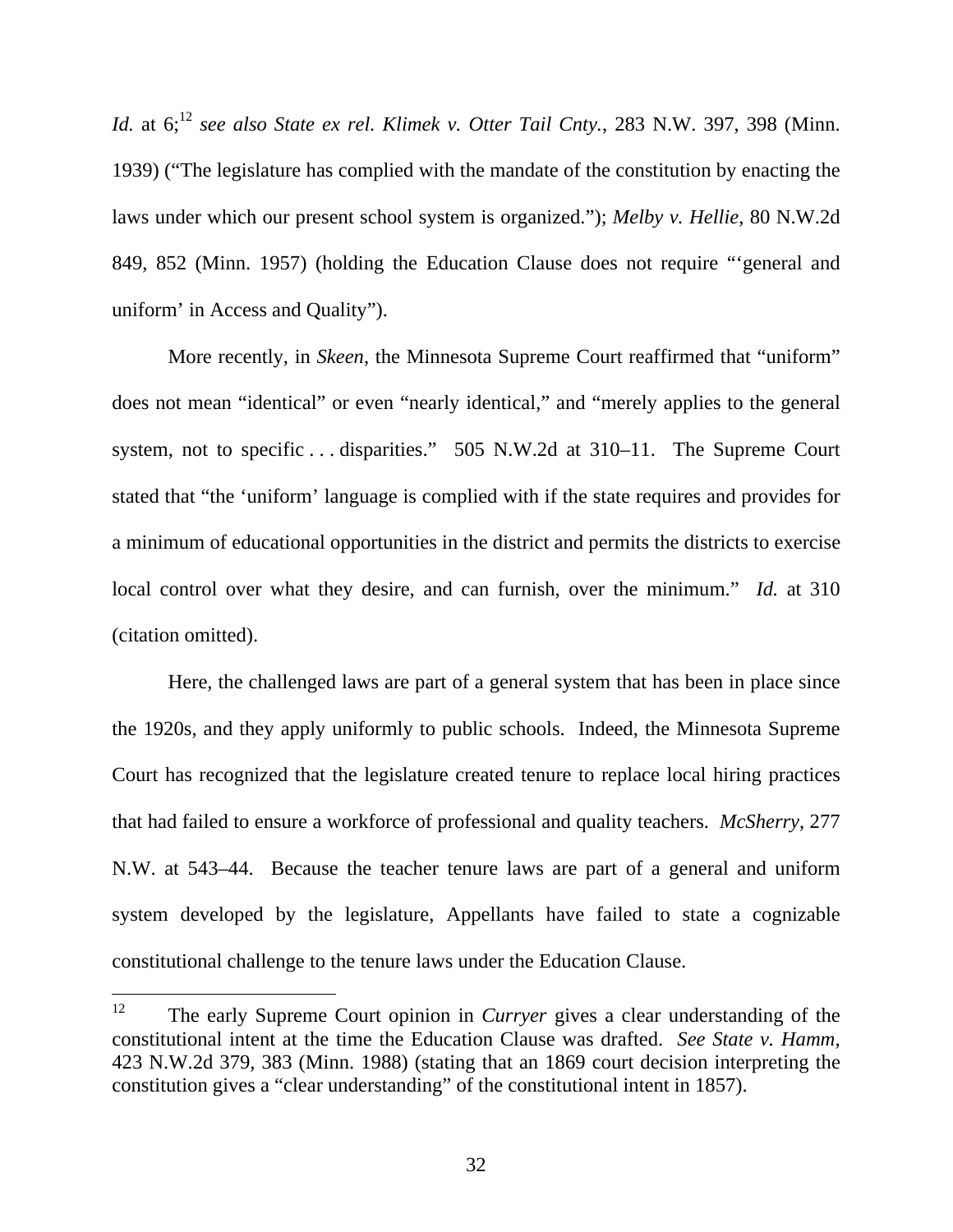#### **2. Appellants' claims also fail because they did not allege facts showing causation.**

The district court found that the Education Clause claims also failed because Appellants had not pled causation, stating: "Nowhere does Plaintiffs' Amended Complaint allege that Minnesota's system of education fails to meet these basic [educational] requirements, much less that teacher tenure laws are causing the system to fall short." Add. at 80.

Appellants offer two misguided arguments in response. First, they argue they need not plead facts showing causation because causation is not an issue for a motion to dismiss. Br. at 37–38. Appellants are mistaken. In a constitutional case, as in all cases, a plaintiff must allege sufficient facts to show causation. *See, e.g.*, *Minn. Majority v. Mansky*, 708 F.3d 1051, 1060 (8th Cir. 2013) ("EIW has failed to allege that Minnesota caused selective enforcement of the facially neutral statute and Policy, and has therefore failed to state an equal protection claim.").

Second, Appellants attempt to show causation by pointing to the allegation that the tenure laws "protect ineffective teachers with the consequence that many children are denied their fundamental right to a uniform and thorough education." Br. at 38 (quoting Am. Compl. at  $\P$  23, Doc. ID# 9). This conclusory allegation does not set forth any facts showing that Appellants personally suffered or will suffer harm as a result of the tenure laws. Appellants' failure to plead such facts is fatal to their claims.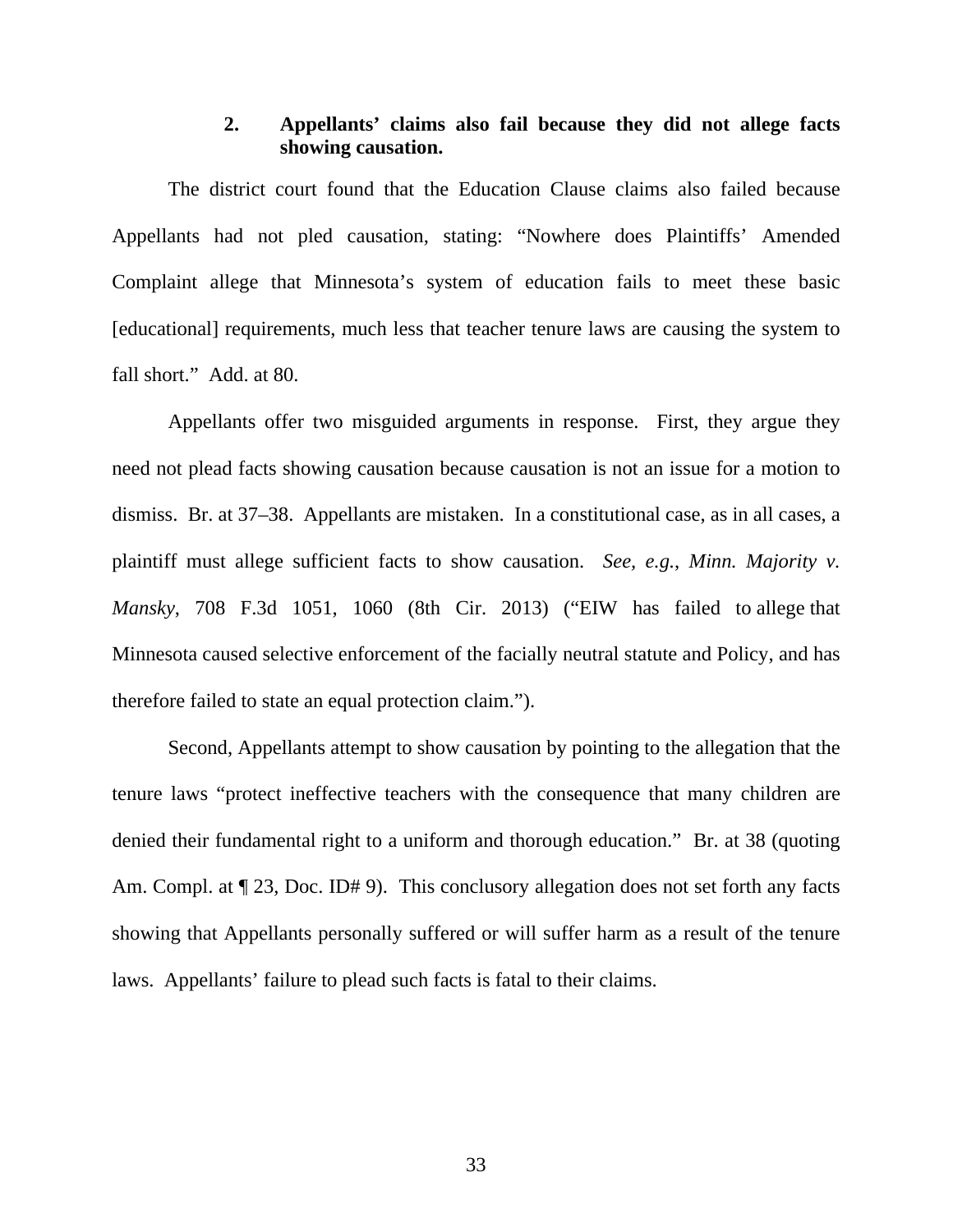## **3. Appellants' claims also fail under their proposed** *Skeen*  **standard.**

Relying on the decision in *Skeen v. State,* Appellants allege that they have a constitutional right to an adequate education. For the reasons discussed *supra* at I.A, no such right exists.

But even if *Skeen* were read to imply a basic concept of adequacy into the plain language of the Education Clause, and even if that concept was found to apply outside the funding context, Appellants' Amended Complaint does not allege the sorts of harms that would fall below that threshold. In *Skeen*, the Minnesota Supreme Court collected language from other states who had already addressed funding disparity issues. *Id.* at 310–11. For example, *Skeen* cites a decision from Oregon, which interpreted the requirement of uniformity to mean that "the state requires and provides for a minimum of educational opportunities in the district and permits the districts to exercise local control over what they desire, and can furnish, over the minimum." *Id.* at 310 (citing *Olsen v. State*, 554 P.2d 139, 148 (Or. 1976)). Wisconsin defined uniform as referring to "such items as minimum standards for teacher certification, minimum number of school days, and standard school curriculum." *Id.* (citing *Kukor v. Grover*, 436 N.W.2d 568, 577–78 (Wis. 1989)). A case cited out of West Virginia included a few more specifics, suggesting that education should include basics such literacy; the ability to add, subtract, multiply and divide; and knowledge of government necessary to be an informed citizen, among other things. *Id.* at 310–11 (citing *Pauley v. Kelly*, 255 S.E.2d 859, 877 (W. Va. 1979)).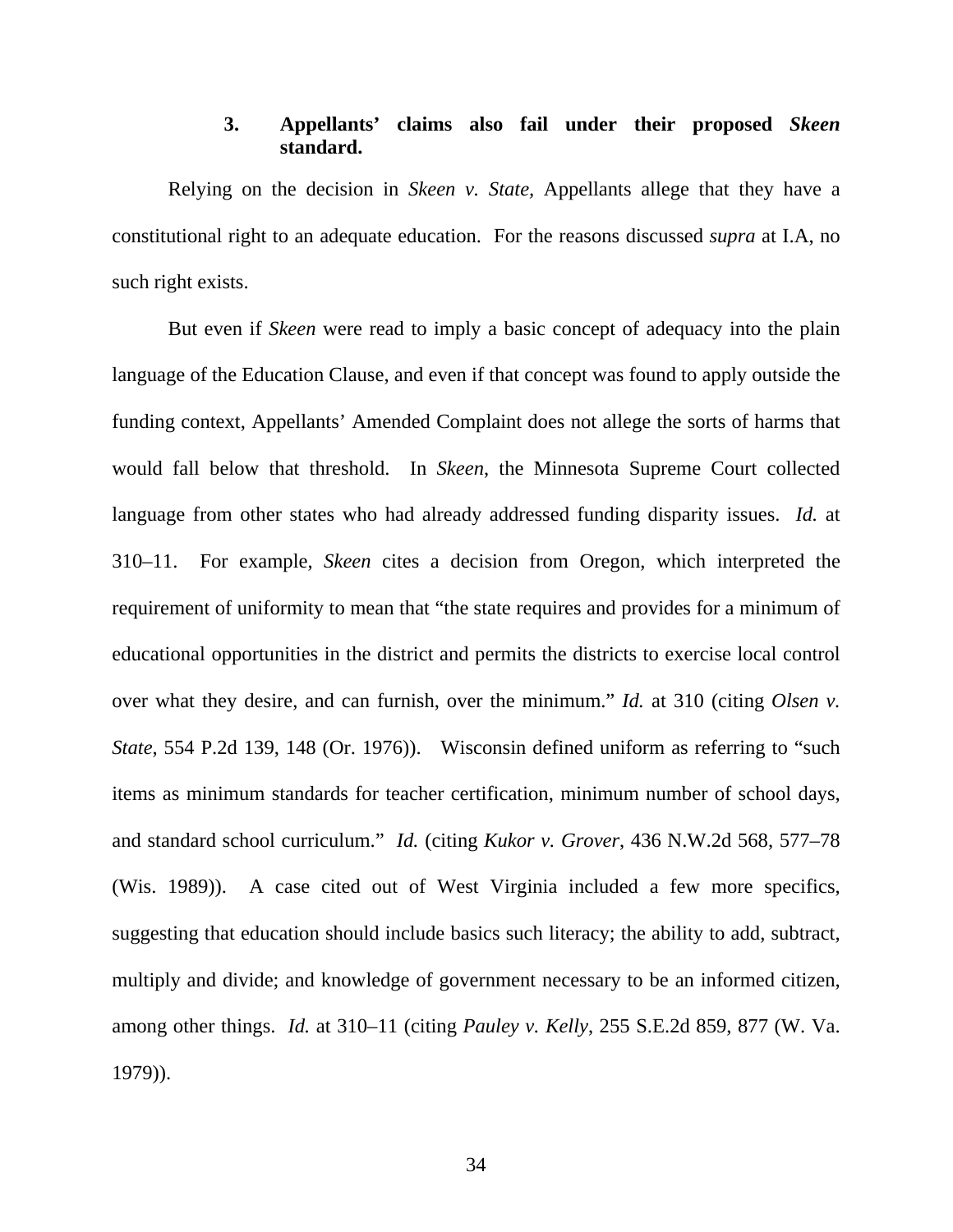Appellants' Amended Complaint does not allege that Minnesota's system of education fails to meet these basic requirements, much less that the challenged laws are causing the system to fall short. To the contrary, Minnesota's system of education generally ranks as one of the best in the country. *Supra* at Statement of Case and Facts, I.C. Appellants concede that Minnesota schools do have effective teachers. Br. at 36–37. Appellants do not provide any factual allegations of how their individual educations failed to meet these concepts of adequacy.

Furthermore, Appellants certainly cannot show that challenge laws would lead to an "inadequate" education in all applications. *McCaughtry II*, 831 N.W.2d at 522. The plain language of the challenged provisions simply does not obligate school districts to provide a constitutionally inadequate education, and it plainly gives school districts the discretion not to hire and retain ineffective teachers. Minn. Stat. §§ 122A.40, 122A.41.

For the first time on appeal, Appellants argue that the *Skeen* defines adequacy s a requirement that for all students, schools must "meet all state standards." This argument fails for all the reasons suggested *supra* at I.A and I.B. In any event, Appellants' facial claim to the challenged laws necessarily fails under this proposed standard because the challenged laws *are part of the state's education standards* and as such must facially meet their own standard.

#### **D. Appellants' Equal Protection Claim Fails As a Matter of Law.**

The Equal Protection Clause states that "[n]o member of this state shall be disenfranchised or deprived of any of the rights or privileges secured to any citizen thereof, unless by the law of the land or the judgment of his peers." Minn. Const. art. I,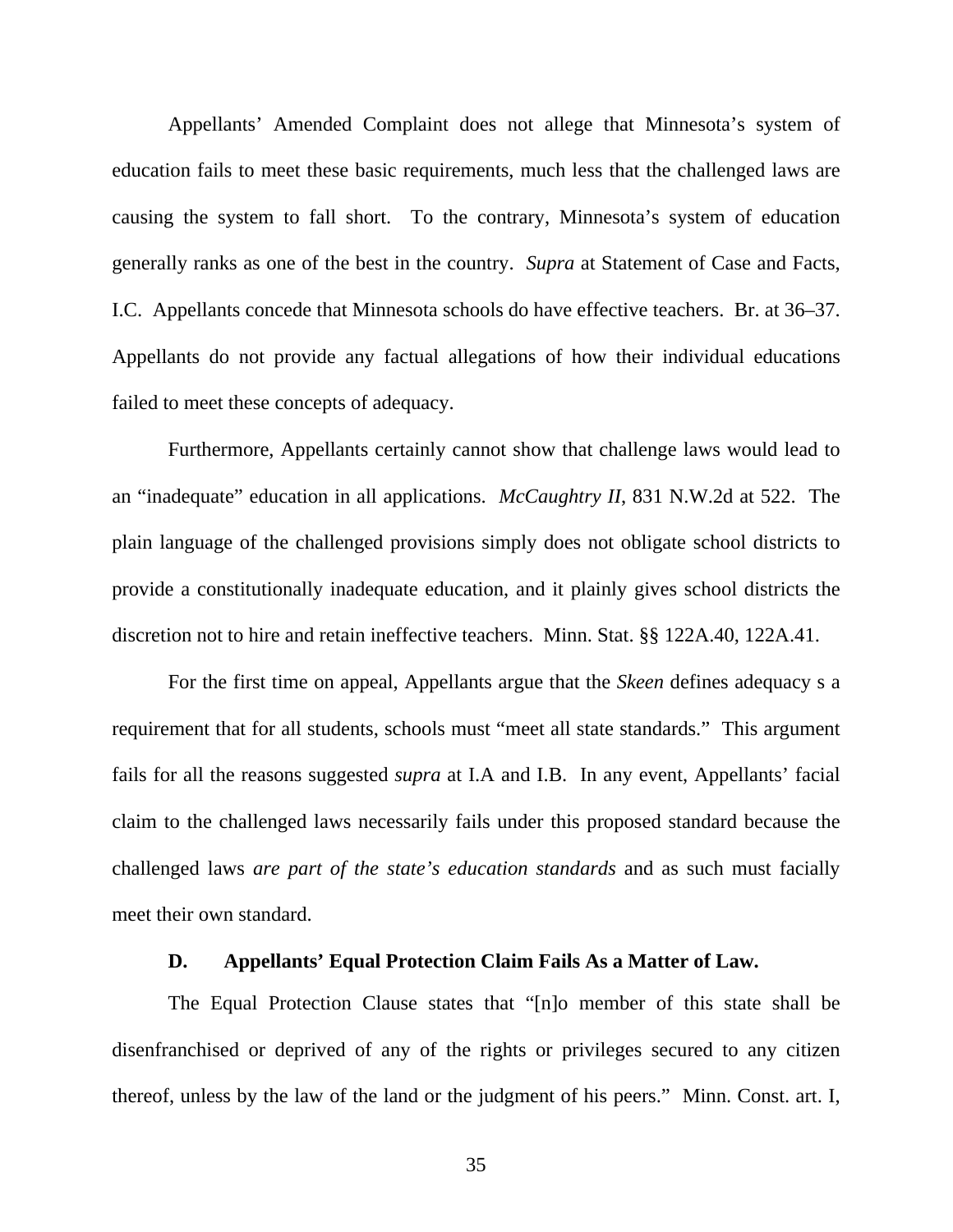§ 2. Statutes challenged on equal protection grounds are presumed valid, and the duty is on the challenging party to prove its invalidity beyond a reasonable doubt. *Skeen*, 505 N.W.2d at 312. Generally, as long as a statute is rationally related to a legitimate government purpose, it will be upheld under the Equal Protection Clause, Minn. Const. art. I, § 2; *Skeen*, 505 N.W.2d at 312.

Only where a statute disadvantages a suspect class or impinges upon a fundamental right will courts apply strict scrutiny, under which the state must prove the statute is necessary to a compelling government interest. *Id.* Here, the district court correctly determined that Appellants' claims do not involve a fundamental right, $^{13}$  the challenged laws are facially neutral, that the challenged laws survive rational basis review, and Appellants otherwise failed to state an Equal Protection claim.

#### **1. Appellants' claims do not involve a fundamental right.**

"[F]undamental rights are [t]hose which have their origin in the express terms of the Constitution or which are necessarily to be implied from those terms." *Skeen*, 505 N.W.2d at 313 (citation omitted). Appellants argue that the teacher tenure laws impinge on a fundamental right by protecting ineffective teachers. This misstates the rights secured by the Education Clause. While there is a fundamental right in Minnesota to a "general and uniform system of education," the Supreme Court has never recognized as

<sup>13</sup> Appellants' Amended Complaint also asserted an Equal Protection claim based on suspect class. Am. Compl. at ¶¶ 249–269, Doc. ID# 9. Appellants have chosen not to appeal the district court's dismissal of those claims. Br. at 11, n. 3. Appellants' brief refers at one point to "a class of students whose fundamental right to education is burdened by being assigned to ineffective teachers." Br. at 40. The Amended Complaint did not assert any claim based on such a class.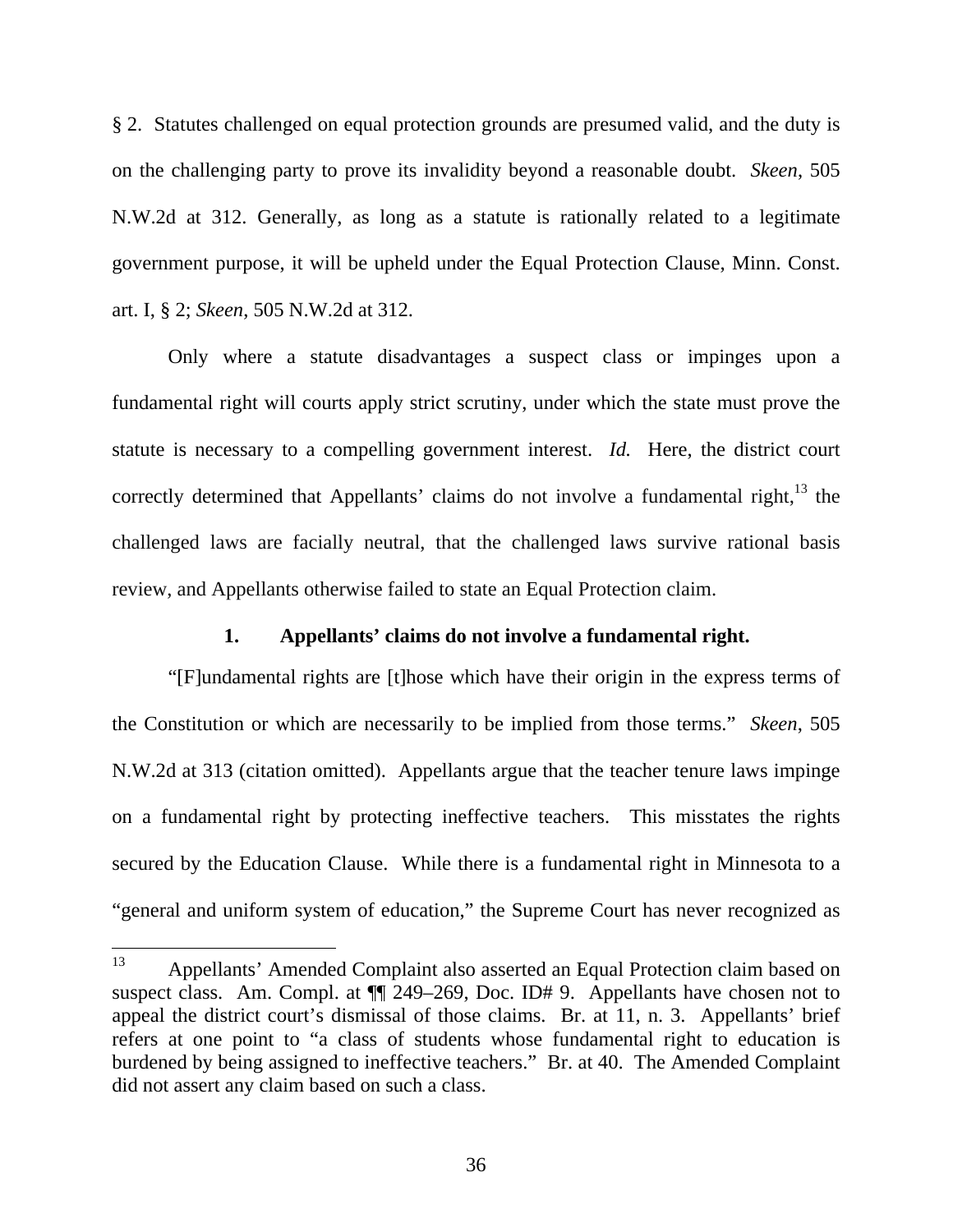fundamental students' individual rights to be taught entirely only by certain teachers.<sup>14</sup> *See supra* at I.A and I.B.

Furthermore, to be subject to strict scrutiny, a law must "directly and substantially interfere[] with a fundamental right." *Gluba ex rel. Gluba v. Bitzan & Ohren Masonry*, 735 N.W.2d 713, 720–21 (Minn. 2007). Here, the connection between laws that provide due process protections to teachers and the alleged harm to student academic outcomes is too attenuated and indirect to trigger strict scrutiny.

## **2. Appellants' Equal Protection claims also fail because they cannot show disparate impact.**

Appellants argue on appeal that their equal protection claim is a "disparate impact" claim. Br. at 40 ("Here, 'disparate impact' is precisely what Plaintiffs allege . . .") To establish a claim based on disparate impact, "a plaintiff must show (1) that a state action impacts his suspect class more than others and (2) that the state actor intended to discriminate against the suspect class." *Odunlade v. City of Minneapolis*, 823 N.W.2d 638, 648 (Minn. 2012). Appellants fail under both prongs.

First, as discussed above, Appellants cannot pursue a disparate impact claims because they have disavowed their claims based on suspect class. Br. at 11, n.3. Further,

 $14$ Education is not recognized as a fundamental right under the U.S. Constitution. *See San Antonio Indep. Sch. Dist. v. Rodriguez*, 411 U.S. 1 (1973). While a right to education is fundamental under the Minnesota Constitution, case law primarily discusses it solely within the context of student expulsion. *See Zellman ex rel MZ v. Indep. Sch. Dist. No. 2758*, 594 N.W.2d 216, 220 (Minn. App. 1999) ("[j]udicial intervention in public school systems requires restraint." (citation omitted)). Appellants acknowledge that they currently attend school, and as such do not allege they have suffered "total exclusion" from their public education. *See* Am. Compl. ¶¶ 27–30, Doc. ID# 9.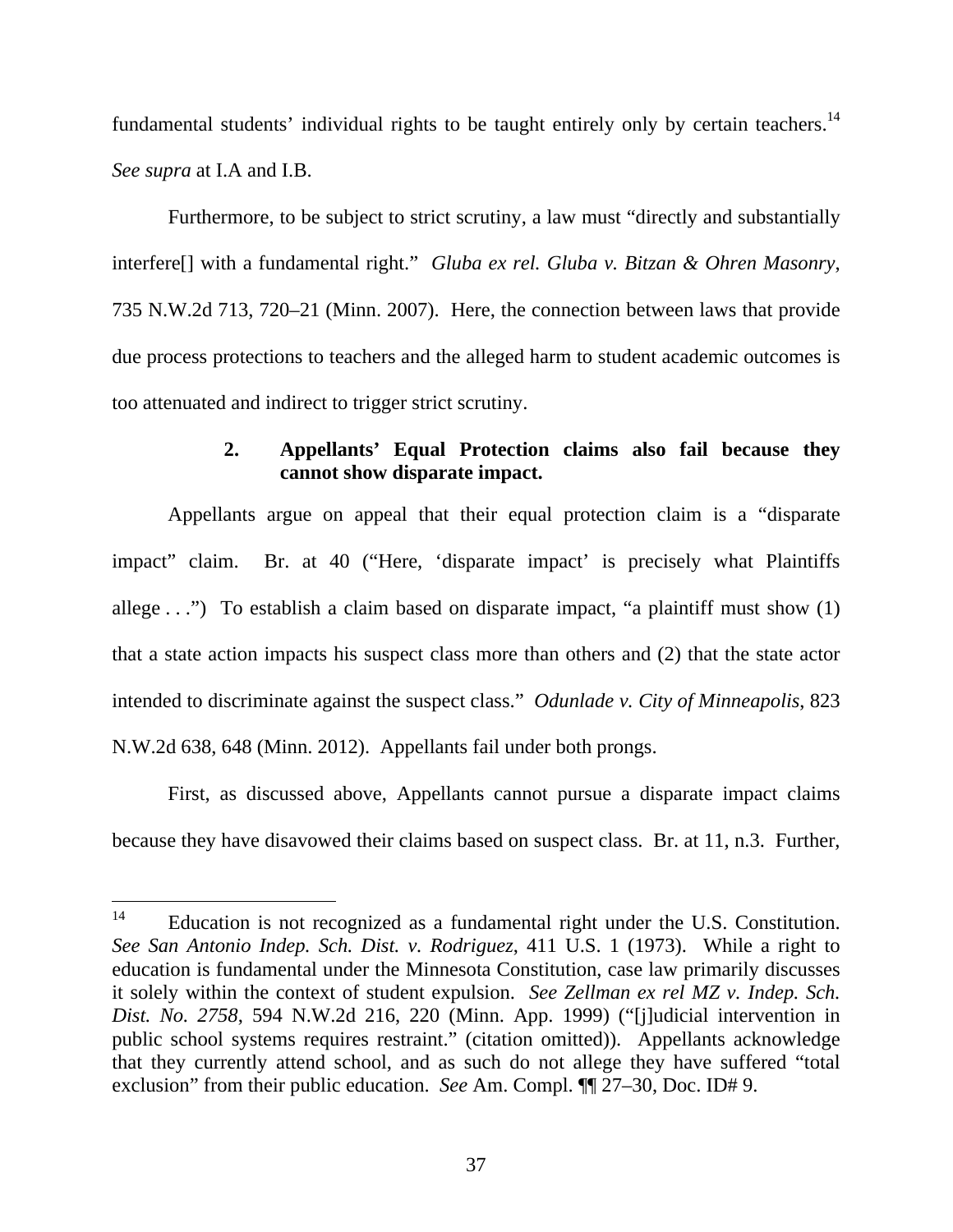Appellants' Amended Complaint did not allege a "suspect class" claim based on studentteacher assignments, and in any event, this would not constitute a suspect class. *See, e.g.*, *Com'r of Human Services v. Buchmann*, 830 N.W.2d 895, 905 (Minn. App. 2013) (rejecting disparate impact claim because "rural Minnesotans are not a suspect class"). Absent a suspect class, a disparate impact claim necessarily fails as a matter of law. *Odunlade*, 823 N.W.2d at 648 (rejecting disparate impact claim because "relators have not alleged that they are members of a suspect class").

Second, a disparate impact challenge to a facially neutral law requires proof of discriminatory intent. The Amended Complaint contains no allegations that the Minnesota Legislature intended to discriminate against students, nor would there be basis to so allege. The challenged laws have a well-established legitimate purpose that supports its constitutionality—Minnesota Supreme Court precedent establishes that the challenged laws were passed to improve student education by ensuring teachers were selected based on a merit-based system. *Infra* at II.D.3. Where there are legitimate reasons to adopt and maintain a statute, courts "will not infer a discriminatory purpose." *McClesky v. Kemp*, 481 U.S. 279, 298–99 (1987).

#### **3. Teacher tenure laws satisfy rational basis review.**

Because no fundamental right is involved, the teacher tenure laws must only be rationally related to a legitimate government purpose. *Skeen*, 505 N.W.2d at 312. Minnesota precedent establishes that tenure laws meet that standard.

The Minnesota Supreme Court long ago concluded that teacher tenure laws are "wise legislation, promotive of the best interests, not only of the teachers affected, but of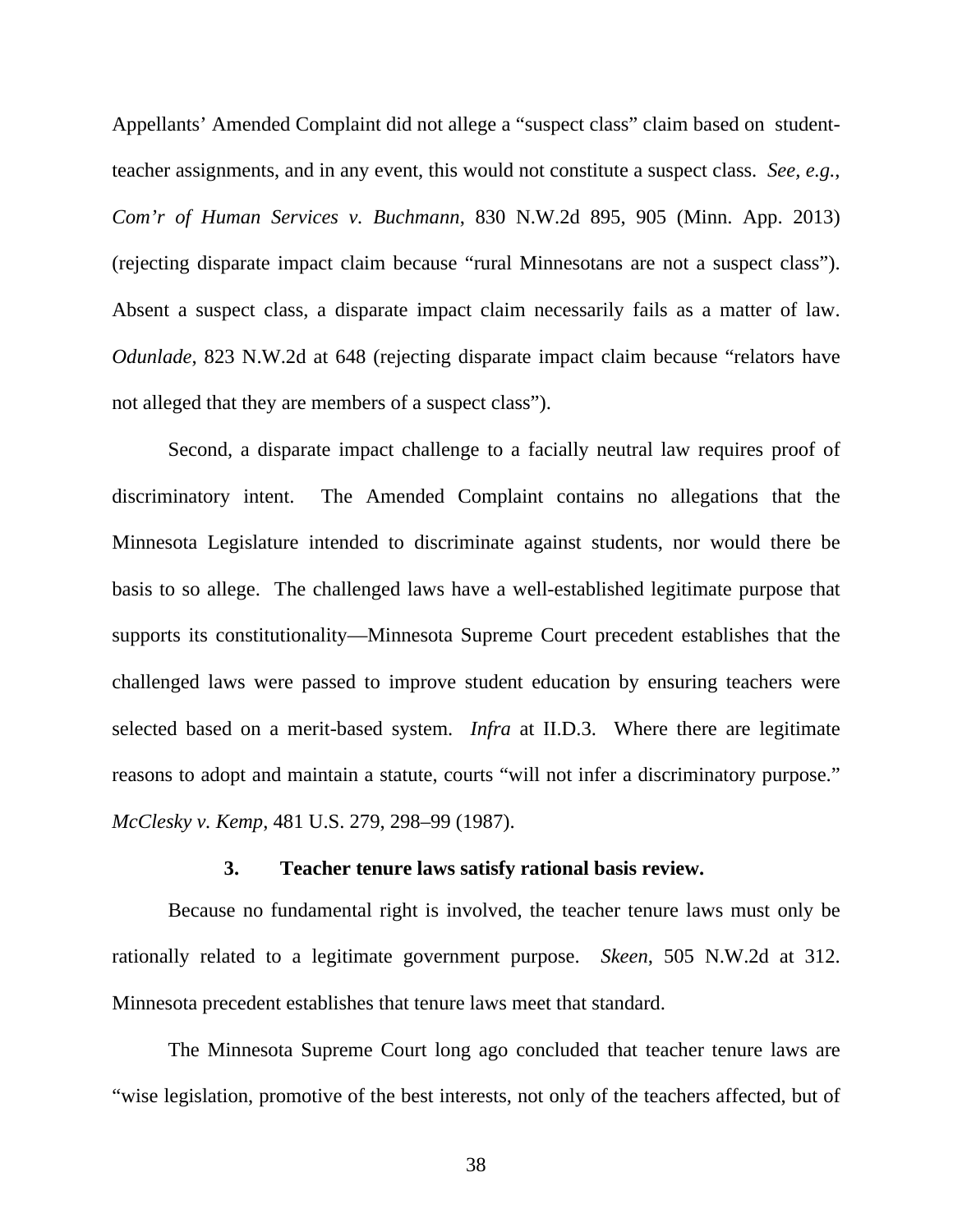the schools as well." *Oxman*, 227 N.W. at 352. The Supreme Court has repeatedly stated that "the legislative purposes sought [by teacher tenure laws] were stability, certainty, and permanency of employment on the part of those who had shown by educational attainment and by probationary trial their fitness for the teaching profession." *Berland v. Special Sch. Dist. No. 1, Minneapolis*, 314 N.W.2d 909, 811–12 (Minn. 1981) (quoting *McSherry*, 277 N.W. at 544). The challenged tenure laws promote this legitimate purpose by: (1) allowing teacher dismissal only for cause and after a hearing, following a three-year probationary period, (2) giving teachers due process rights in the event of a discharge or demotion, and (3) laying off teachers in the order of least to most senior, unless the school district and teachers' representative agree otherwise. Thus, the tenure laws are rationally related to a legitimate purpose.

In their attempt to cast the tenure laws as constitutionally infirm, Appellants mischaracterize the tenure laws as reflecting a "legislative preference for providing job security to chronically ineffective teachers." Br. at 37. But the tenure laws actually establish inefficiency as a ground for termination. *See* Minn. Stat. §§ 122A.40, subds. 9, 13; 122A.41, subd. 6. The tenure laws were designed to promote the stable employment of fit teachers, not protect ineffective teachers. *McSherry*, 277 N.W. at 544.

Appellants also argue that the district court erred by applying the federal rational basis standard instead of Minnesota's. "The key distinction between the federal and Minnesota tests is that under the Minnesota test we have been unwilling to hypothesize a rational basis to justify a classification, as the more deferential federal standard requires." *State v. Garcia*, 683 N.W.2d 294, 299 (Minn. 2004) (quotation omitted). "Instead, we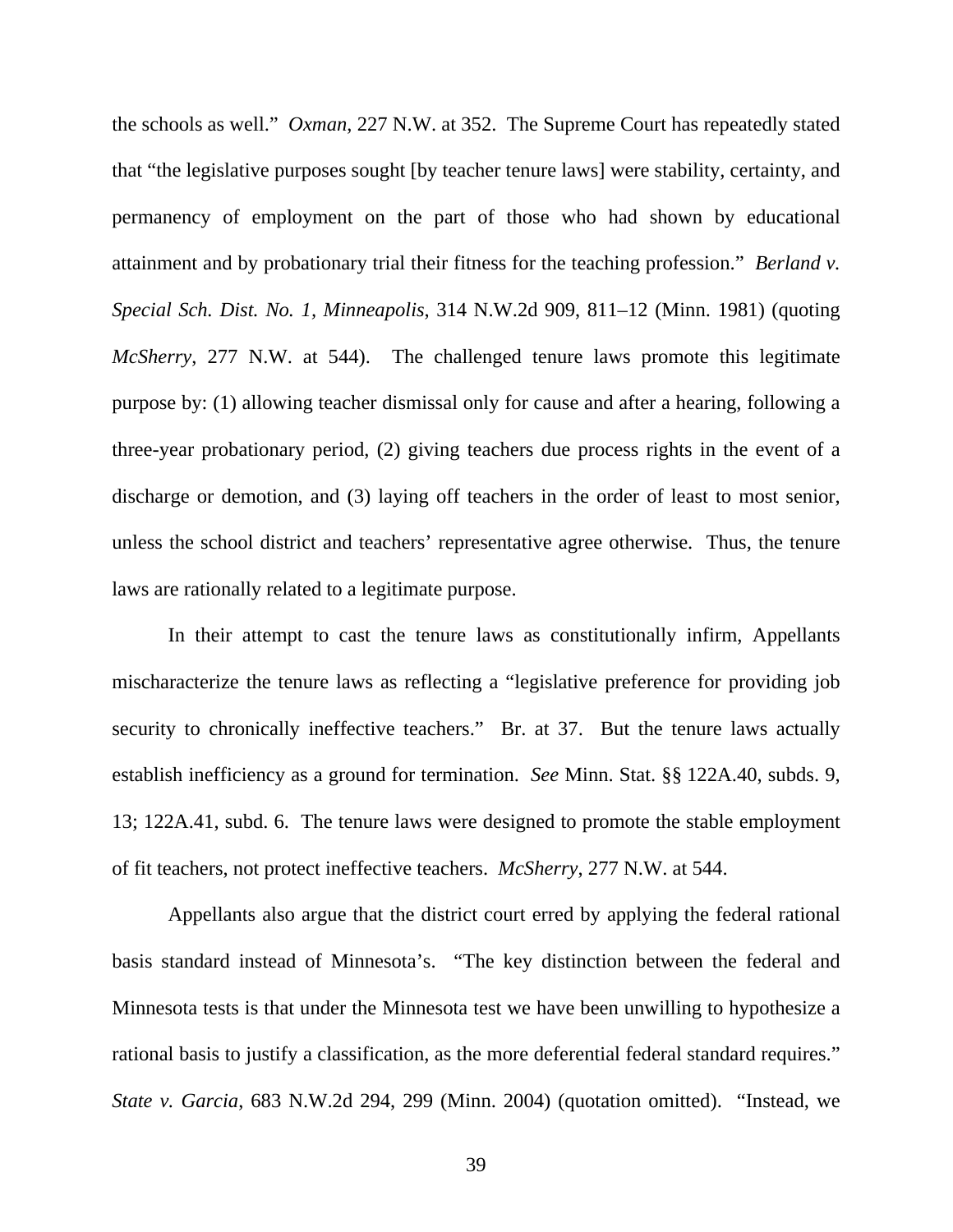have required a reasonable connection between the actual, and not just the theoretical, effect of the challenged classification and the statutory goals." *Id.* Here, the legitimate purpose of teacher tenure is actual and recognized as legitimate in binding Supreme Court decisions. Accordingly, the teacher tenure laws survive rational basis review under both the state and federal standards.

#### **E. Certain State Defendants Are Not Proper Parties.**

Improper party defendants to Appellants' suit must be dismissed. The District Court did not address this issue in its Order.

"A person aggrieved by the application of a legal rule does not sue the rule *maker*—Congress, the President, the United States, a state, a state's legislature, the judge who announced the principle of common law. He sues the person whose acts hurt him." *Quinones v. City of Evanston*, 58 F.3d 275, 277 (7th Cir. 1995) (emphasis in original); accord *Travis v. Reno*, 163 F.3d 1000, 1007 (7th Cir. 1998). Minnesota courts have held it is necessary to name the actual party against whom the requested relief could be ordered. *See, e.g.*, *Meriwether Minn. Land & Timber, LLC v. State*, 818 N.W.2d 557, 573 (Minn. App. 2012) (questioning viability of action against the "State of Minnesota" because "the state can provide no relief other than that provided by the commissioner . . . ."); *Benson v. Alverson*, No. A11-0811, 2012 WL 171399, at \*2 (Minn. App. Jan. 23, 2012) (in marriage license dispute local registrar is the proper party defendant, not the State of Minnesota), rev. denied, No. A11-0811 (Minn. April 17, 2012); *Clark v. Pawlenty*, 755 N.W.2d 293, 299 (Minn. 2008) (dismissing Governor of Minnesota because he "cannot implement any of the relief that petitioners request").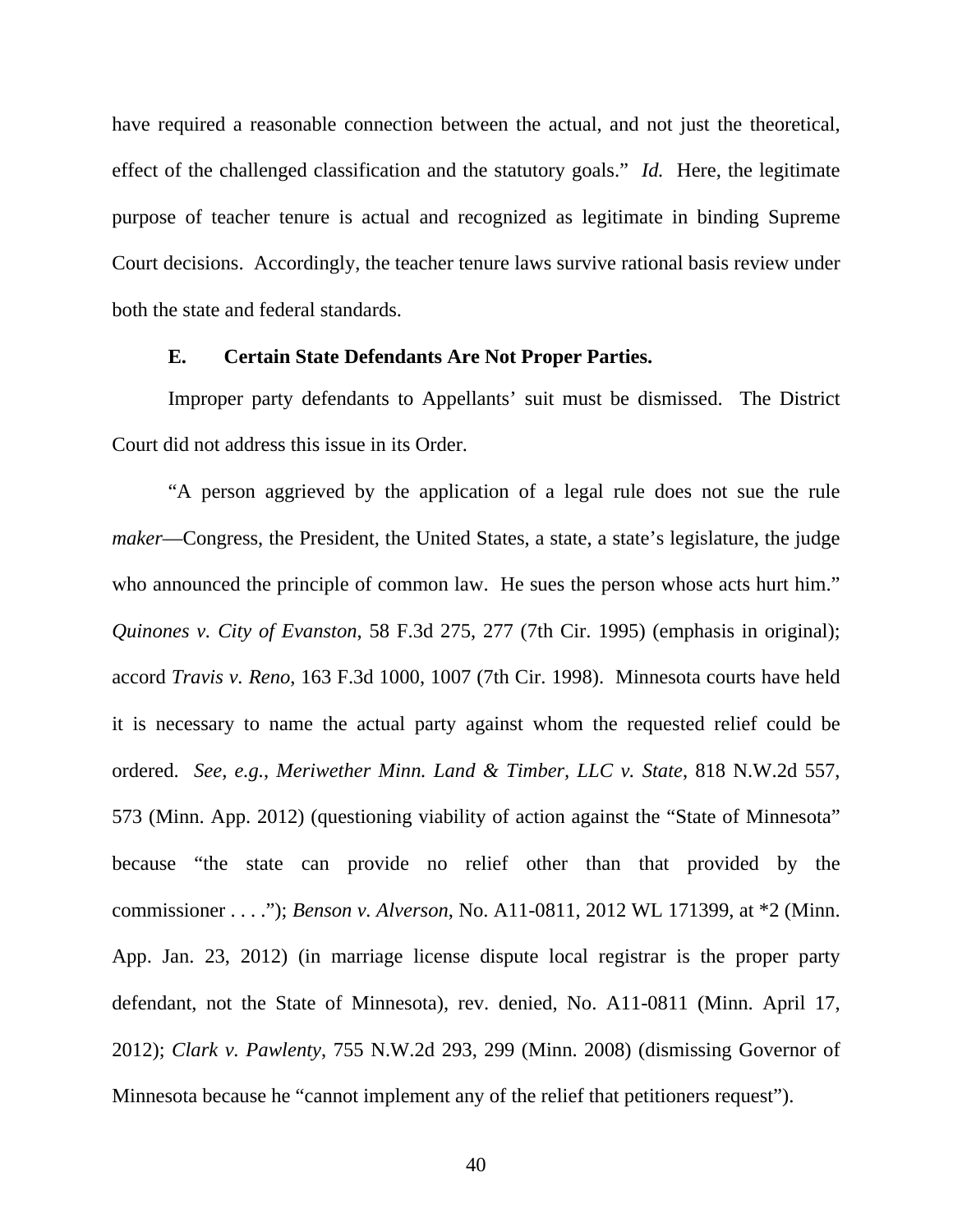Appellants seek declaratory relief, which if granted, must be implemented by an individual. *See, e.g.*, Minn. Stat. § 555.13 (definition of person in Declaratory Judgments Act does not include "state"); Minn. Stat. § 645.27 (holding that State is not bound by statute unless it is explicitly named). For all these reasons, if any facial claim survives this appeal, the Commissioner is the only proper State Defendant, not the "State of Minnesota," the Department, or the Governor.

Claims against the Governor also fail because he is immune from suit for his legislative acts. *See Inter Faculty Org. v. Carlson*, 478 N.W.2d 192, 194 (Minn. 1991) (citing Minn. Const. art. IV, § 23); *Advanced Auto Transport, Inc. v. Pawlenty*, 2010 WL 2265159, at \*3 n.7 (D. Minn. June 2, 2010) (The "governor cannot be sued for signing a bill into law under the doctrine of absolute legislative immunity."); *Eastland v. U.S. Servicemen's Fund*, 421 U.S. 491, 503 (1975) (holding that "the Speech or Debate Clause is an absolute bar to interference.").

#### **F. Appellants' Request for Declaratory Relief Must Be Denied Because All Interested Persons and Parties Have Not Been Joined.**

 Appellants' request for declaratory relief necessarily fails because all interested persons and parties have not been joined. While the District Court did not reach this issue, it is an alternative basis for dismissal of Appellants' Amended Complaint. When the District Court raised this issue at oral argument, Appellants admitted they "do see the problem" with focusing claims only on certain school districts. Tr. at 108:11–110:2, Doc. ID# 100. Despite this revelation at argument, Appellants elect to double down on this error on appeal by abandoning all claims against all school districts. Br. at 12 n.4.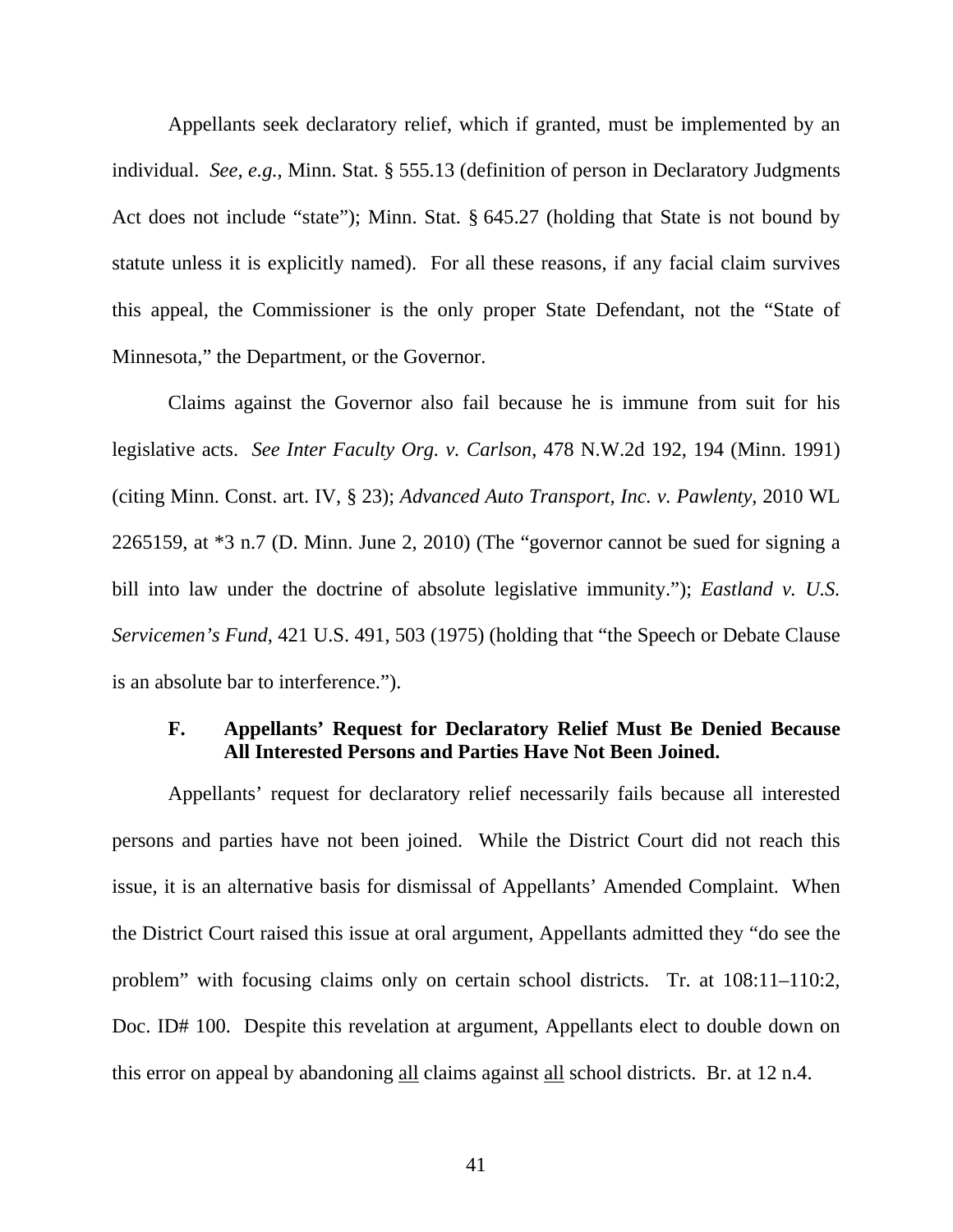"When declaratory relief is sought, all persons shall be made parties who have or claim any interest which could be affected by the declaration, and no declaration shall prejudice the rights of persons not parties to the proceeding." Minn. Stat. § 555.11; *Frisk v. Bd. of Ed. of Duluth*, 75 N.W.2d 504, 514 (Minn. 1956). The failure to join an interested party is a "fatal defect." *Unbank Co., LLP v. Merwin Drug Co., Inc.*, 677 N.W.2d 105, 107 (Minn. App. 2004). The declaratory relief sought by Appellants would directly affect, and could adversely impact, the rights of many nonparty school districts and teachers. As such, there is no subject matter jurisdiction to declare such relief absent the participation of all interested parties. *Id.* at 107.

#### **III. THE DISTRICT COURT PROPERLY DISMISSED THE AMENDED COMPLAINT WITHOUT ALLOWING APPELLANTS TO AMEND.**

Appellants argue that the district court abused its discretion by not allowing them to further amend their Amended Complaint. However, Appellants never moved to amend their complaint. "A district court does not abuse its discretion in failing to invite an amended complaint when plaintiff has not moved to amend and submitted a proposed amended pleading." *Gomez v. Wells Fargo Bank, N.A.,* 676 F.3d 655, 665 (8th Cir. 2012); *see also St. James Capitol Corp. v. Pallet Recycling Assoc. of N.A., Inc.*, 589 N.W.2d 511, 517 (Minn. App. 1999) (*"*The district court properly denied appellants' request for leave to amend their complaint because appellants failed to bring such a motion before the court.").

 Moreover, a "plaintiff may not amend the complaint if the proposed amendment would be futile because it would serve no useful purpose." *U.S. Bank Nat'l Assoc. v.*